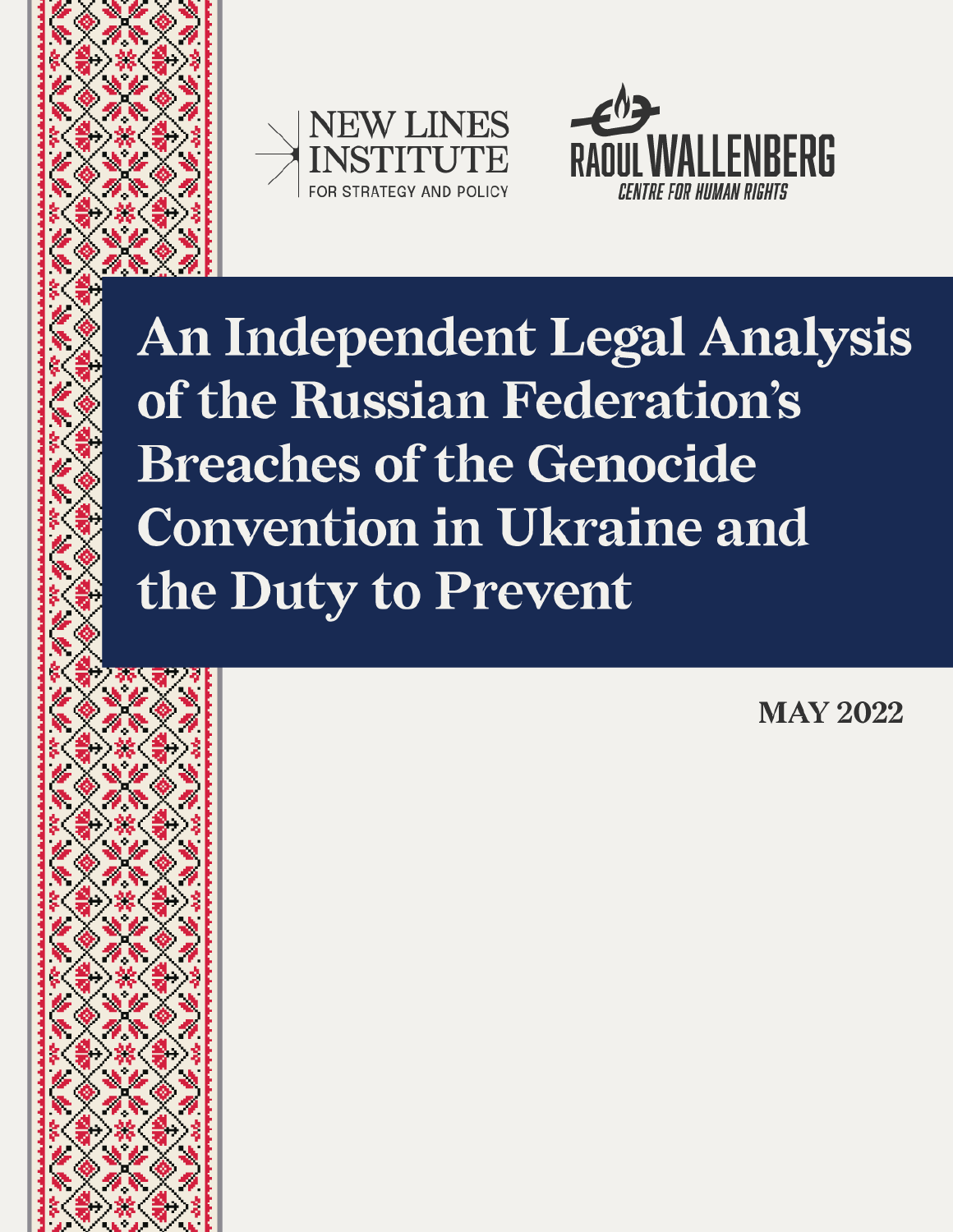

# **Executive Summary**

This report comprises an independent inquiry into whether the Russian Federation bears State responsibility for breaches of the Genocide Convention in its invasion of Ukraine and concludes there are:

- 1) reasonable grounds to believe Russia is responsible for (i) direct and public incitement to commit genocide, and (ii) a pattern of atrocities from which an inference of intent to destroy the Ukrainian national group in part can be drawn; and
- 2) the existence of a serious risk of genocide in Ukraine, triggering the legal obligation of all States to prevent genocide.
- **I. The Protected Group.** The Ukrainian national group is recognized domestically, internationally, and expressly by Russia in formal interstate relations and is thus protected under the Genocide Convention.
- **II. Incitement to Genocide.** Under Art. III (c) of the Genocide Convention, direct and public incitement to commit genocide is a distinct crime whether or not genocide follows.
- **III. Russia's State-orchestrated Incitement to Genocide.**
	- a) **Denial of the Existence of a Ukrainian Identity.** High level Russian officials and State media commentators repeatedly and publicly deny the existence of a distinct Ukrainian identity, implying that those who self-identify as Ukrainian threaten the unity of Russia or are Nazis, and are therefore deserving of punishment. Denial of the existence of protected groups is a specific indicator of genocide under the United Nations guide to assessing the risk of mass atrocities.
	- b) **Accusation in a Mirror.** "Accusation in a mirror" is a powerful, historically recurring form of incitement to genocide. A perpetrator accuses the targeted group of planning, or having committed, atrocities like those the speaker envisions against them, framing the putative victims as an existential threat makes violence against them appear defensive and necessary. Russian President Vladimir Putin and Russian officials did exactly this, making the utterly false claim that Ukraine had committed genocide or exterminated the civilian population in Russian-backed separatist-controlled areas, as their pretext for invading Ukraine.
	- c) **"Denazification" and Dehumanization.** Russian officials and State media repeatedly invoke "denazification" as one of the main goals of the invasion and have broadly described Ukrainians as subhuman ("zombified," "bestial," or "subordinate"), diseased or contaminated ("scum," "filth," "disorder") or existential threats and the epitome of evil ("Nazism," "Hitler youth," "Third Reich"). This rhetoric is used to portray a substantial segment or an entire generation of Ukrainians as Nazis and mortal enemies, rendering them legitimate or necessary targets for destruction.
	- d) **Construction of Ukrainians as an Existential Threat.** In the Russian context, the Stateorchestrated incitement campaign overtly links the current invasion to the Soviet Union's existential battles with Nazi Germany in World War II, amplifying the propaganda's impact on the Russian public to commit or condone mass atrocities. On April 5, 2022, Dmitry Medvedev, current Deputy Chair of the Russian Security Council, posted: "having transformed itself into the Third Reich … Ukraine will suffer the same fate … what it deserves! These tasks cannot be completed instantaneously. And they will not only be decided on battlefields." The day before the widely celebrated Victory Day, marking the Soviet victory over Nazi Germany, President Putin sent a Telegram to Russian-backed separatists claiming Russians are fighting "for the liberation of their native land from Nazi filth," vowing that "victory will be ours, like in 1945." The Russian Orthodox Church has publicly reinforced this historical parallel and praised Russia's fight against Nazis.
	- **e) Conditioning the Russian Audience to Commit or Condone Atrocities.** The Russian Federation authorities have denied atrocities committed by its forces and rewarded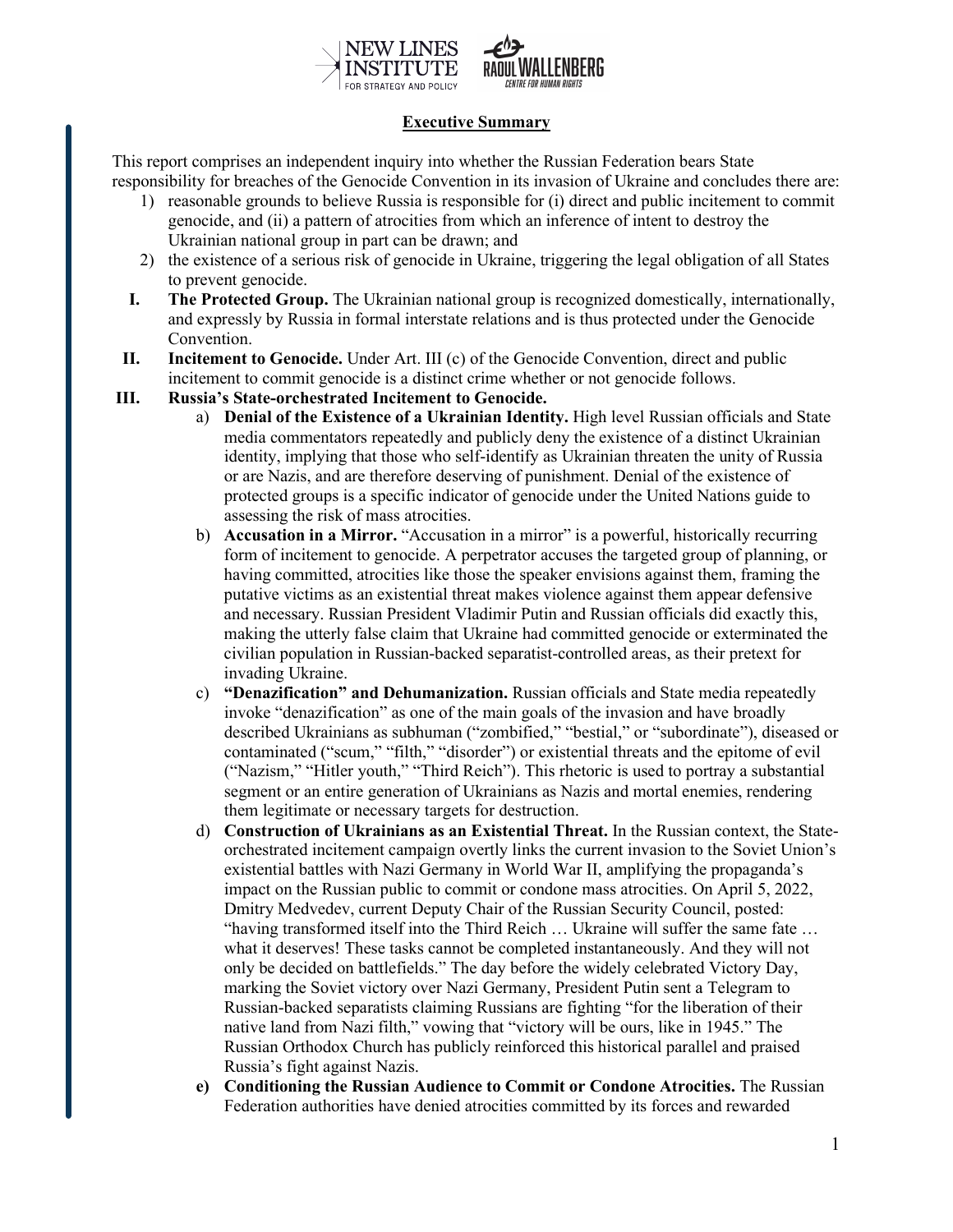

soldiers suspected of mass killing in Ukraine, enabling soldiers to commit, and the Russian public to condone, further atrocities. These authorities are able to directly incite the public by funnelling and amplifying their propaganda through a controlled media landscape and extreme censorship around the war. The purveyors of incitement propaganda are all highly influential political, religious, and State-run media figures, including President Putin. There is mounting evidence that Russian soldiers have internalized and are responding to the State propaganda campaign by echoing its content while committing atrocities. Reported statements by soldiers include: threats to rape "every Nazi whore," "hunting Nazis," "we will liberate you from Nazis," "we're here to cleanse you from the dirt" (following a public execution), among others.

- **IV. Genocidal Intent**. What distinguishes genocide from other international crimes is the "intent to destroy, in whole or in part, [a protected group], as such." This intent can be attributed to a State through evidence of a general plan (derived from official statements, documents, or policy) or can be inferred from a systematic pattern of atrocities targeting the protected group. The five genocidal acts — killing, causing serious harm, deliberately inflicting physically destructive conditions of life, imposing birth prevention measures, and forcibly transferring children to another group — can also point towards genocidal intent when viewed in their totality.
	- a) **A Genocidal Plan.** A "general plan" to destroy the Ukrainian national group in part may be demonstrated by the incitement to genocide driving the current invasion or by the striking patterns or methods of atrocities suggesting military policy.

# **V. Genocidal Pattern of Destruction Targeting Ukrainians.**

- a) **Mass Killings.** Investigations have determined that Russian forces have rounded up Ukrainian civilians for mass executions across occupied territory, marked by a pattern of common killing methods — hands tied, tortured, and shot in the head at close range. The well-documented Bucha massacre may indicate consistent tactics employed by Russian forces across currently inaccessible occupied areas. The number of mass graves in Russian controlled areas are rapidly expanding, as documented by investigators and satellite imagery, though the full extent of the killing will not be known until access to sites controlled by Russian forces is secure.
- b) **Deliberate Attacks on Shelters, Evacuation Routes, and Humanitarian Corridors.**  Russian forces are systematically attacking shelters and evacuation routes with precision, indicating military policy, killing and trapping civilians in besieged or conflict areas.
- c) **Indiscriminate Bombardment of Residential Areas.** Russian forces have extensively used inherently indiscriminate weapons with wide-area effect, or cluster munitions, targeting densely populated areas in at least eight of Ukraine's oblasts (provinces).
- **d) Russian Military Sieges: Deliberate and Systematic Infliction of Life-Threatening Conditions.** While bombarding Ukrainians in besieged areas from within and without, Russian forces have simultaneously and deliberately inflicted life-threatening conditions on them.
	- i. **Destruction of Vital Infrastructure**. Russian forces follow a similar pattern in besieging Ukrainian cities, first striking water, power, and communication sources, and further targeting medical facilities, grain warehouses, and aid distribution centers, suggesting a military strategy and policy of deliberately inflicting fatal conditions on Ukrainians. These coordinated actions by the Russian military to deprive Ukrainians of basic necessities and trap them under these destructive conditions tend to demonstrate that the sieges are calculated to bring about their physical destruction.
	- ii. **Attacks on Health Care**. As of May 25, the World Health Organization has documented 248 attacks on Ukraine's health care system.
	- iii. **Destruction and Seizure of Necessities, Humanitarian Aid, and Grain**. Russian forces have destroyed and seized vast stores of grain, including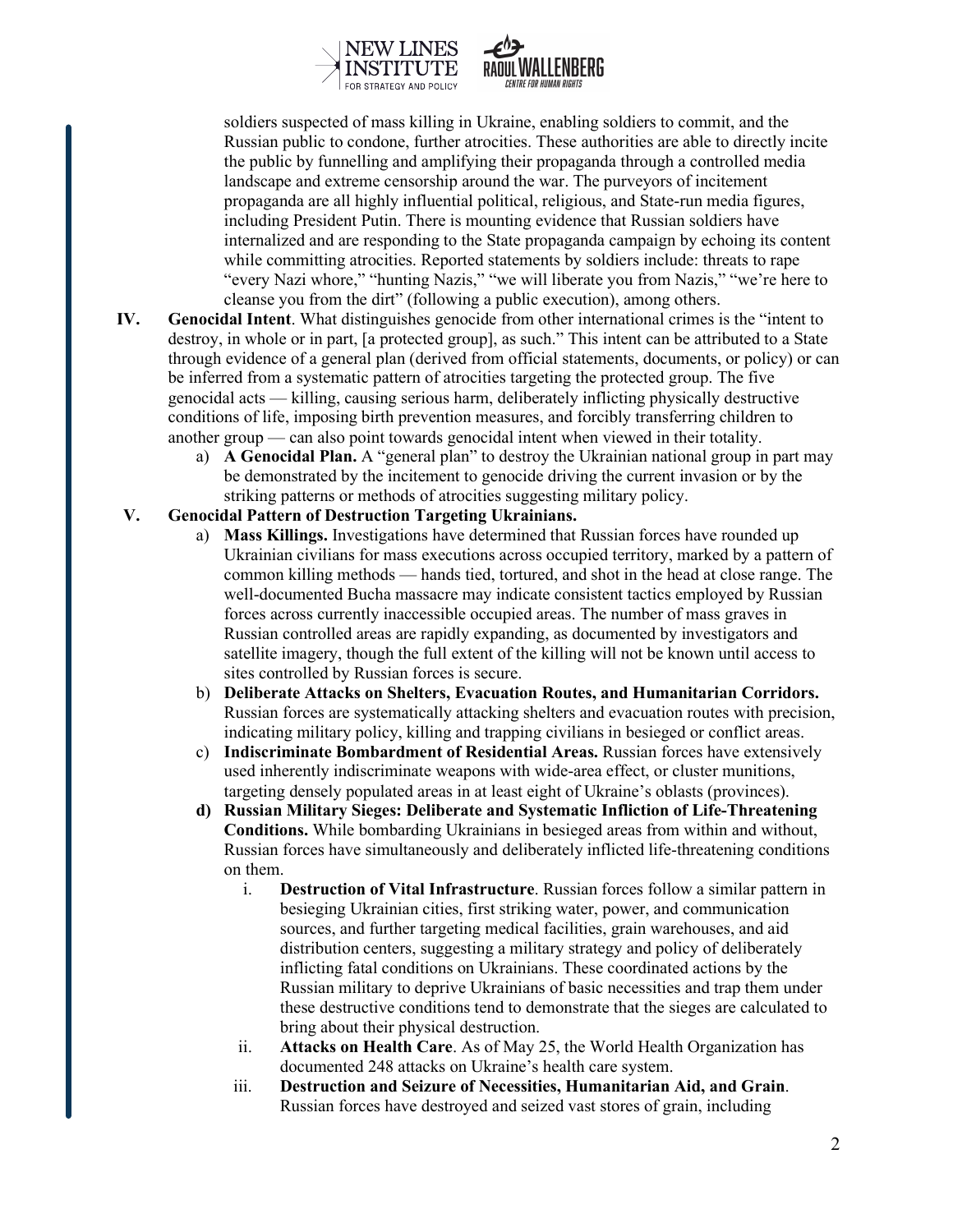

expropriating hundreds of thousands of tons to Russia, and repeatedly blocked or seized humanitarian aid or workers seeking to evacuate civilians, using starvation as a weapon of war.

- **iv. Other Sites of Life-Threatening Conditions.** Russian forces have held Ukrainian civilians at other sites where they are deprived of basic necessities, at times leading to more immediate deaths by suffocation or starvation.
- e) **Rape and Sexual Violence.** Reports of sexual violence and rape in Russian-occupied areas of Ukraine suggest a widespread and systematic pattern, including gang rape, rape in homes or shelters, rape of parents in front of children and vice versa.
- f) **Forcible Transfer of Ukrainians.** Russia has reported the relocation of over one million people from Ukraine to Russia since the invasion began, including over 180,000 children. Refugees and officials have reported being transferred by force or threat of force. According to Ukrainian officials, Russian legislation is being reformed to expedite the adoption of children from the Donbas, while Ukrainian children forcibly sent to Russia are forced to take Russian classes. The forcible transfer of Ukrainian children to Russia is a genocidal act under Art. II(e) of the Genocide Convention.
- **VI. Intent to Destroy the Ukrainian National Group in Part.** The intent to destroy a group "in part" has been understood to require the targeting of a substantial or prominent part of the group. To assess this threshold, however, the scale of atrocities targeting Ukrainians must be reviewed relative to Russia's area of activity or control. Russian forces have left a trail of concentrated physical destruction upon retreat from occupied areas, including mass close-range executions, torture, destruction of vital infrastructure, and rape and sexual violence. The selective targeting of Ukrainian leaders or activists for enforced disappearance or murder is further evidence of intent to destroy the Ukrainian national group in part, as those figures are emblematic of the group or essential to the group's survival.
- **VII. The Duty to Prevent Genocide.** States have a legal obligation to prevent genocide beyond their borders once they become aware of the serious risk of genocide — a threshold that this report clearly establishes has been met, of which States cannot now deny knowledge. The Genocide Convention imposes a minimum legal obligation on States to take reasonable action to contribute toward preventing genocide and protecting vulnerable Ukrainian civilians from the imminent risk of genocide.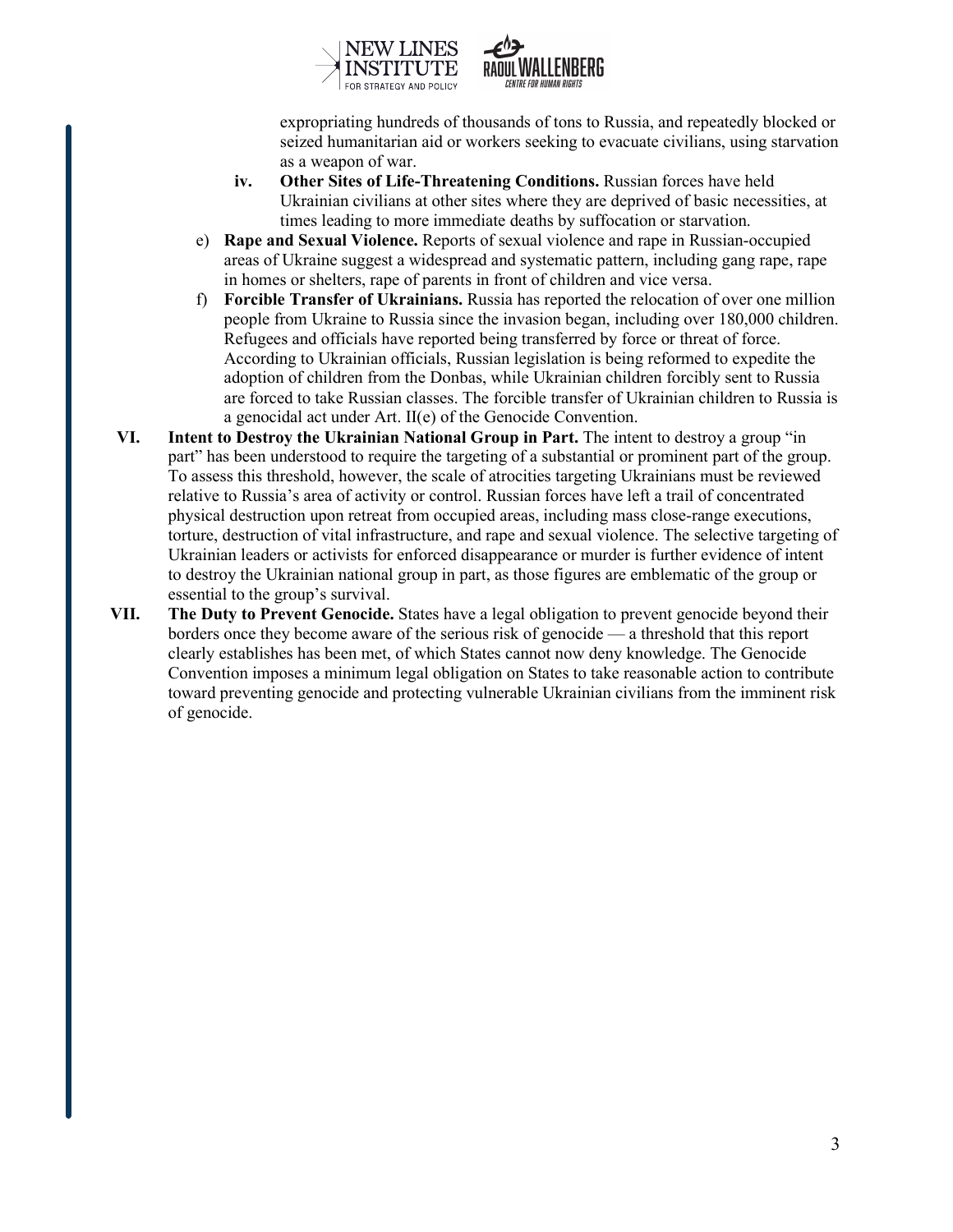

# **This report has been produced with the contributions of, and upon consultation with, numerous independent experts, including the following:**

| Yonah Diamond (Principal Author)           | Prof. Steven T. Katz    |
|--------------------------------------------|-------------------------|
| Prof. John Packer (Principal Advisor)      | Prof. Hiroaki Kuromiya  |
| Erin Farrell Rosenberg (Principal Advisor) | Prof. Errol Mendes      |
| Prof. Susan Benesch                        | Prof. Norman M. Naimark |
| Rayhan Asat                                | Dr. Melanie O'Brien     |
| Adejoké Babington-Ashaye                   | Dr. Ewelina U. Ochab    |
| Christopher Atwood                         | Prof. Maxim Pensky      |
| Santiago A. Canton                         | <b>Emily Prey</b>       |
| Hon. Irwin Cotler                          | Amb. Allan Rock         |
| Prof. David Crane                          | Dean Michael Scharf     |
| Dato Param Cumaraswamy                     | Amb. David J. Scheffer  |
| Amb. Kelley Currie                         | Prof. Marci Shore       |
| Prof. Tanya L. Domi                        | Dr. David Simon         |
| Dr. Tatyana Eatwell                        | Prof. Timothy Snyder    |
| Mark Ellis                                 | Dr. Gregory H. Stanton  |
| Zoe Gladstone                              | Chief Charles Taku      |
| Prof. Max Hilaire                          | Dr. György Tatár        |
| Mofidul Hoque                              | Robert Tyler            |
|                                            |                         |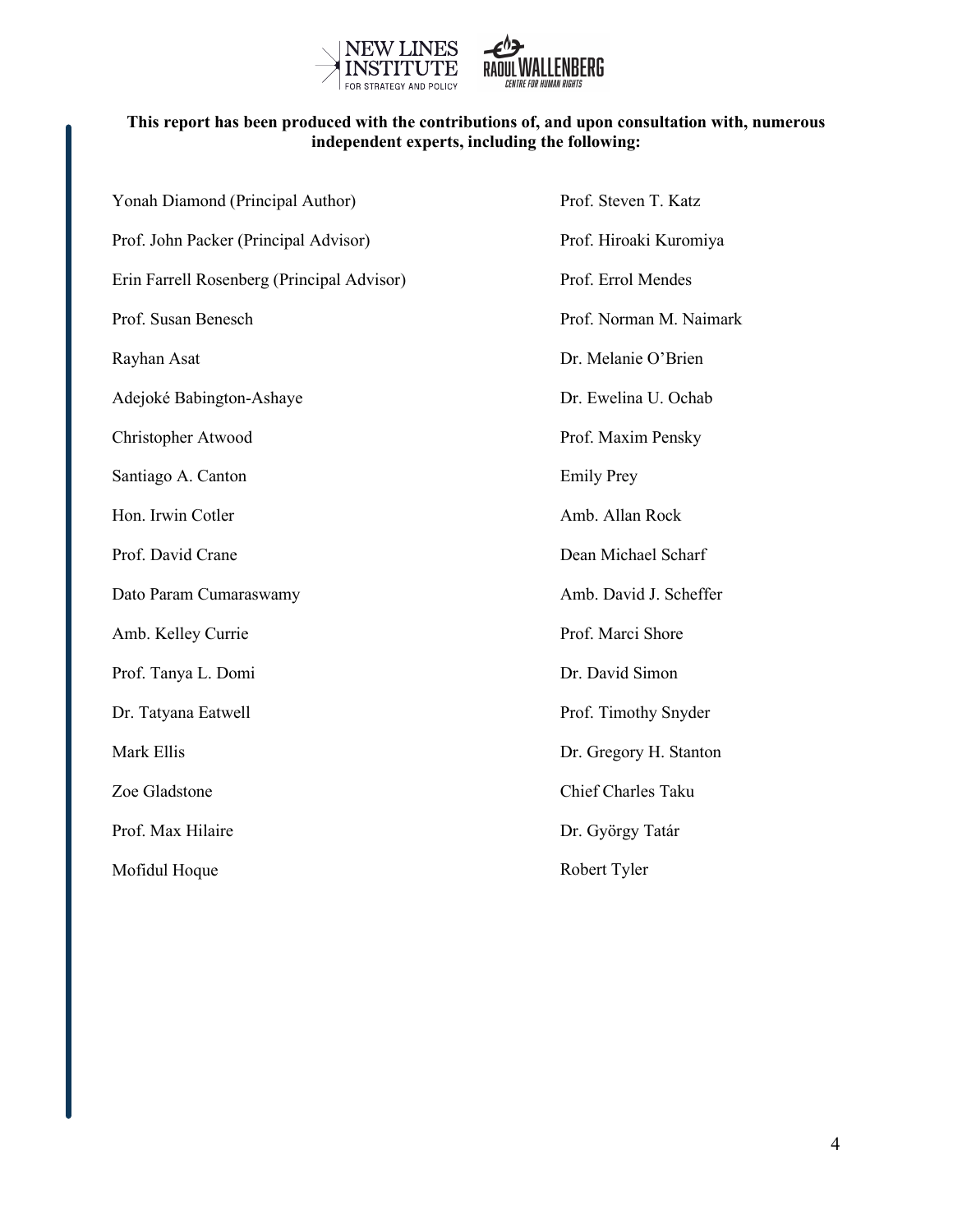



# **Table of Contents**

<span id="page-5-0"></span>

| Foreword by Dr. Azeem Ibrahim                                                                     | 6              |
|---------------------------------------------------------------------------------------------------|----------------|
| Introduction                                                                                      | $\overline{7}$ |
| Methodology                                                                                       | $\overline{7}$ |
| <b>State Responsibility Legal Framework</b>                                                       | 8              |
| The Genocide Convention<br>1.                                                                     | 8              |
| 2.<br>Prevention: The Genocide Convention's Central Purpose                                       | 9              |
| 3.<br><b>Attributing State Responsibility</b>                                                     | 10             |
| <b>Brief Historical Background</b>                                                                | 11             |
| The Protected National Group                                                                      | 11             |
| Direct and Public Incitement to Commit Genocide<br>L.                                             | 12             |
| Applicable Law                                                                                    | 12             |
| Invasion Pretext: "Accusation in a Mirror" and the Construction of a Ukrainian Existential Threat | 15             |
| "Denazification" and Dehumanization                                                               | 16             |
| Conditioning of the Russian Audience to Commit and Condone Atrocities                             | 18             |
| Evidence of Genocidal Intent<br>II.                                                               | 20             |
| Applicable Law                                                                                    | 21             |
| A General Plan                                                                                    | 22             |
| Inference of Genocidal Intent From a Pattern of Destruction Targeting Ukrainians                  | 22             |
| Mass Killing                                                                                      | 22             |
| Bucha                                                                                             | 23             |
| Other Sites of Mass Killing                                                                       | 24             |
| Deliberate Attacks on Shelters, Evacuation Routes, and Humanitarian Corridors                     | 25             |
| Indiscriminate Bombardment of Residential Areas                                                   | 27             |
| Russian Military Sieges: Deliberate and Systematic Infliction of Life-Threatening Conditions      | 28             |
| Destruction of Vital Infrastructure                                                               | 29             |
| Attacks on Health Care                                                                            | 30             |
| Destruction and Seizure of Necessities, Humanitarian Aid, and Grain                               | 30             |
| Other Sites of Life-Threatening Conditions                                                        | 31             |
| Rape and Sexual Violence                                                                          | 31             |
| Forcible Transfer                                                                                 | 34             |
| Destruction of Cultural and Sacred Sites                                                          | 35             |
| Intent to Destroy In Part                                                                         | 35             |
| Attribution of Genocidal Intent                                                                   | 36             |
| The Duty to Prevent Genocide<br>Ш.                                                                | 37             |
| The Imminent Risk of Genocide                                                                     | 37             |
| The Nature of the Duty to Prevent                                                                 | 38             |
| Conclusion                                                                                        | 39             |
| Afterword by the Hon. Irwin Cotler                                                                | 40             |
| Appendix                                                                                          | 41             |
| Acknowledgements                                                                                  | 47             |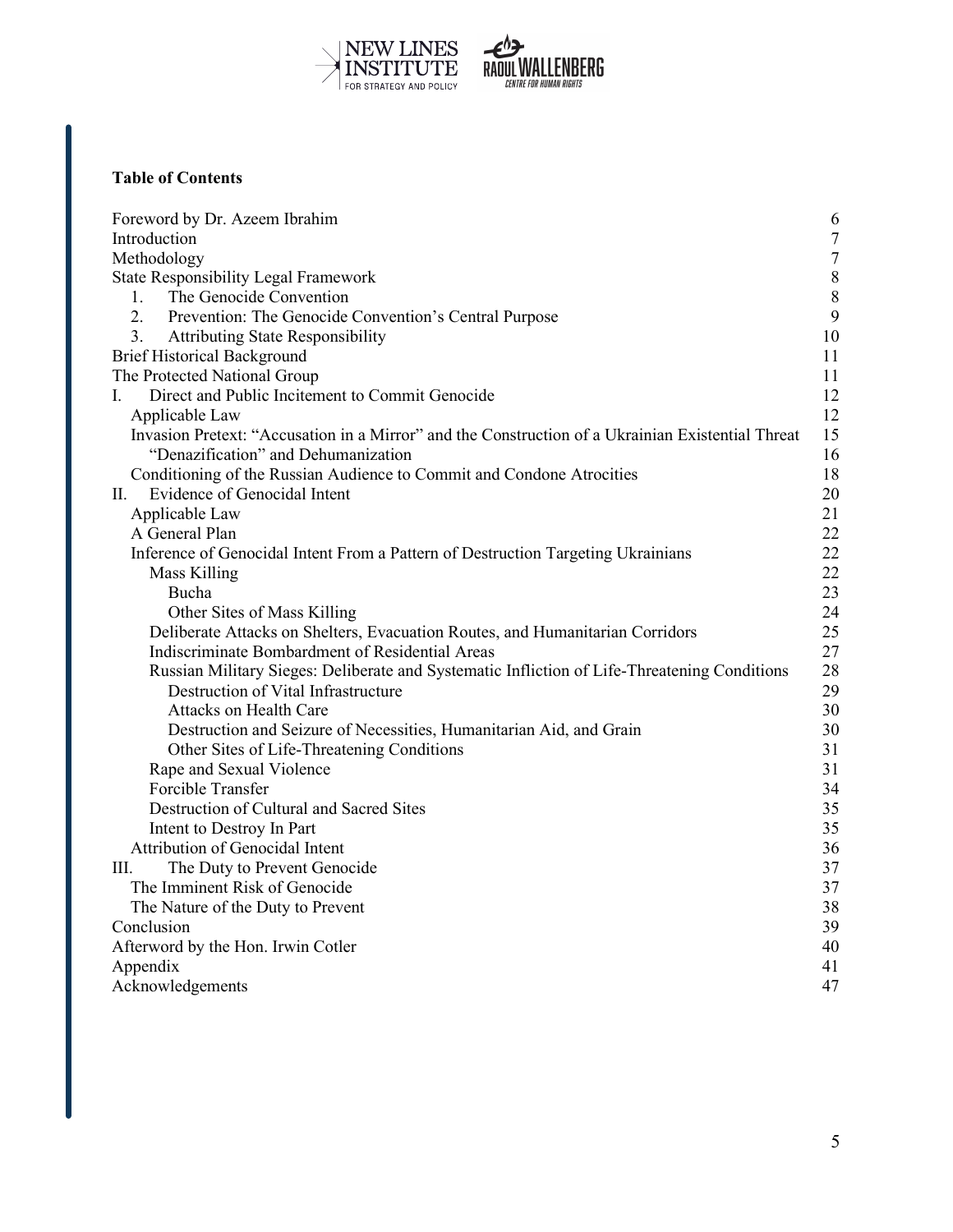



# **Foreword by Dr. Azeem Ibrahim**

This report is the first to address one of the more contentious and consequential questions of Russia's invasion of Ukraine: whether the war is genocidal in character. With fighting still ongoing, modern tools have made it vital that this question be examined and its truth made known.

With the word genocide so commonly used — and similarly disputed — allowing for a looseness of definition is unhelpful. A clear reckoning of the facts using the opportunities of modern methods of investigation together with legal analysis pursuant to applicable law is essential.

This is a project of the New Lines Institute and the Raoul Wallenberg Centre for Human Rights, which assembled three teams of experts to assess the subject. This included a team of legal scholars and genocide experts, a second group of open-source intelligence investigators, and linguists who were able to make use of the extensive primary source record this war has already created — of communications intercepts and testimonials.

The New Lines Institute and Raoul Wallenberg Centre have done extensive work on the Rohingya and Uyghur genocides — including producing the first report to make a determination of genocide in Xinjiang applying the 1948 Genocide Convention.

This report reasonably concludes that Russia bears State responsibility for breaches of Article II and Article III (c) of the Genocide Convention to which it is bound. The report also concludes that there exists undoubtedly a very serious risk of genocide, triggering States' duty to prevent under Article I of the Genocide Convention.

This is the first report of its kind, but not the final word on the subject. We hope more will follow.

Dr Azeem Ibrahim Director, Special Initiatives New Lines Institute for Strategy and Policy Washington, D.C.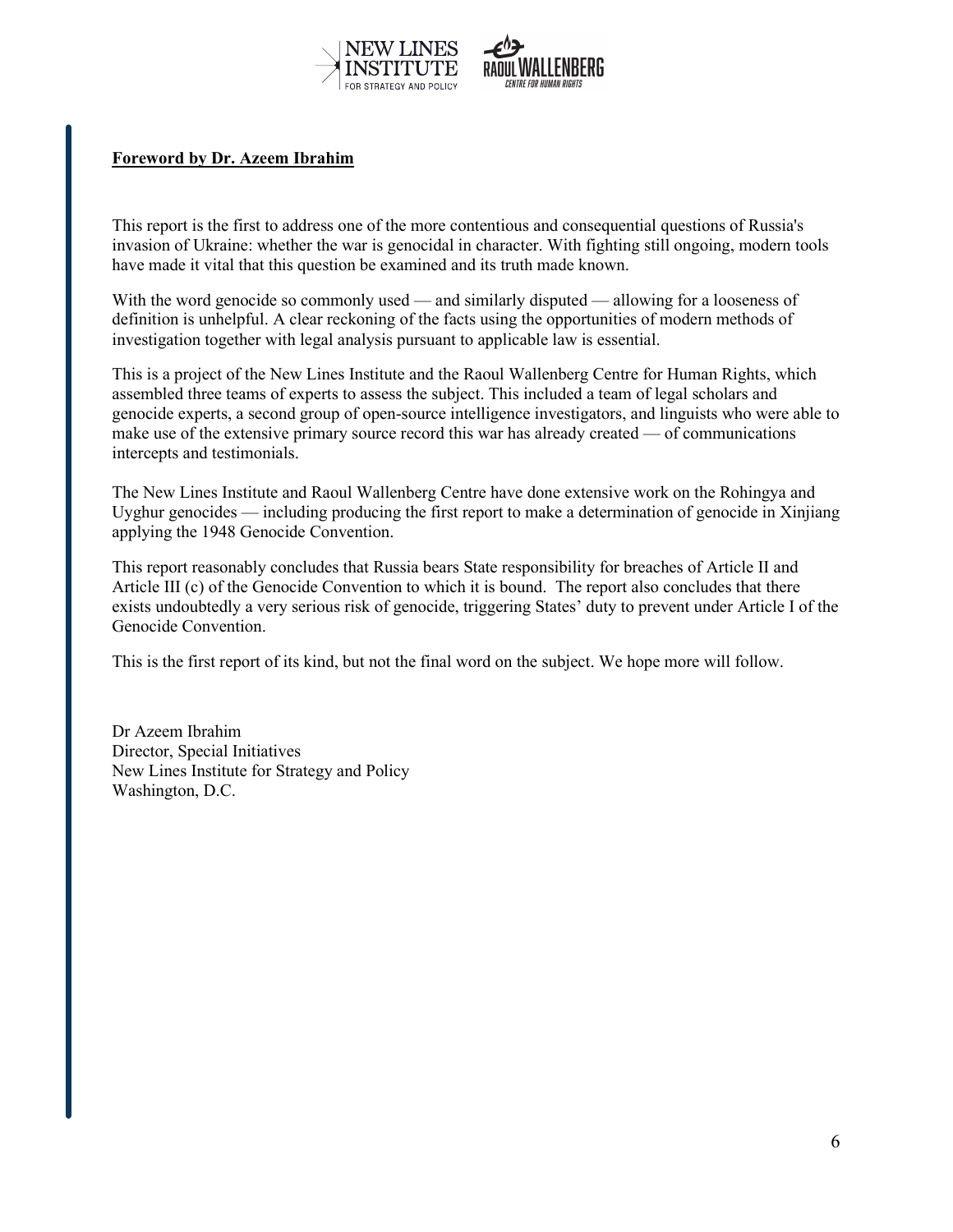

# 'NTRF FNR HIIMAN RIGHTS

# <span id="page-7-0"></span>**Introduction**

This report is an independent inquiry into the Russian Federation's breaches of the Convention on the Prevention and Punishment of the Crime of Genocide,<sup>1</sup> regarding its invasion of Ukraine, produced in urgent response to the ongoing atrocities. The Genocide Convention imposes legal obligations on all State Parties, including Russia, to take action to prevent genocide as soon as a serious risk arises or halt it as it unfolds. The duty to prevent is a stand-alone legal obligation and, as is evident in the Convention's name, is triggered *before* a genocide occurs. The report reasonably concludes that Russia is responsible for direct and public incitement to commit genocide and a pattern of atrocities from which an intent to destroy the Ukrainian national group in part can be inferred. The report further definitively concludes that there exists a serious risk of genocide, triggering the duty to prevent.

The Nuremberg Tribunal historically declared in 1947 that "crimes against international law are committed by [individuals], not abstract entities."[2](#page-7-3) This report is intended to reinforce parallel criminal processes underway internationally, aimed at identifying and holding individual perpetrators accountable for all core crimes, including genocide, crimes against humanity, war crimes, and aggression. The atrocities compiled and analysis conducted herein should be used to advance these criminal investigations and prosecutions. However, this report is meant to put States – the primary actors in interstate relations – on notice about their current and binding legal obligations under the Genocide Convention to ensure they are in full compliance.

# <span id="page-7-1"></span>**Methodology**

This report is largely based on verified open source material and should be read in the context of a rapidly evolving situation on the ground. When the only source of an allegation is an official one, the body of the text will explicitly say so. The report applies the Genocide Convention as the primary source of law, applicable to the instant case and as interpreted by the Vienna Convention on the Law of Treaties (to which Russia is also bound), i.e. "in good faith in accordance with the ordinary meaning to be given to the terms of the treaty in their context and in the light of its object and purpose,"[3](#page-7-4) and in light of the relevant international jurisprudence, customary international law, State practice, and scholarly work. The report is organized into three main sections— incitement to commit genocide, evidence of genocidal intent, and the duty to prevent genocide.

In genocide cases, the International Court of Justice (ICJ) has applied a higher standard of proof than a balance of probabilities given the exceptional gravity of the charges.<sup>[4](#page-7-5)</sup> This report, however, applies a "reasonable grounds to believe" standard to the questions of State breaches of the Genocide Convention due to the non-judicial nature of the inquiry amid an ongoing war and at this early stage in the overall investigative process.<sup>[5](#page-7-6)</sup> The report applies a second "conclusive" or "fully convincing" standard to

Tribunal sitting at Nuremberg, Germany, Part 22 (22nd August ,1946 to 1st October, 1946), at p. 55.

<span id="page-7-3"></span><span id="page-7-2"></span><sup>&</sup>lt;sup>1</sup> Convention on the Prevention and Punishment of the Crime of Genocide, 78 U.N.T.S. 277 [herein after *Genocide Convention*].  $^{2}$  IMT, judgment of 1 October 1946, in The Trial of German Major War Criminals. Proceeding

<span id="page-7-5"></span><span id="page-7-4"></span><sup>&</sup>lt;sup>3</sup> Vienna Convention on the Law of Treaties, 23 May 1969, (VCLT), Vienna Convention on the Law of Treaties. (1969). <sup>4</sup> Application of the Convention on the Prevention and Punishment of the Crime of Genocide (Bosnia and Herzegovina v. Serbia and Montenegro), Judgment, I.C.J. Reports 2007, para. 209. The court held that it must be "fully convinced" that the crime or Art. III acts have been committed.

<span id="page-7-6"></span><sup>&</sup>lt;sup>5</sup> The Independent International Fact-Finding Mission on Myanmar described this standard as being, with respect to findings of fact, "met when a sufficient and reliable body of primary information, consistent with other information, would allow an ordinarily prudent person to reasonably conclude that an incident or pattern of conduct occurred." Report of the independent international fact-finding mission on Myanmar, Human Rights Council, Thirty-ninth session, 10–28 September 2018, Agenda item 4, A/HRC/39/64, para. 6.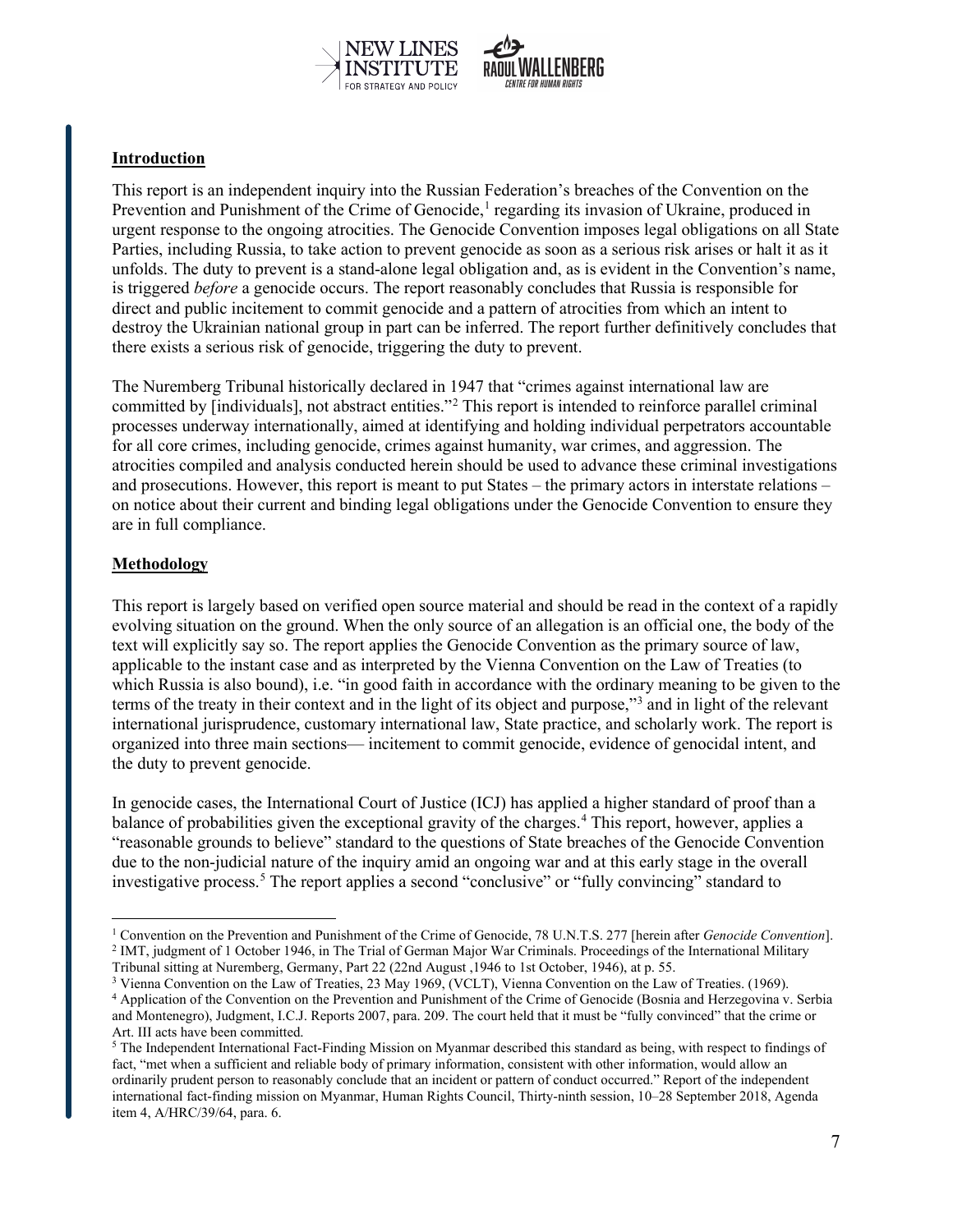

demonstrate that the threshold of the existence of a serious risk of genocide has been met, triggering the duty of all States to prevent it.

# <span id="page-8-0"></span>**State Responsibility Legal Framework**

# <span id="page-8-1"></span>**1. The Genocide Convention**

The crime of genocide under international law is codified in the Genocide Convention, a treaty which the Soviet Union (now Russian Federation) ratified in 1954.<sup>[6](#page-8-2)</sup> Russia's obligations under the Genocide Convention are *erga omnes*, or owed to the international community as a whole, which stems from the *jus cogens* status of the prohibition of genocide.[7](#page-8-3) The Genocide Convention provides for criminal liability of individuals for genocide and related acts, while States can be held responsible for such acts under a distinct, though at times overlapping, legal framework.<sup>[8](#page-8-4)</sup> Importantly, the standard of proof for breaches of a treaty under international law is lower than that required for criminal proceedings.<sup>[9](#page-8-5)</sup> State responsibility for breaches of international law follows from international wrongful acts attributed to the State or, in the case of genocide, wrongful conduct of exceptional gravity that is attributable to the State. This report does not contemplate individual criminal liability but rather the question whether Russia bears *State* responsibility for breaches of the Genocide Convention, a legally binding agreement on all 152 State parties.

Article I of the Genocide Convention imposes duties on State parties regarding genocide which "whether committed in time of peace or in time of war, is a crime under international law which they undertake to prevent and to punish."[10](#page-8-6)

Article II defines genocide as follows:

*Genocide means any of the following acts committed with intent to destroy, in whole or in part, a national, ethnical, racial or religious group, as such:* 

*(a) Killing members of the group;* 

<span id="page-8-6"></span>

<span id="page-8-2"></span><sup>6</sup> *The Convention on the Prevention and Punishment of the Crime of Genocide* (Genocide Convention) was adopted by unanimous vote, U.N. General Assembly resolution 260 (III) of 9 December 1948, https://www.un.org/en/genocideprevention/documents/atrocity-

crimes/Doc.1\_Convention%20on%20the%20Prevention%20and%20Punishment%20of%20the%20Crime%20of%20Genocide.p df. There are currently 152 States parties, "Status of Treaties: Convention on the Prevention and Punishment of the Crime of Genocide," *United Nations Treaty Collection* https://treaties.un.org/pages/ViewDetails.aspx?src=TREATY&mtdsg\_no=IV-1&chapter=4&clang=\_en#33.

<span id="page-8-3"></span><sup>7</sup> Application of the Convention on the Prevention *and* Punishment of the Crime of Genocide, Preliminary Objections, Judgment, 1. C. J. Reports 1996, p. 595, at para. 31; see also Report of the International Law Commission on the work of its 53rd session (2001) at 112-113, Report of the International Law Commission on the work of its fifty-third session (23 April–1 June and 2 July–10 August 2001). (n.d.). at 112-113, https://legal.un.org/ilc/documentation/english/reports/a\_56\_10.pdf.

<span id="page-8-4"></span><sup>8</sup> Bosnia v*.* Serbia, at paras. 167-169, 174. The ICJ bases its conclusion that States may be found to be responsible for genocide and related Art. III acts from the explicit wording of Art. IX of the Genocide Convention, which provides for the distinct "responsibility of a State for genocide or for any of the other acts enumerated in article III." See also P. Gaeta, "On What Conditions Can a State Be Held Responsible for Genocide?" *European Journal of International Law*, 2007, at 643 ("For the international responsibility of the State to arise, however, there would be no need to demonstrate that the State as such – or one or more of its officials – harboured a genocidal intent in the criminal sense. This is a requirement that only pertains to the criminal liability of individuals.")

<span id="page-8-5"></span><sup>9</sup> On the standard of proof in respect of the Genocide Convention, see, amongst others: Stephen Wilkinson, "Standards of Proof in International Humanitarian and Human Rights Fact-Finding and Inquiry Missions", the Geneva Academy of International Humanitarian Law and Human Rights, at 20, https://www.geneva-academy.ch/joomlatools-files/docmanfiles/Standards%20of%20Proof%20in%20Fact-Finding.pdf.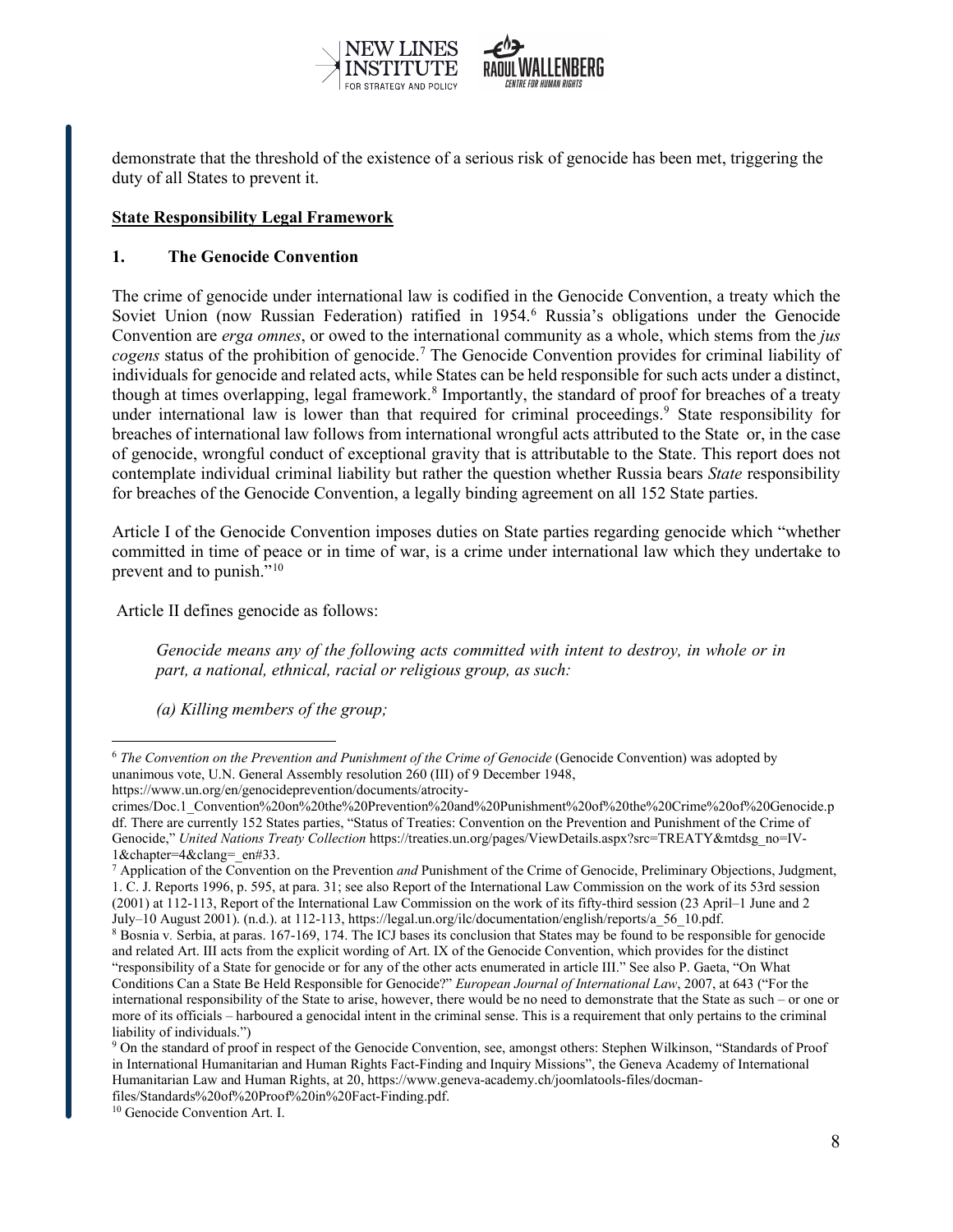

*(b) Causing serious bodily or mental harm to members of the group; (c) Deliberately inflicting on the group conditions of life calculated to bring about its physical destruction in whole or in part; (d) Imposing measures intended to prevent births within the group;* 

*(e) Forcibly transferring children of the group to another group.* 

There are three constituent elements under Art. II of the Genocide Convention: (1) the commission of any of the genocidal acts committed against (2) a protected group (3) with the intent to destroy the group in whole or in part. Article III lists the punishable acts, including: "(a) genocide; conspiracy to commit genocide; direct and public incitement to commit genocide, attempt to commit genocide, and complicity in genocide."<sup>11</sup>

# <span id="page-9-0"></span>**2. Prevention: The Genocide Convention's Central Purpose**

Prevention is the primary purpose of the Genocide Convention, as implied by the operative term in its title — the Convention on the Prevention and Punishment of the Crime of Genocide — and the same express legal duty under Article I. The ICJ has clearly established when the duty to prevent is triggered:

A State's obligation to prevent, and the corresponding duty to act, arise at the instant that the State learns of, or should normally have learned of, the existence of a serious risk that genocide will be committed.[12](#page-9-2)

The obligation to prevent genocide is not limited to a State's own territory but extends to wherever it "may be able to act in ways appropriate."[13](#page-9-3) The Vienna Convention on the Law of Treaties (VCLT), or the "treaty on treaties," to which Russia is also a party, sets the parameters for treaty interpretation. Article 31 provides:

A treaty shall be interpreted in good faith in accordance with the ordinary meaning to be given to the terms of the treaty in their context and in the light of its object and purpose.<sup>[14](#page-9-4)</sup>

Treaties are interpreted with reference to their preambles and related agreements.[15](#page-9-5) The Convention's preamble references the U.N. General Assembly Resolution which mandated its drafting and affirmed the crime of genocide under international law as:

A denial of the *right of existence* of entire human groups … [which] results in great losses to humanity in the form of cultural and other contributions represented by these human groups and is contrary to moral law and to the spirit and aims of the United Nations.<sup>[16](#page-9-6)</sup>

<span id="page-9-1"></span><sup>11</sup> Genocide Convention Art. IX; *Bosnia v. Serbia,* at paras. 167-169.

<span id="page-9-2"></span><sup>&</sup>lt;sup>12</sup> Bosnia v. Serbia Para. 431.<br><sup>13</sup> Id., para. 183.

<span id="page-9-3"></span><sup>&</sup>lt;sup>14</sup> *VCLT* Art. 31(1).

<span id="page-9-6"></span><span id="page-9-5"></span><span id="page-9-4"></span><sup>15</sup> VCLT, at Art. 31 (2)(a). In terms of "context," *see also* Raphael Lemkin's *Axis Rule in Occupied Europe*, for the origin of the term "genocide" and precursor to the Genocide Convention. Lemkin defined genocide to "not necessarily mean the immediate destruction of a nation … rather to signify a coordinated plan of different actions aiming at the destruction of essential foundations of the life of national groups, with the aim of annihilating the groups themselves. The objective of such a plan would be disintegration of the political and social institutions of culture, language, national feelings, religion, and the economic existence of national groups and the destruction of the personal security, liberty, health, dignity and even the lives of the individuals belonging to such groups." Raphael Lemkin, *Axis Rule in Occupied Europe* (Washington, D.C., 1944), at 79. <sup>16</sup> U.N. General Assembly, *The Crime of Genocide*, 11 December 1946, A/RES/96,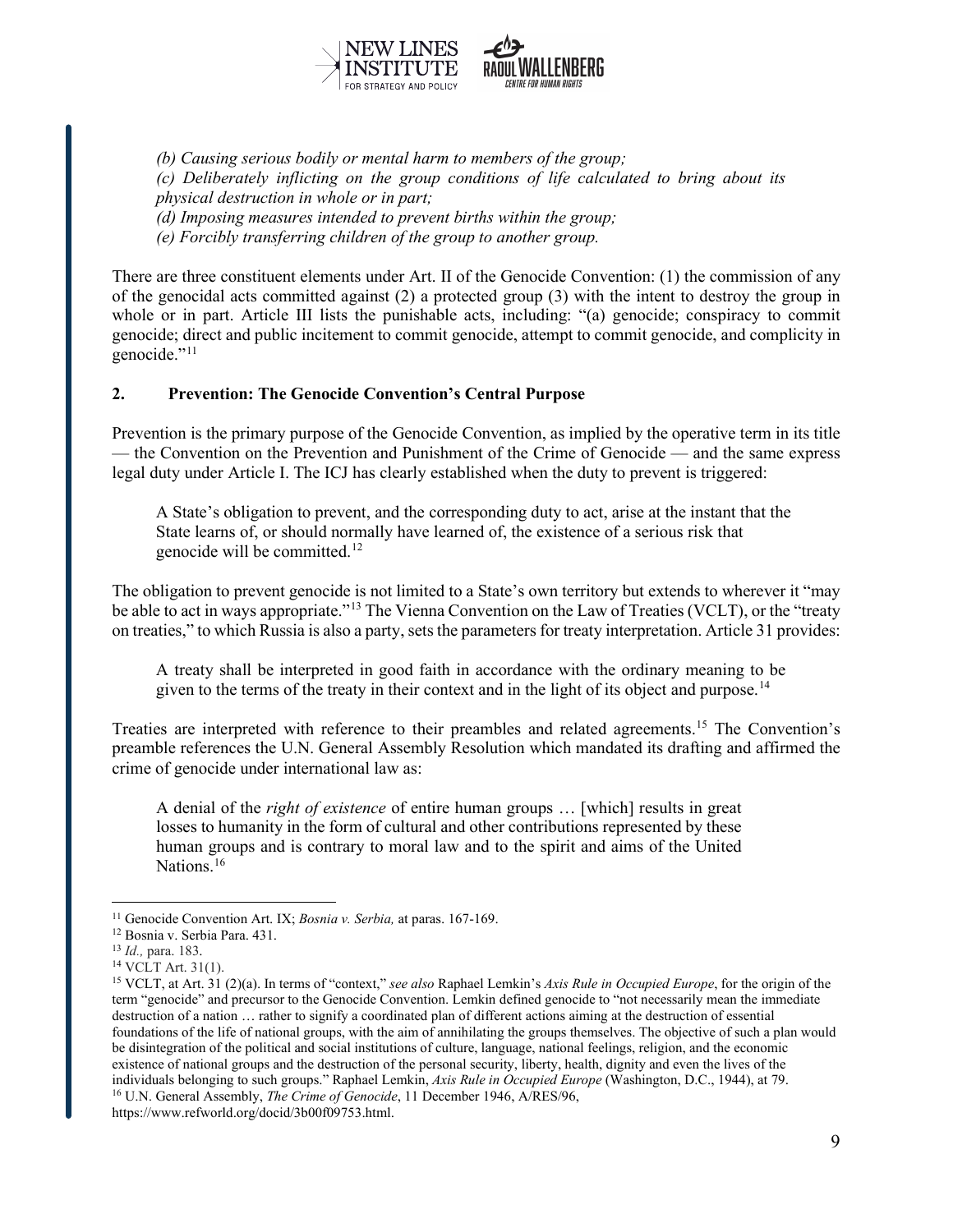

The object and purpose of the Genocide Convention are expressly stated in both the Convention's title and Article I: to bind the Contracting Parties to prevent and punish genocide. According to the ICJ, the object of the Convention "is to safeguard the very existence of certain human groups."[17](#page-10-1) This ideal provides "the foundation and measure of all its provisions."[18](#page-10-2) This report should be read in light of this primary purpose of preventing genocide before destruction in whole or in part and safeguarding the protected group.[19](#page-10-3)

### <span id="page-10-0"></span>**3. Attributing State Responsibility**

The International Law Commission's (ILC) 2001 *Articles on Responsibility of States for Internationally Wrongful Acts* reflect the rules of customary international law, as per the ICJ, for attributing wrongful conduct to a State.[20](#page-10-4) Pursuant to the Articles on State Responsibility, wrongful acts will be attributed to the State when they are perpetrated by a person or entity who is: (1) a State organ under State law (*de jure*) or that acts in "complete dependence" on the State (*de facto*);<sup>21</sup> (2) empowered by State law to exercise elements of governmental authority;<sup>[22](#page-10-6)</sup> or (3) acting on the instructions, or under direction or "effective control" of State organs, as per settled jurisprudence.<sup>[23](#page-10-7)</sup> The acts of persons or entities exercising governmental authority are even attributable to the State when they exceed their authority or instructions.<sup>[24](#page-10-8)</sup> The conduct of the Russian armed forces and officials, as State organs,<sup>25</sup> and persons or entities acting under their effective control, including State-owned media operators and officials or entities controlled by the Russian government within the self-proclaimed "republics," are attributable to

<span id="page-10-1"></span><sup>17</sup> Advisory Opinion on the Genocide Convention, *Reservations to the Convention on the Prevention and Punishment of the Crime of Genocide*, Advisory Opinion, I.C.J. Reports 1951, at p. 12.

<sup>18</sup> Ibid.

<span id="page-10-3"></span><span id="page-10-2"></span><sup>&</sup>lt;sup>19</sup> Under Article 31(3) of the VCLT, treaty terms are to be further interpreted in light of subsequent (a) agreements and (b) practice regarding interpretation and application of the treaty and "(c) any relevant rules of international law applicable in the relations between the parties. VCLT, at Art. 31(2-3). Moreover, Article 31(4) provides: "[A] special meaning shall be given to a term if it is established that the parties so intended." Under Article 32, supplementary means of interpretation, including the "preparatory work of the treaty," may be used to confirm the meaning of treaty terms or "to determine the meaning when the interpretation according to article 31 [either]: (a) leaves the meaning ambiguous or obscure or (b) leads to a result which is manifestly absurd or unreasonable."

<span id="page-10-4"></span> $20$  The ILC was established by the United Nations General Assembly (UNGA) in 1947 to undertake its mandate under Article 13(1)(a) of the Charter of the United Nations to "initiate studies and make recommendations for the purpose of [...] encouraging the progressive development of international law and its codification"; accordingly, its views, as adopted by the UNGA, are authoritative. See also Bosnia v. Serbia, at para. 149, 401.

<span id="page-10-5"></span><sup>&</sup>lt;sup>21</sup> Responsibility of States for Internationally Wrongful Acts, 2001, Article 4, *Conduct of organs of a State,* provides: "1. The conduct of any State organ shall be considered an act of that State under international law, whether the organ exercises legislative, executive, judicial or any other functions, whatever position it holds in the organization of the State, and whatever its character as an organ of the central Government or of a territorial unit of the State.

<sup>2.</sup> An organ includes any person or entity which has that status in accordance with the internal law of the State." https://legal.un.org/ilc/texts/instruments/english/draft articles/9 6 2001.pdf; see ICJ Bosnia para. 392 and Nicaragua para. 109.

<span id="page-10-6"></span><sup>&</sup>lt;sup>22</sup> Ibid. Article 5, Conduct of persons or entities exercising elements of governmental authority, provides:

<sup>&</sup>quot;The conduct of a person or entity which is not an organ of the State under article 4 but which is empowered by the law of that State to exercise elements of the governmental authority shall be considered an act of the State under international law, provided the person or entity is acting in that capacity in the particular instance."

<span id="page-10-7"></span><sup>&</sup>lt;sup>23</sup> Ibid. Article 8: "The conduct of a person or group of persons shall be considered an act of a State under international law if the person or group of persons is in fact acting on the instructions of, or under the direction or control of that State in carrying out the conduct." See Bosnia v Serbia, paras. 396-407.

<span id="page-10-8"></span><sup>&</sup>lt;sup>24</sup> Ibid. Article 7 provides: "The conduct of an organ of a State or of a person or entity empowered to exercise elements of the governmental authority shall be considered an act of the State under international law if the organ, person, or entity acts in that capacity, even if it exceeds its authority or contravenes instructions."

<span id="page-10-9"></span><sup>25</sup> See Rule 149, International Committee of the Red Cross (ICRC), *Customary International Humanitarian Law*, 2005, Volume I: Rules, at 530-531.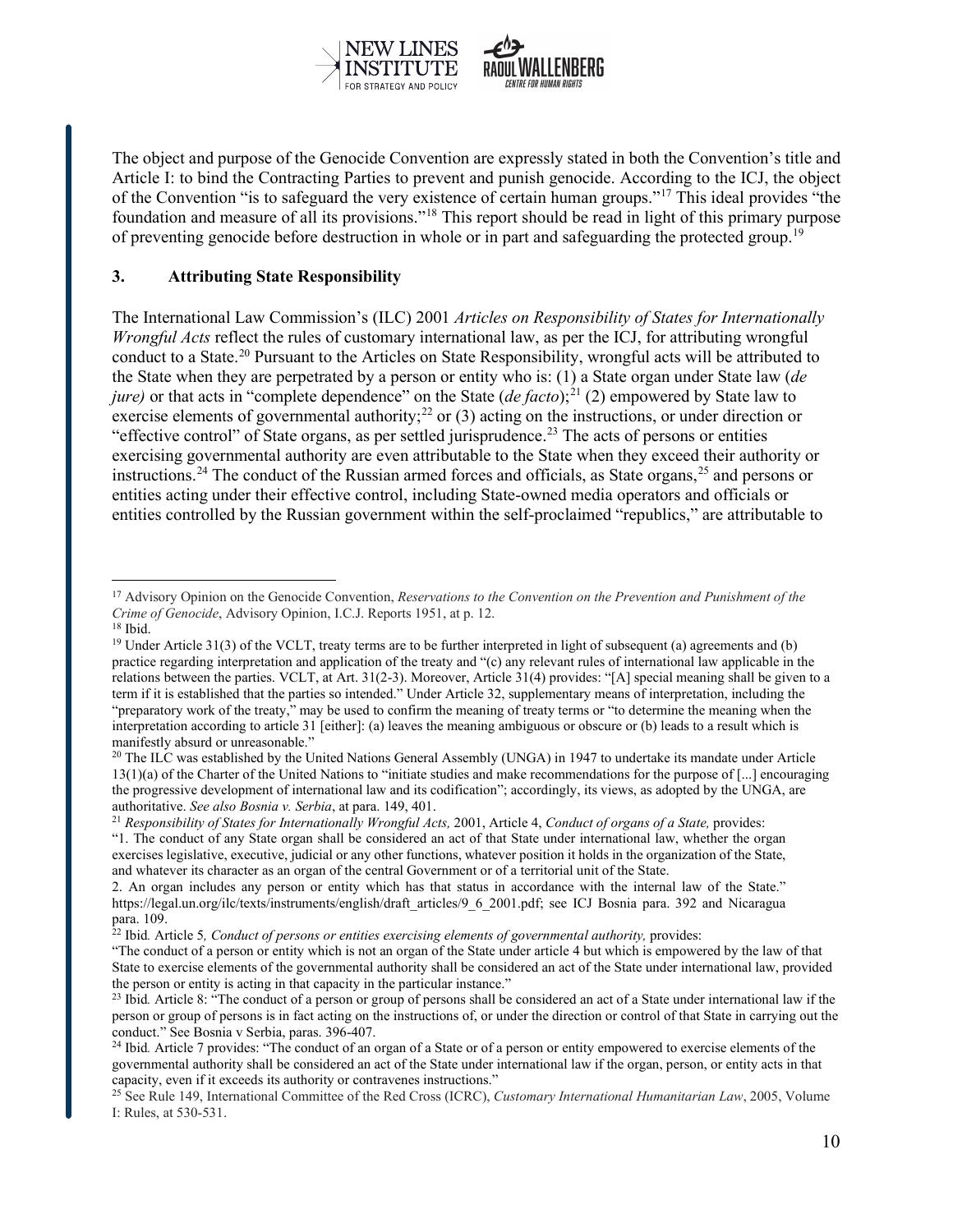

Russia.[26](#page-11-2) This report considers whether the persons or entities perpetrating incitement to commit genocide under Art. III(c) or genocide under Art. II are attributable to Russia.<sup>[27](#page-11-3)</sup>

# <span id="page-11-0"></span>**Brief Historical Background**

In December 1991, Ukraine achieved full independence (with 92 percent of Ukrainians voting in favor) and international recognition as a sovereign State, though a unique Ukrainian national identity long preceded official independence. In June 1996, the Ukrainian parliament ratified a new constitution, recognizing Ukrainian as the State language, among many other indications of nationhood. In April 2021, Russia sent more than 100,000 troops to Ukrainian border areas — the largest build-up since 2014. On Feb. 21, 2022, the Kremlin formally recognized the regions of Luhansk and Donetsk as independent republics. On Feb. 23, 2022, Russian President Vladimir Putin ordered Russian forces to invade Ukraine, which they did the following day.<sup>[28](#page-11-4)</sup>

# <span id="page-11-1"></span>**The Protected National Group**

The jurisprudence has defined a protected group by its positive characteristics, i.e. the group "as such."<sup>[29](#page-11-5)</sup> [30](#page-11-6) The Ukrainian people share an internationally recognized nationality and a common identity. In fact, according to recent studies, the vast majority of Ukrainians self-identify as Ukrainian, including those who speak Russian and live in predominantly Russian-speaking areas.<sup>[31](#page-11-7)</sup> Russia itself has consistently recognized a distinct Ukrainian national identity in international and bilateral relations. In fact, in an agreement with Ukraine, Russia explicitly recognizes the existence of a Ukrainian national minority in Russia and a Russian national minority in Ukraine, and therefore a Ukrainian majority, as follows:

"Parties guarantee free and equal-rights development of the Russian [Rossian] national minority in Ukraine and Ukrainian national minority in the Russian Federation.

The Parties will create favorable conditions with the view of preserving their national originality, culture, language, realization of spiritual and religious needs."[32](#page-11-8)

Ukrainians are defined as a national group domestically and internationally, and thus constitute a protected group under the Genocide Convention. Furthermore, Ukrainians have repeatedly been acknowledged as such by Russia itself in formal State relations with Ukraine.

<span id="page-11-3"></span><sup>27</sup> For a similar analysis, see *Bosnia v. Serbia*, at paras. 384-415.

<span id="page-11-2"></span><sup>&</sup>lt;sup>26</sup> The OSCE noted that Russia is responsible for the conduct of "officials instated and/or controlled by the government of the Russian Federation within the self-proclaimed 'republics' of Luhansk and Donetsk." Benede, W., Bílková, V., & Sassòli, M. (2022). Report on Violations of International Humanitarian and Human Rights Law, War Crimes and Crimes against Humanity. Organization for Security and Co-operation in Europe (OSCE), at p. 89 [hereinafter OSCE Report].

<span id="page-11-4"></span><sup>28</sup> https://www.pbs.org/newshour/world/a-historical-timeline-of-post-independence-ukraine

<span id="page-11-5"></span><sup>29</sup> *Bosnia v. Serbia*, paras. 193-195 ("The intent must also relate to the group 'as such'. That means that the crime requires an intent to destroy a collection of people who have a particular group identity. It is a matter of who those people are, not who they are not.") For an interpretation by the ICTR, *see also* Prosecutor v. Akayesu, Case No. ICTR-96-4-T. Judgment (2 September 1998), para. 512.

<span id="page-11-6"></span><sup>30</sup> ICTR, The Prosecutor v. Akayesu, Case No. ICTR-96-4-T. Judgment (2 September 1998), para. 512.

<span id="page-11-7"></span><sup>&</sup>lt;sup>31</sup> Michael Bilewicz. (2022, March 7). Even Russian-speaking Ukrainians don't want to be evacuated to Russia or Belarus, https://www.washingtonpost.com/politics/2022/03/07/ukraine-russian-speakers/

<span id="page-11-8"></span><sup>&</sup>lt;sup>32</sup> Bilateral agreement between the Government of the Russian Federation and the Government of Ukraine on Collaboration in the Fields of Culture, Science and Education<https://docs.cntd.ru/document/902056509> ; Russia has further recognized a "Ukrainian society" before the Human Rights Council. See Thematic list of UPR recommendations to Ukraine (2<sup>nd</sup> cycle)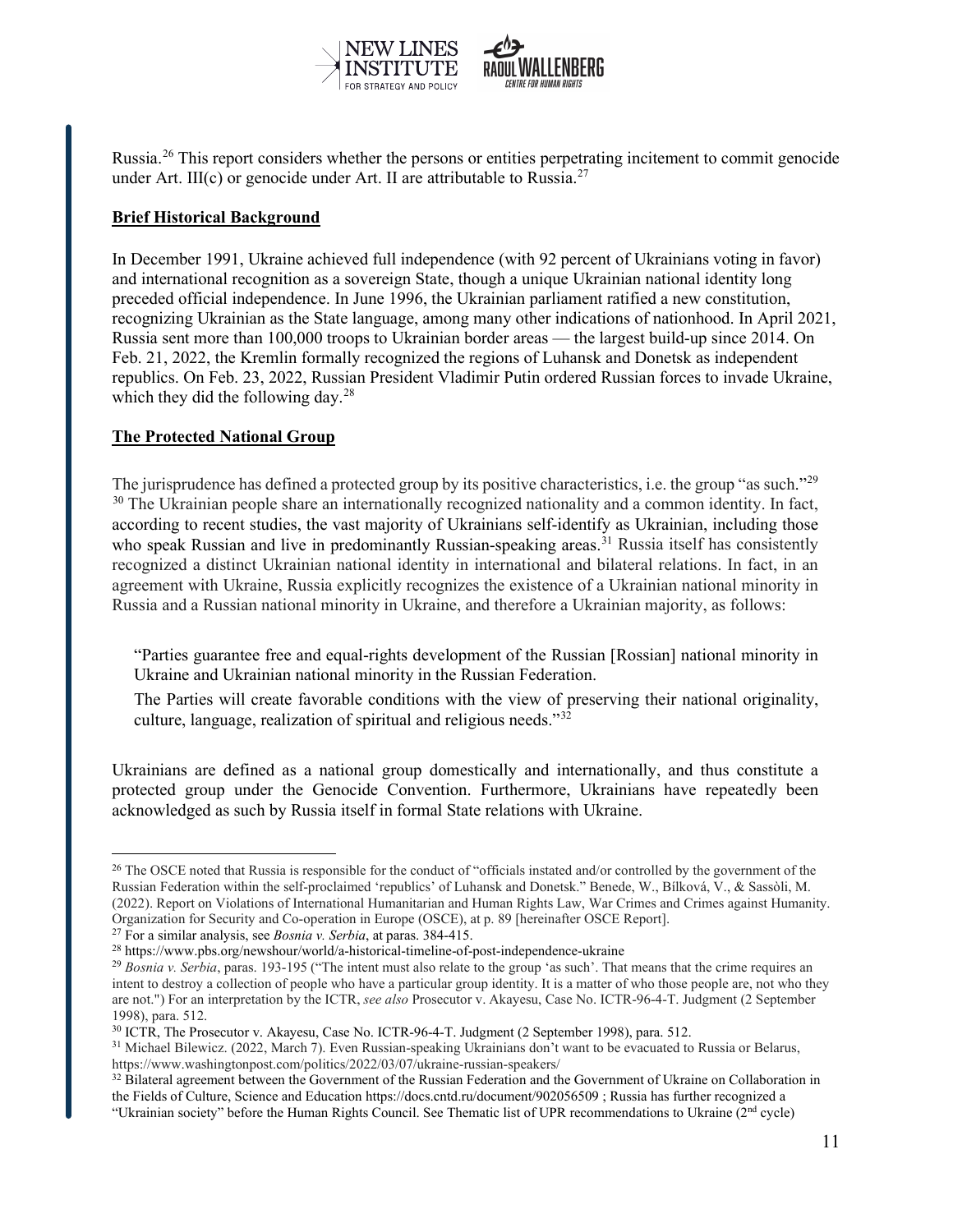

# <span id="page-12-0"></span>**I. Direct and Public Incitement to Commit Genocide**

This section will: (1) lay out the legal and empirical elements for "direct and public incitement to commit genocide;" and (2) apply these factors to the present situation by analyzing Russian State or Statecontrolled propaganda leading up to the invasion of Ukraine.

# <span id="page-12-1"></span>**Applicable Law**

The Genocide Convention provides for the distinct punishable or internationally wrongful act of "direct and public incitement to commit genocide" under Art. III (c). Although the ICJ has yet to consider the issue of State responsibility for breach of Art. III (c), international criminal law and scholarly works on well-documented historical trajectories of genocide provide guidance for determining State responsibility. According to the international criminal jurisprudence, direct and public incitement to commit genocide is a crime in and of itself under the Genocide Convention, irrespective of whether or not genocide or genocidal acts follow (as opposed to instigation).<sup>33</sup> A finding of incitement rather depends on "the *potential* of the communication to cause genocide."[34](#page-12-3) In the individual criminal context, the four elements of the crime include: (1) public, (2) direct, (3) incitement (encouragement or provocation to commit genocide), and  $(4)$  the intent to destroy, in whole or in part, the protected group, as such.<sup>35</sup> This section will apply the first three elements, as the following section will examine the question of attributing genocidal intent to the State based on either an official statement of a general plan or an inference of intent from a pattern of atrocities.

The public element considers whether the incitement is directed at the general public, including through media.[36](#page-12-5) The direct element considers whether the audience immediately understood the implication of the message, which is principally determined by its meaning in context, including the environment at the time and the cultural nuances.<sup>[37](#page-12-6)</sup> The incitement need not be explicit to be direct, particularly during heightened unrest, war, or an already "explosive situation."<sup>[38](#page-12-7)</sup> Common hallmarks of incitement to commit genocide include dehumanization, accusing the targeted victims of plotting or committing atrocities ("accusation in a mirror"), and condoning or congratulating violence, among others.[39](#page-12-8) Other factors to consider include the speaker's influence, the audience's susceptibility to commit genocide, the historical

<span id="page-12-2"></span><sup>33</sup> Akayesu, para. 562; *Prosecutor v. Ferdinand Nahimana, Jean-Bosco Barayagwiza, Hassan Ngeze (Appeal Judgment)*, Case No. ICTR-99-52-A, International Criminal Tribunal for Rwanda (ICTR), 28 November 2007, para. 678; *Mugesera v. Canada* (Minister of Citizenship and Immigration), [2005] 2 S.C.R. 100, 2005 SCC 40, para. 85.

<span id="page-12-3"></span><sup>34</sup> Prosecutor v. Ferdinand Nahimana, Jean-Bosco Barayagwiza, Hassan Ngeze (Media Case), Judgement and Sentence, Case No. ICTR-99-52-T (3 December 2003), para. 1015.

<span id="page-12-4"></span><sup>35</sup> Akayesu 556-560. See also, Gregory Gordon, *Atrocity, Speech Law: Foundation, Fragmentation, Fruition*, Oxford University Press, Oxford, 2017, at p. 185, describing the content of the elements: ("(1) "direct" (whether the persons for whom the message was intended immediately grasped the implication thereof—from this one can deduce that the message can be implicit); (2) "public" (a call for criminal action to a number of individuals in a public place or to members of the general public via mass media); (3) incitement (illegal urging to commit genocide parsed by reference to purpose and context); and (4) *mens rea* (the intent to destroy, in whole or in part, a national, ethnic, racial, or religious group, as such)."

<span id="page-12-5"></span><sup>36</sup> Akayesu, para. 556. The International Law Commission defined the public incitement element as "communicating the call for criminal action to a number of individuals in a public place or to members of the general public at large. Thus, an individual may communicate the call for criminal action in person in a public place or by technical means of mass communication, such as by radio or television.", Draft Code of Crimes Against the Peace and Security of Mankind, art. 2(3)(f); Report of the International Law Commission to the General Assembly, 51 U.N. ORGA Supp. (No. 10), at 26, U.N. Doc. A/51/10(1996).<br><sup>37</sup> Nahimana (Media Case) Appeal Judgment at paras. 698-701; ICTR Bikindi TC Judgment Para 387.

<span id="page-12-6"></span>

<span id="page-12-8"></span><span id="page-12-7"></span><sup>&</sup>lt;sup>38</sup> Nahimana, para. 1004; Prosecutor v. Bikindi, Case No. ICTR-01-72-A. Judgment (18 March 2010), para 387. <sup>39</sup> Susan Benesch, "Vile Crime or Inalienable Right: Defining Incitement to Genocide," (2008) 48:3 Virginia Journal of International Law, at 503-506. See also Gordon, *Atrocity, Speech Law*, at p. 284 (adding "euphemisms and metaphors; justification during contemporaneous violence... and victim-sympathizer conflation.")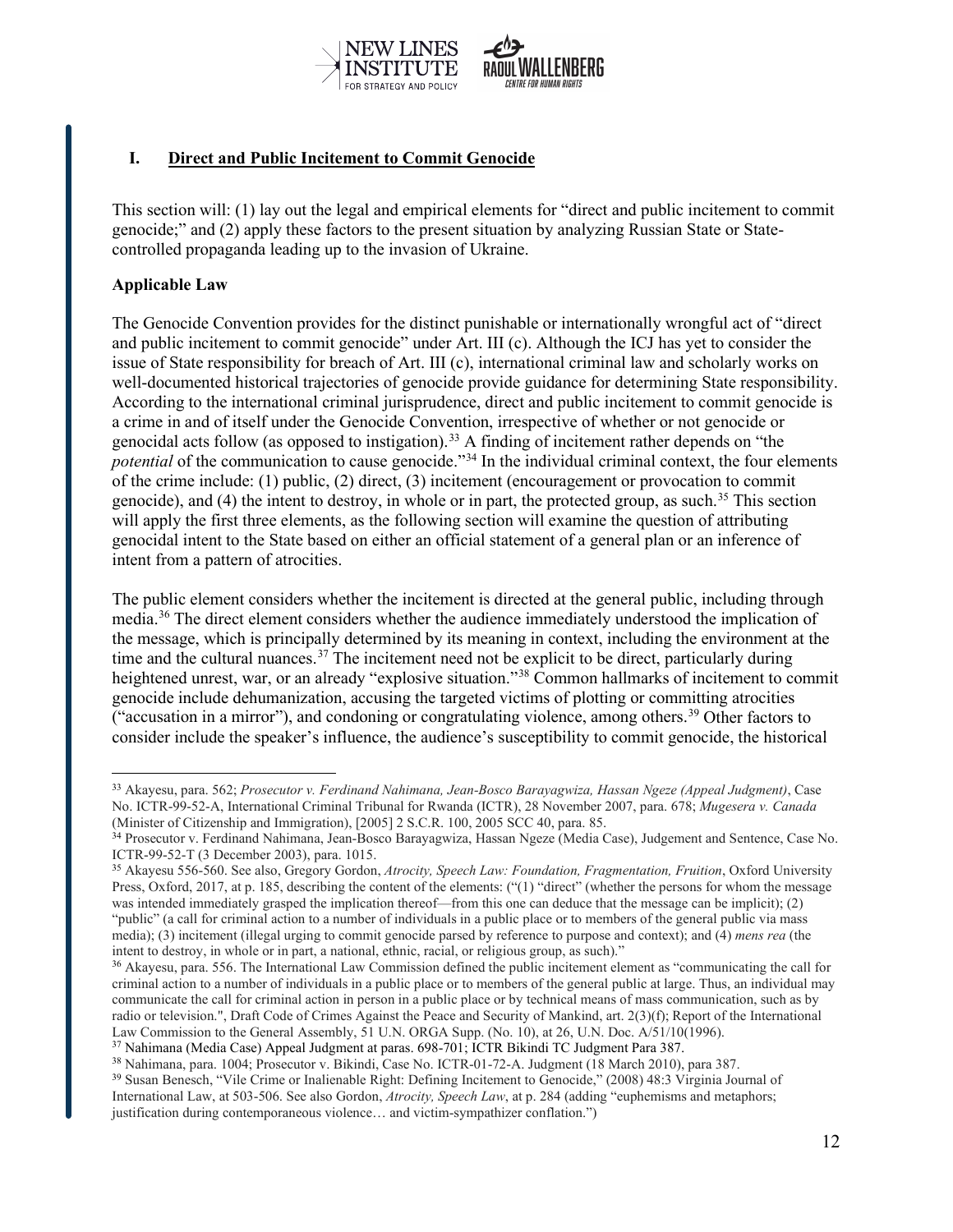

and social context of the messages, whether the targeted group suffered recent violence, availability of alternative sources of information, and whether the audience was conditioned by the repetition of incitement.[40](#page-13-0) 

# **Laying the Groundwork for Incitement to Genocide: Denying the Existence of the Ukrainian Group**

Even as they signed treaties acknowledging Ukrainian nationality internationally, Russian officials and State media commentators have long denied the legitimacy of a distinct Ukrainian identity to the Russian public. As early as April 2016, then-Prime Minister and current Deputy Chairman of the Russian Security Council Dmitry Medvedev denied the existence of a legitimate Ukrainian State.<sup>41</sup> On Feb. 26, 2020, former Assistant to President Putin, Vladislav Surkov, widely believed to be the architect behind Putinism and Russia's Ukraine policy,<sup>[42](#page-13-2)</sup> stated that "there is no Ukraine. There is Ukrainian-ness. That is, a specific disorder of the mind … there is no nation."[43](#page-13-3)

High-level Russian officials have repeatedly denied the existence of Ukrainian language, culture, and national identity, implying instead that those who identify as distinctly Ukrainian threaten the "unity" of Russians and Ukrainians.[44](#page-13-4) The Russian Institute for Strategic Studies (RISS), a Russian government think tank that informs policy "in the area of national security,"[45](#page-13-5) has a long history of denying the right of Ukraine to exist. In 2014, after the seizure of territories in Crimea and Donbas, the center published a

<span id="page-13-2"></span>https://www.themoscowtimes.com/2016/04/05/russian-prime-minister-ukraine-has-no-industry-or-state-a52385 42For Surkov as the "Architect of Putinism," see: Pomerantsev, P. (2014, November 7). *The Hidden Author of Putinism*. The Atlantic. https://www.theatlantic.com/international/archive/2014/11/hidden-author putinism-russia-vladislav-surkov/382489/, For his role in Ukraine policy, see:

мало кому понятна, но это же не повод считать уголовников отдельным народом". Офигеть. Https://t.co/vIcZ3JpXtY [Tweet]. Twitter. https://twitter.com/adagamov/status/1486054196373864452

<span id="page-13-0"></span><sup>40</sup> *See Id.*, at 498; *See also "*Dangerous Speech: A Practical Guide," the Dangerous Speech Project, 2021, at 10-24; UN Rabat Plan of Action, addendum to the Annual report of the United Nations High Commissioner for Human Rights, A/HRC/22/17/Add.4, 11 January 2013, para. 29.

<span id="page-13-1"></span><sup>41</sup> *Russian Prime Minister: Ukraine Has "No Industry, or State."* (n.d.). Retrieved May 26, 2022, from

[<sup>&</sup>quot;There is no Ukraine": Fact-Checking the Kremlin's Version of Ukrainian History. \(2020, July 1\).](about:blank) *[LSE International](about:blank)* 

*[History](about:blank)*[. https://blogs.lse.ac.uk/lseih/2020/07/01/there-is-no-ukraine-fact-checking-the-kremlins-version-of-ukrainian-history/](about:blank) , *Ex-rebel leaders detail role played by Putin aide in east Ukraine. Reuters*. from

https://www.reuters.com/article/us-ukraine-crisis-russia-surkov-insight/ex-rebel-leaders-detail-role-played-by-putin-aide-in-eastukraine-idUSKBN1870TJ

<span id="page-13-3"></span><sup>&</sup>lt;sup>43</sup> Сурков: Мне интересно действовать против реальности. (n.d.). Актуальные комментарии. Retrieved May 20, 2022, from

<span id="page-13-4"></span>http://actualcomment.ru/surkov-mne-interesno-deystvovat-protiv-realnosti-2002260855.html 44 On Oct. 8, 2018, Deputy Chairman of the State Duma Pyotr Tolstoy declared on the first episode of his talk show on Russian State television Channel One, "Tolstoy. Sunday," that the Ukrainian language was "artificial" and largely not spoken in Ukraine," *Толстой. Воскресенье. Выпуск от 07.10.2018*. (n.d.). Retrieved May 26, 2022, from https://www.1tv.ru/shows/ tolstoy-voskresene/vypuski/tolstoy-voskresene-vypusk-ot-07-10-2018. In a March 2019 article published by the State media website RT Russian, then-Deputy Chairman of the Russian State Duma Committee on Culture Vladimir Bortko argued that Ukrainians "talk about their own language, their own culture... [and that] Ukraine wants to position itself as a separate nation. They're trying to highlight some kind of difference, but it doesn't exist." The article cited a language professor insisting that the "Ukrainian literary language… is very artificial, *«Расколоть братские народы»: В Москве ответили на слова Климкина об «украинском происхождении» России и Белоруссии*. (n.d.). RT на русском.

<https://russian.rt.com/ussr/article/607001-rossiya-belorussiya-proishozhdenie-ukraina-klimkin>*.* In January 2022, during a plenary session of the Russian parliament, Member of the Russian State Duma Committee on Education Anatoly Vasserman argued that the Ukrainian language does not exist and that "Ukrainians are an inalienable part of the Russian people." Вассерман заявил, что украинский народ «сочинили» националисты—Газета.Ru | Новости. (n.d.). Газета.Ru. Retrieved May 20, 2022, from https://www.gazeta.ru/social/news/2022/01/25/17192923.shtml. He described Ukrainian as a "dialect" of Russian, comparing it to Russian criminal slang. Рустем Адагамов [@adagamov]. (2022, January 25). RU Депутат Государственной Думы РФ Анатолий Вассерман назвал украинский язык диалектом русского и сравнил его словарь с блатной феней: "Она тоже

<span id="page-13-5"></span><sup>45</sup> About us. (n.d.). en.riss.ru. Retrieved May 20, 2022, from http://en.riss.ru/about-us/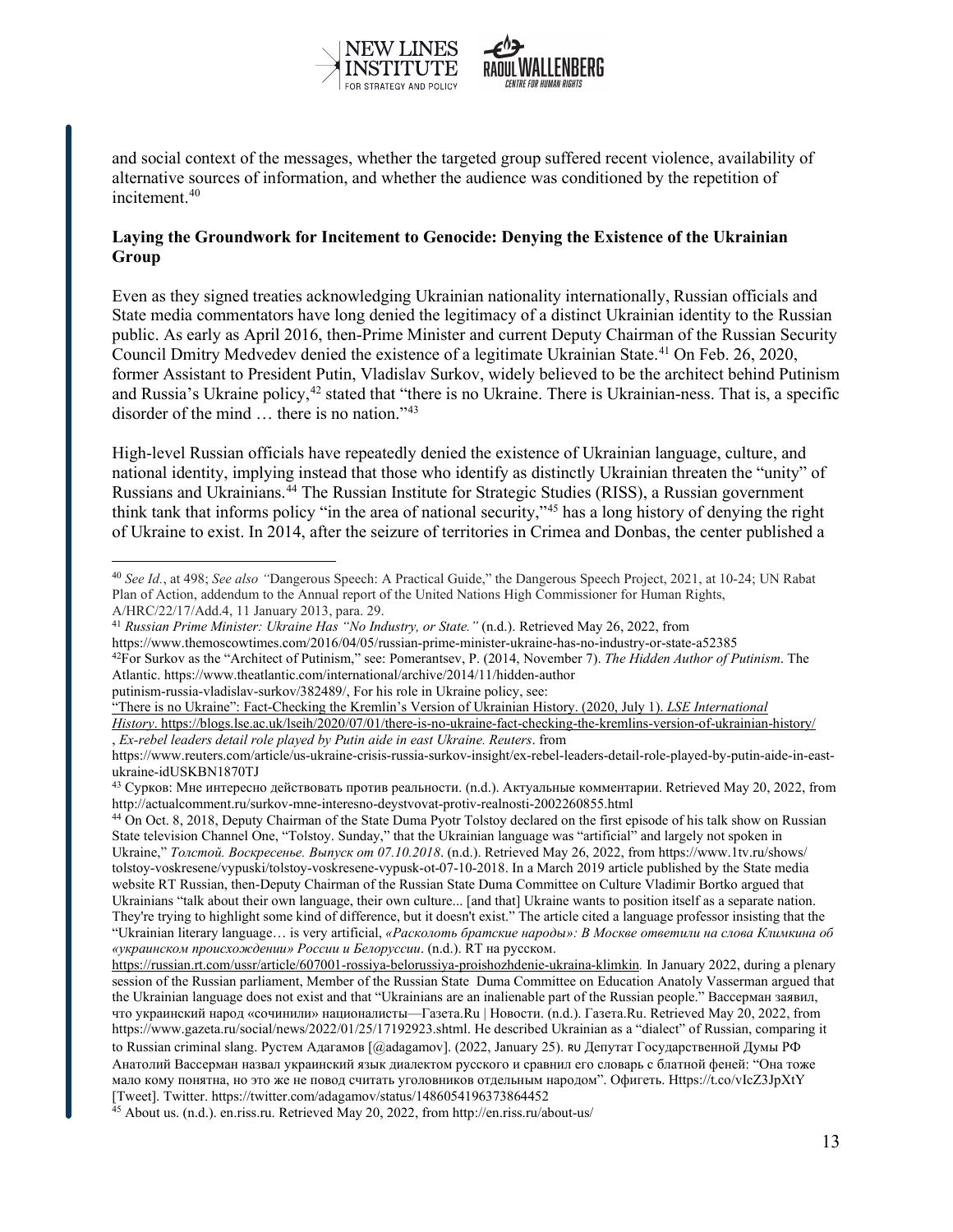

collection of essays titled, "Ukraine is Russia," which was "dedicated to the unity of the Russian world" and describes "Ukrainian-ness" as "a peculiar South Russian regional Westernism."[46](#page-14-0) In March 2016, RISS analyst Oleg Nemensky argued that "the majority of the Ukrainian public have nothing to do with that [Ukrainian] culture."[47](#page-14-1) In February 2020, Putin repeated the notion that the peoples of Ukraine and Russia are "one people," and suggested that the Orthodox Church of Ukraine, which had been granted autocephaly in 2018, destroyed "the unity of the Russian Orthodox Church."[48](#page-14-2)

In July 2021, Putin published an essay titled, "On the Historical Unity of Russians and Ukrainians," in which he re-asserts that Ukrainians and Russians are "one people, a single whole."<sup>[49](#page-14-3)</sup> In the essay, Putin argues that "modern Ukraine is entirely the product of the Soviet era" and that "true sovereignty of Ukraine is possible only in partnership with Russia."[50](#page-14-4) He further suggested that when the Ukrainian government rejects the idea that Russians and Ukrainians are the same people, they are indulging neo-Nazis and Nazism.<sup>[51](#page-14-5)</sup>

On Feb. 21, 2022, three days before the start of the full-scale invasion, Putin gave a speech insisting that "modern Ukraine was entirely created by Russia or, to be more precise, by Bolshevik, Communist Russia" and that Russia was "ready to show what real decommunization would mean for Ukraine."[52](#page-14-6) In his speech announcing the invasion of Ukraine, Putin urged Ukrainians to reject their elected officials to strengthen Ukraine and Russia "from within as a single whole, despite the existence of state borders."<sup>[53](#page-14-7)</sup> On April 5, 2022, Security Council Deputy Chairman Dmitry Medvedev posted on Telegram the following: "Ukrainian-ness, which is fueled by anti-Russian poison and is consumed by the lie concerning its own identity, — this is all one big fake. This phenomenon has never existed in history. And it does not exist now."<sup>[54](#page-14-8)</sup>

The official Russian propaganda denying the existence of a Ukrainian national group implicitly designates those who consider themselves distinctly Ukrainian as deserving of punishment, either by threatening the unity of Russia, and thus guilty of treason, which Putin declared to be "the gravest crime possible,"[55](#page-14-9) or by indulging Nazism, as suggested in Putin's essay. It should be noted that the denial of

<span id="page-14-0"></span><sup>46</sup> Книга «Украина—Это Россия». (n.d.). Retrieved May 20, 2022, from https://www.livelib.ru/book/1001469412-ukraina-etorossiya-mihail-smolin

<span id="page-14-1"></span><sup>47</sup> Борцы за украинский язык оказывают «мове» медвежью услугу. (n.d.). РИСИ. Retrieved May 20, 2022, from http://riss.ru/article/9462/

<span id="page-14-2"></span><sup>48</sup> *Vladimir Putin on Ukraine*. (n.d.). Retrieved May 26, 2022, from https://putin.tass.ru/en/ob-ukraine/,

Notably, the Head of the Russian Orthodox Church, Patriarch Kirill of Moscow, has further emphasized that Russians and Ukrainians "emerged from a common Kyiv Baptismal font, are united by Orthodox faith and bound by a common historical destiny." *Святейший Патриарх Кирилл: У народов России и Украины нет и не может быть заинтересованности в конфликте / Новости / Патриархия.ru*. (n.d.). Патриархия.ru. Retrieved May 26, 2022, from http://www.patriarchia.ru/db/text/5926180.html

<span id="page-14-3"></span><sup>49</sup> Putin added that his position is "not driven by some short-term considerations or prompted by the current political context." Article by Vladimir Putin "On the Historical Unity of Russians and Ukrainians." President of Russia. Retrieved May 20, 2022, http://en.kremlin.ru/events/president/news/66181

 $50$  Ibid

<span id="page-14-5"></span><span id="page-14-4"></span><sup>51</sup> Ibid

<span id="page-14-6"></span><sup>52</sup> *Address by the President of the Russian Federation*. (n.d.). President of Russia. Retrieved May 20, 2022, from http://en.kremlin.ru/events/president/news/67828

<span id="page-14-7"></span><sup>53</sup> *Address by the President of the Russian Federation • President of Russia*. (n.d.). Retrieved May 20, 2022, from http://en.kremlin.ru/events/president/news/67843

<span id="page-14-8"></span><sup>&</sup>lt;sup>54</sup> Dmitry Medvedev, Telegram: Contact @medvedev\_telegram. (n.d.). Retrieved May 20, 2022, from https://t.me/medvedev\_telegram/34

<span id="page-14-9"></span><sup>55</sup> Troianovski, A. (2022, April 17). Atrocities in Ukraine War Have Deep Roots in Russian Military. The New York Times. https://www.nytimes.com/2022/04/17/world/europe/ukraine-war-russia-atrocities.html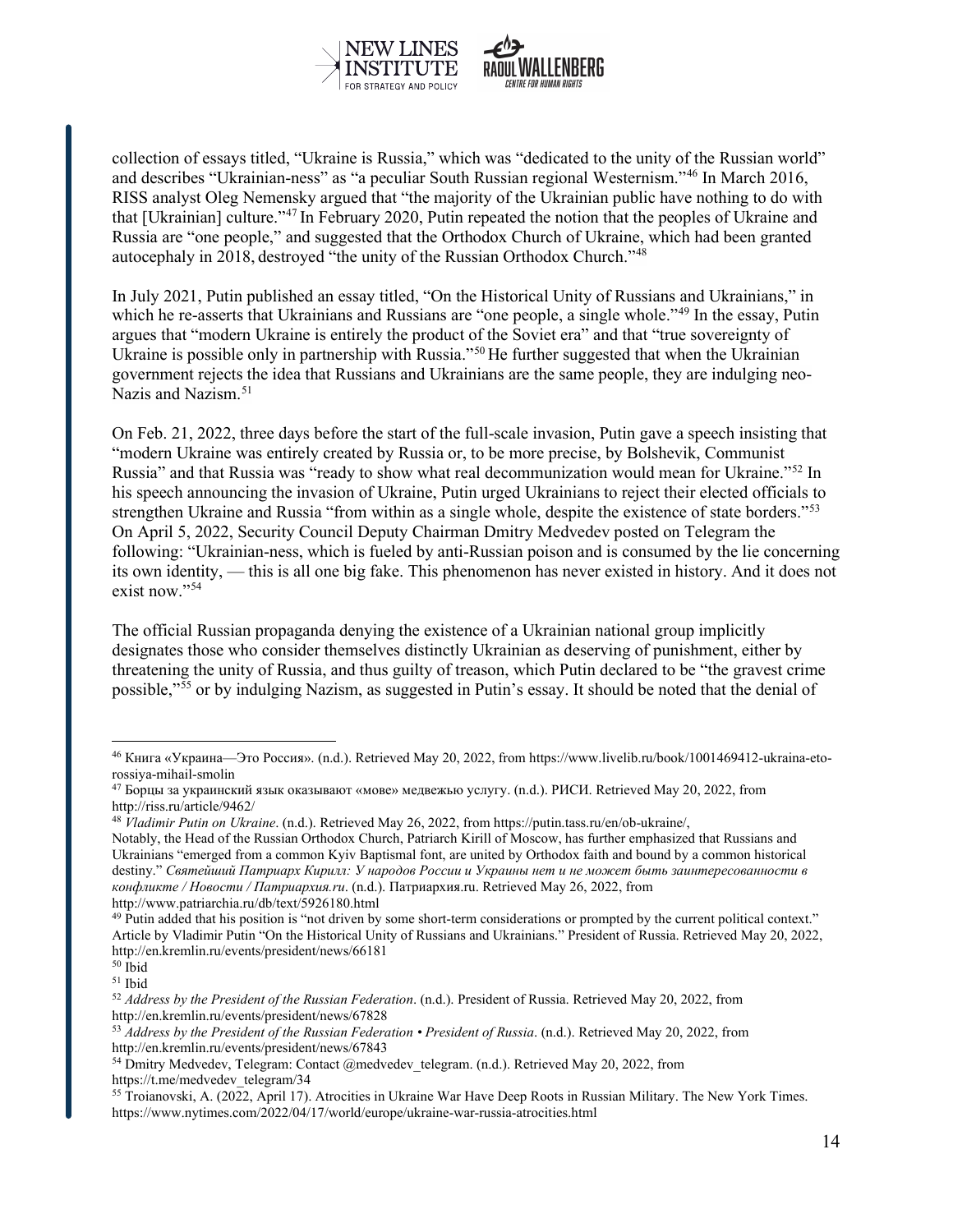

the existence of protected groups or elements of their identity is an indicator of the specific risk of genocide under the UN Framework of Analysis for Atrocity Crimes.<sup>[56](#page-15-1)</sup>

#### <span id="page-15-0"></span>**Invasion Pretext: "Accusation in a Mirror" and the Construction of a Ukrainian Existential Threat**

The term "accusation in a mirror" characterizes one of the most common and powerful hallmarks of incitement that accuses the targeted group of the same or other atrocities the speaker intends to inflict on them.[57](#page-15-2) The framing of a targeted group as an existential threat renders violence against them to appear defensive and necessary.[58](#page-15-3) The official Russian pretext for its invasion resembles some of the most extreme recurring forms of accusation in a mirror, including perpetrator statements during the Holocaust and preceding the Srebrenica massacre.<sup>[59](#page-15-4)</sup> On Feb. 8, 2022, Putin addressed Ukraine's hesitancy to fulfill the Minsk Peace Agreements during a major Russian troop buildup with the loaded phrase, "like it or not, take it, my beauty," a reference to a vulgar Russian rhyme about necrophiliac rape, implying an intention to inflict similar destruction on Ukraine and a view of Ukraine as a corpse.<sup>[60](#page-15-5)</sup> On Feb. 15, 2022, President Putin delivered an address in which he accused Ukraine of genocide in the Donbas,<sup>[61](#page-15-6)</sup> a baseless allegation he has repeated for years, which has been echoed by senior Russian officials and State media. On Feb. 17, 2022, Russia's Permanent Mission to the UN circulated a document to the UN Security Council accusing Ukraine of "exterminating the civilian population" in areas controlled by Russian-backed separatist groups.<sup>[62](#page-15-7)</sup> Russian State media has extensively reported on Russians fleeing persecution by the Ukrainian government— a long-repeated charge that served as a pretext for Russia's annexation of Crimea in 2014.[63](#page-15-8) On Feb. 21, 2022, in another national address three days before the invasion, Putin repeated claims that Ukraine is an illegitimate invention and that the Ukrainians are amassing troops, shelling the Russian-backed separatist held areas, and torturing Russians held there.<sup>[64](#page-15-9)</sup> On Feb. 26, after the start of the invasion, an essay published on a Kremlin-controlled platform, later removed, praised Putin for "deciding not to leave the *solution of the Ukrainian question* to future generations."[65](#page-15-10)

<span id="page-15-1"></span><sup>56</sup> See United Nations. "Framework of Analysis for Atrocity Crimes: a tool for prevention." *United Nations Office on Genocide Prevention and the Responsibility to Protect* (2014), Indicator 9.2.

<span id="page-15-2"></span><sup>57</sup> See *Dangerous Speech: A Practical Guide*. (2021). Dangerous Speech Project, at 15-16.

<span id="page-15-3"></span><sup>58</sup> Id. 16.

<span id="page-15-4"></span><sup>59</sup> Id. (citing statements by Nazi SS Reichsführer Heinrich Himmler telling senior officers in 1943 "we had the moral right ... to wipe out [the Jewish people] bent on wiping us out" and General Ratko Mladić, known as the "Butcher of Bosnia," found responsible for the Srebrenica massacre of more than 8,000 Bosnian Muslim men and boys in 1995 claiming that Muslims, Germans, and Croatians were planning for "the complete annihilation of the Serbian people.")

<span id="page-15-5"></span><sup>60</sup> For the comment, see *Пресс-конференция по итогам российско-французских переговоров*. (n.d.). Президент России. Retrieved May 26, 2022, from http://kremlin.ru/events/president/ news/67735 For background on the reference to a rhyme, see: *«Терпи, моя красавица» Все решили, что Путин слушает «Красную плесень». На самом деле президент цитировал частушки (но все равно матерные)*. 61 *News conference following Russian-German talks • President of Russia*. (n.d.). Retrieved May 26, 2022, from

<span id="page-15-6"></span>http://en.kremlin.ru/events/president/news/67774

<span id="page-15-7"></span> $62$  Biden to host call with Nato allies as invasion fears grow – as it happened | Ukraine | The Guardian. (n.d.). Retrieved May 26, 2022, from https://www.theguardian.com/world/live/2022/feb/17/russia-ukraine-news-troops-border-latest-live-putin-biden -kyiv-russian-invasion-threat?page=with:block-620e7dc98f0866a40a9d7c6c#block-620e7dc98f0866a40a9d7c6c

<span id="page-15-8"></span><sup>&</sup>lt;sup>63</sup> Max Fisher, (2022, Febuary 19) Putin's Baseless claims of Genocide Hint at more than War. The New York Times. https://www.nytimes.com/2022/02/19/world/europe/putin-ukraine-genocide.html

<span id="page-15-9"></span><sup>64</sup> Max Fisher, (2022, Febuary 23) Word by Word and Between Lines: A close look at Putin's Speech. The New York Times. https://www.nytimes.com/2022/02/23/world/europe/putin-speech-russia-ukraine.html

<span id="page-15-10"></span><sup>&</sup>lt;sup>65</sup> Наступление России и нового мира—РИА Новости, 26.02.2022. (n.d.). Retrieved May 20, 2022, from

https://web.archive.org/web/20220226051154/https://ria.ru/20220226/rossiya-1775162336.html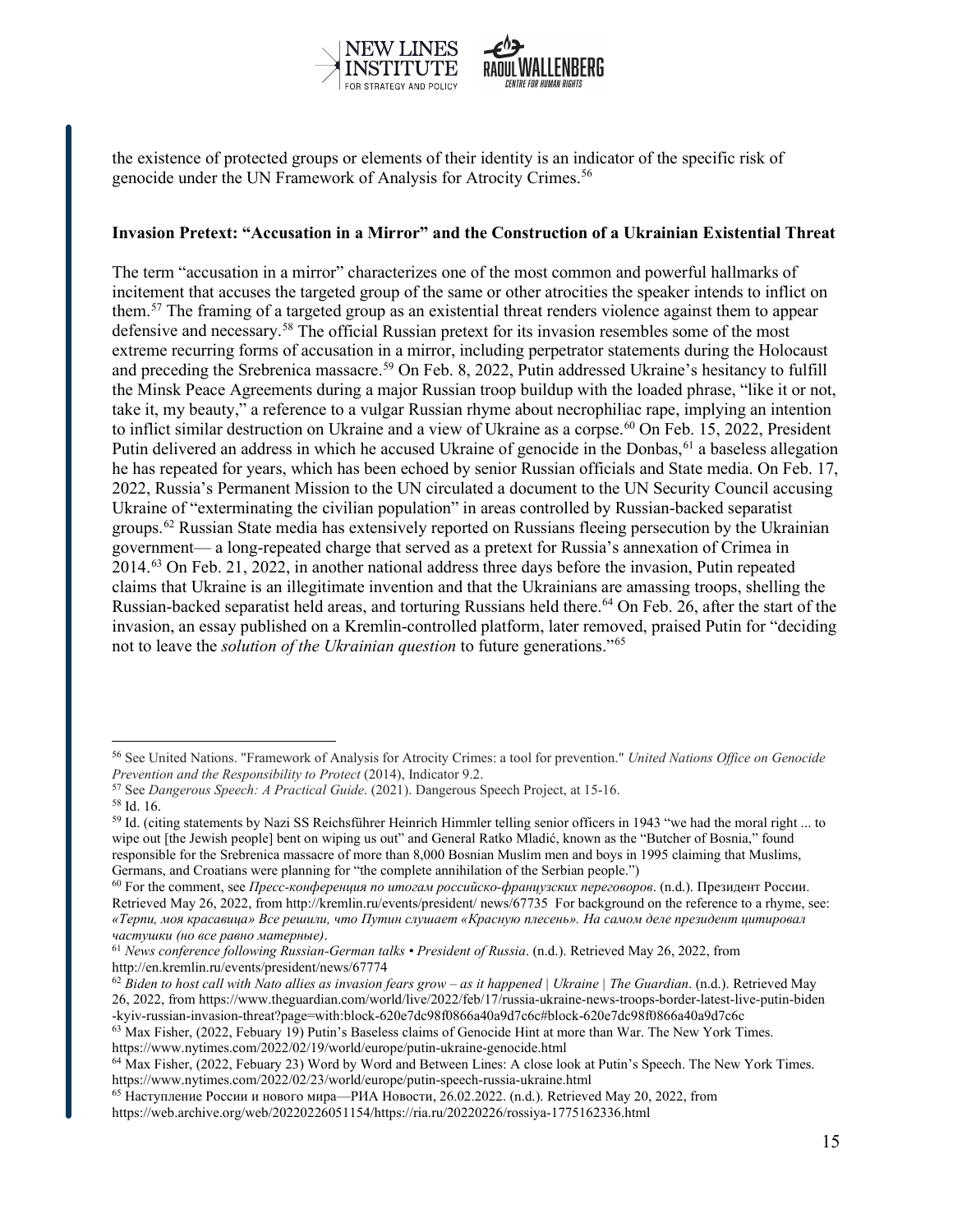

# <span id="page-16-0"></span>*"Denazification" and Dehumanization*

In the lead-up to the invasion, Russian officials repeatedly invoked "Nazi" terminology to refer to the Ukrainian leadership, and "denazification" as one of the goals of invasion.<sup>[66](#page-16-1)</sup> However, this rhetoric has continually expanded in scope, suggesting that a substantial segment, or the majority of the population are Nazis, terminology used to cast Ukrainians as posing an existential threat to Russians. On March 31, 2022, State Duma Deputy Chairman Pyotr Tolstoy wrote that the situation with Nazism in Ukraine "is even worse than we thought" and that "the Ukrainian youth were made into Hitler Youth."[67](#page-16-2) On March 26, 2022, Margarita Simonyan, the editor-in-chief of the RT news network, and head of the media group managing Sputnik and RIA Novosti, offered similar comments on a national broadcast, stating, "I also thought there weren't that many ... it can't be that our people, who fought Nazism with us, that suddenly so many of them became [Nazis]. But alas …"[68](#page-16-3)

As the invasion continues, high-level officials, and State-run media commentators are painting Ukrainians more broadly in dehumanizing terms to justify atrocities. On March 17, 2022, Tolstoy appeared on Channel One and argued that Russia had "lost at least one generation of Ukrainians. The youth have been zombified."[69](#page-16-4) On March 26, 2022, the influential propagandist Margarita Simonyan asserted, "it's no accident we call them Nazis … What makes you a Nazi is your bestial nature, your bestial hatred and your bestial willingness to tear out the eyes of children on the basis of nationality," adding that "a significant part of Ukraine, of the Ukrainian people, turned out to be in the grip of a Nazi frenzy."<sup>[70](#page-16-5)</sup>

Increasingly, such propaganda is being used to justify atrocities beyond the battlefield. The Ukrainian civilian population and elites are being described to Russians as their mortal enemies, some of whom must be "liquidated." In an April 3 RIA Novosti editorial entitled "What Russia should do with Ukraine," author Timofey Sergeytsev refers to Ukrainians in the following terms: "a considerable portion of the population — very likely, a majority of it — has been subjected to the Nazi regime and dragged into its agenda …" one that is "a bigger threat … than German Nazism in the style of Hitler;" a "significant part of the masses … are passive Nazis and accomplices;" "a nazified bulk of the population;" and "a Nazi society." In addition, he asserts that Ukraine's elites "must be liquidated as re-education is impossible;" "denazification will inevitably include de-ukrainization;" and "Ukrainism is … a subordinate element of a different and alien civilization."<sup>[71](#page-16-6)</sup> In his April 5 Telegram post, Medvedev uses fictitious rhetoric, though vivid and detailed, which tends to make it more believable, to justify violence against an entire generation of Ukrainians he describes as Nazis: "For the past 30 years, a passionate segment of Ukrainians has prayed for the Third Reich. Literally. Nazi symbolism that provokes disgust can be found on photos from practically every military unit in Ukraine taken by our army — there are banners, literature, posters. Even

<span id="page-16-3"></span>https://www.ntv.ru/peredacha/SvoyaPravda/m78960/o693638/ video/

<span id="page-16-5"></span><sup>70</sup> For the full episode: *Своя правда / Выпуски программы / Новый мировой порядок?* (n.d.). Retrieved May 26, 2022, from https://www.ntv.ru/peredacha/SvoyaPravda/m78960/o693638/ video/, For the clip: НТВ [@ntvru]. (2022, March 26). «Значительная часть Украины оказалась охвачена этим безумием нацизма». Маргарита Симоньян рассказала об украинских нацистах, которых на деле оказалось так много, что никто не мог себе даже представить https://t.co/VC0GRQ1lwk [Tweet]. НТВ [@ntvru], Twitter. *«Значительная часть Украины оказалась охвачена этим* 

*безумием нацизма». Маргарита Симоньян рассказала об украинских нацистах, которых на деле оказалось так много, что никто не мог себе даже представить* https://twitter.com/ntvru/status/1507605586447327234 71 Что Россия должна сделать с Украиной. РИА Новости. https://ria.ru/20220403/ukraina-1781469605.html

<span id="page-16-1"></span><sup>66</sup> Troianovski, A. (2022, March 17). Why Vladimir Putin Invokes Nazis to Justify His Invasion of Ukraine. The New York Times. https://www.nytimes.com/2022/03/17/world/europe/ukraine-putin-nazis.html;

Putin says he will 'denazify' Ukraine. Here's the history behind that claim. (n.d.). Washington Post. Retrieved May 20, 2022, from https://www.washingtonpost.com/world/2022/02/24/putin-denazify-ukraine/

<span id="page-16-2"></span><sup>67</sup> Pyotr Tolstoy Telegram: Contact @petr\_tolstoy. (n.d.). Retrieved May 20, 2022, from https://t.me/petr\_tolstoy/1300 <sup>68</sup> *Своя правда / Выпуски программы / Новый мировой порядок?* (n.d.). Retrieved May 26, 2022, from

<span id="page-16-4"></span><sup>&</sup>lt;sup>69</sup> Pyotr Tolstoy Telegram: Contact @petr\_tolstoy. (n.d.). Retrieved May 20, 2022, from https://t.me/petr\_tolstoy/1286

<span id="page-16-6"></span>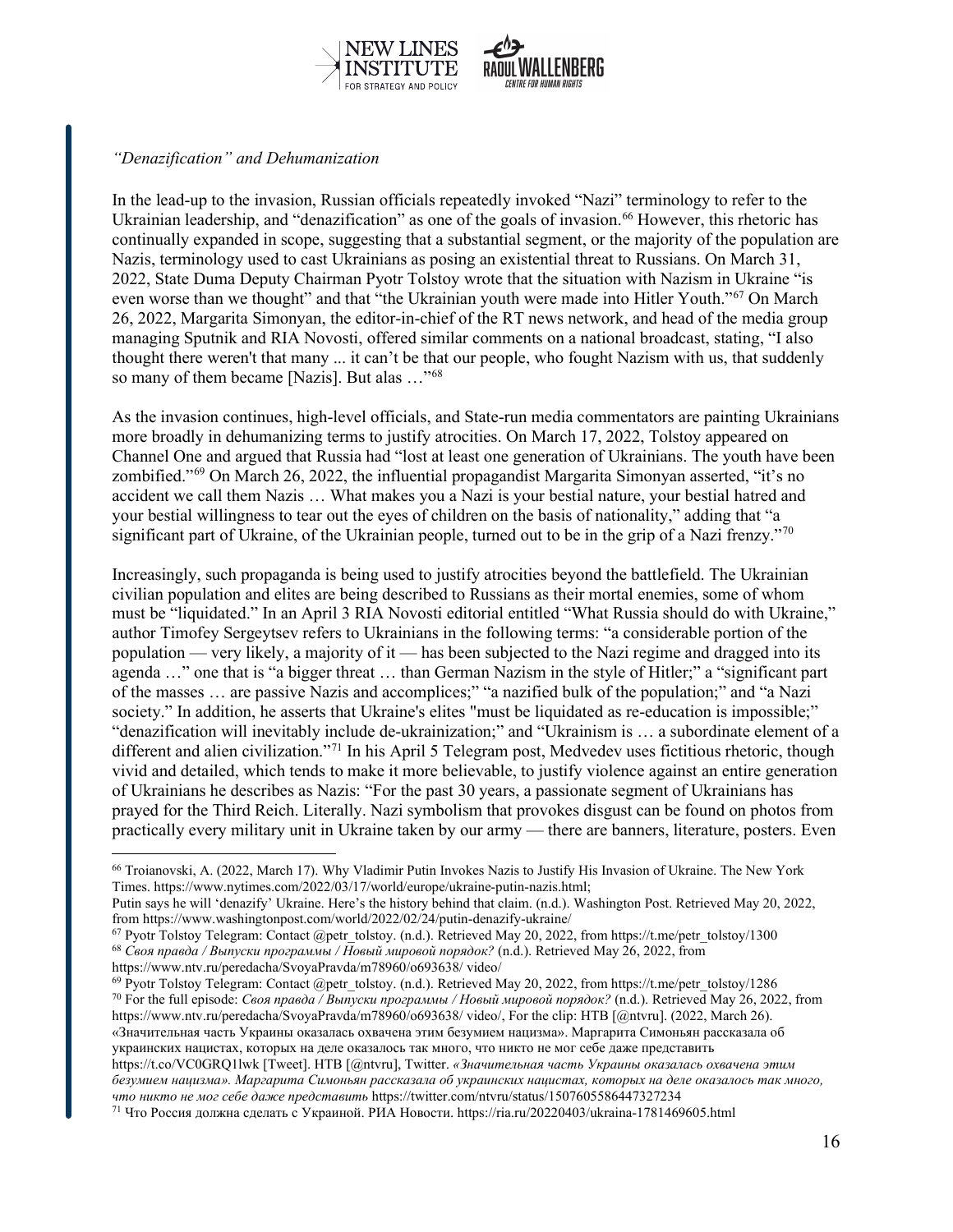

cups with swastikas! … It's no wonder that, having transformed itself into the Third Reich, and having written into its history textbooks the names of traitors and Nazi henchmen, Ukraine will suffer the same fate. This kind of Ukraine gets what it deserves*!...* These difficult tasks cannot be completed instantaneously. And they will not only be decided on battlefields.<sup>[72](#page-17-0)</sup> [emphasis added]

On April 8, 2022, the host of Rossia-1's flagship talk show, Vladimir Solovyov, stated that "there won't be any Ukraine after [Zelenskyy]."[73](#page-17-1) Solovyov has been a vocal supporter of the invasion and has regularly engaged in extreme rhetoric. On March 29, he declared on his talk show a "patriotic consensus" in Russia that "Nazi scum" must be "finished off."[74](#page-17-2) On April 21, Solovyov shared on Telegram a clip from an interview with a Russian state media reporter claiming that "the youth there [in Ukraine] have been zombified." On May 21, 2022, Solovyov shared (and subsequently deleted) a Telegram post from the popular Russian Telegram channel "Kremlin laundress," stating that "Ukraine is a Nazi tumor," similar to "brain cancer," and that Russians "are liberating part of Russia."<sup>[75](#page-17-3)</sup>

On May 5, 2022, Russian political scientist and MGIMO University Professor Elena Ponomareva argued on Rossia-1 that "Ukraine is a place where this revival [of a global Nazi project] starts … as antisemitism against Russians, against everything connected to Russia."[76](#page-17-4) This definition reflects the vague Nazi movement perceived to be anti-Russian by the Kremlin. On May 8, 2022, a day before Victory Day, known as the most important and widely celebrated national holiday in Russia, marking the Soviet victory over Nazi Germany in World War II, which is also known in Russia as the "Great Fatherland War,"[77](#page-17-5) Putin sent a telegram to Russian-backed separatists in eastern Ukraine asserting that Russians were "fighting shoulder to shoulder for the liberation of their native land from Nazi filth" and vowed that "victory will be ours, like in 1945."<sup>[78](#page-17-6)</sup>

Religious authorities have reinforced the narrative praising the invasion with innuendo and spiritual meaning. On March 13, the Head of the Russian Orthodox Church, Patriarch Kirill of Moscow, gifted an

<span id="page-17-0"></span><sup>72</sup> Dmitry Medvedev Telegram: Contact @medvedev\_telegram. https://t.me/medvedev\_telegram/34

<span id="page-17-1"></span><sup>73</sup> *Вечер с Владимиром Соловьевым. Политика на хрустальном шаре и предсказания Жириновского. Эфир от 08.04.2022*  // Смотрим. (n.d.). Retrieved May 22, 2022, https://smotrim.ru/video/2399418, For the clip: Francis Scarr [@francis\_scarr], Twitter, *Last night Russian state TV got as close as I've seen it get to that horrifying article published by RIA Novosti I've added some subtitles (I hope you'll excuse my rushed job) The first man speaking is a pro-Kremlin former Ukrainian MP. The second is presenter Vladimir Solovyov*, https://twitter.com/francska1/status/1512348114254020609

<span id="page-17-2"></span><sup>74</sup> *Вечер с Владимиром Соловьевым. Переговоры в Турции. Эфир от 29.03.2022*. // Смотрим. (n.d.). Retrieved May 26, 2022, from https://smotrim.ru/video/2396405, For the clip: Julia Davis [@JuliaDavisNews]. (2022, April 9). *Meanwhile on Russian state TV: along with losing his Italian villas to sanctions, state TV host Vladimir Solovyov seems to have lost his mind. This messaging—Portraying Ukrainians as "satanic Nazis" and claiming Zelensky is not a Jew—Is commonplace on Kremlincontrolled state TV,* <https://twitter.com/JuliaDavisNews/status/1512834235937267716> <sup>75</sup> For a screenshot:

<span id="page-17-3"></span>Anton Barbashin [@ABarbashin], Twitter, *Russia's chief propagandist Vladimir Soloviev shares a message that helps clarify what is already obvious. Russia is waging war to occupy Ukraine and eliminate Ukrainian statehood, "liberating it from German, Anglo-Saxon and Jewish colonizers",* https://twitter.com/abarbashin/status/1528399289554243586, Original link from Solovyov's account (now deleted/not working): Vladimir Solovyov Telegram: Contact @ SolovievLive. https://t.me/SolovievLive/108219

<span id="page-17-4"></span><sup>76</sup> *Вечер с Владимиром Соловьевым. "Отечественная война" с Западом. Эфир от 05.05.2022 // Смотрим*. (n.d.). Retrieved May 26, 2022, from https://smotrim.ru/video/2408041, For the clip: Julia Davis [@JuliaDavisNews], Twitter, *After Lavrov's hideous antisemitic Nazi remarks, for which Putin had to apologize to Israel, new directives apparently landed at the state TV studios. Now they claim that Nazism doesn't have to be antisemitic and in its new iteration it is [drumroll] anti-Slavic and anti-Russian.,*https://twitter.com/JuliaDavisNews/status/1522403876040855554

<span id="page-17-5"></span><sup>77</sup> *History repeats 'endlessly' in Ukraine, as specter of WWII looms | Cornell Chronicle*. (n.d.). Retrieved May 20, 2022

<span id="page-17-6"></span><sup>&</sup>lt;sup>78</sup> Поздравления лидерам и гражданам иностранных государств по случаю 77-й годовщины Победы в Великой *Отечественной войне • Президент России*. (n.d.). Retrieved May 26, 2022, from http://kremlin.ru/events/president/news/68363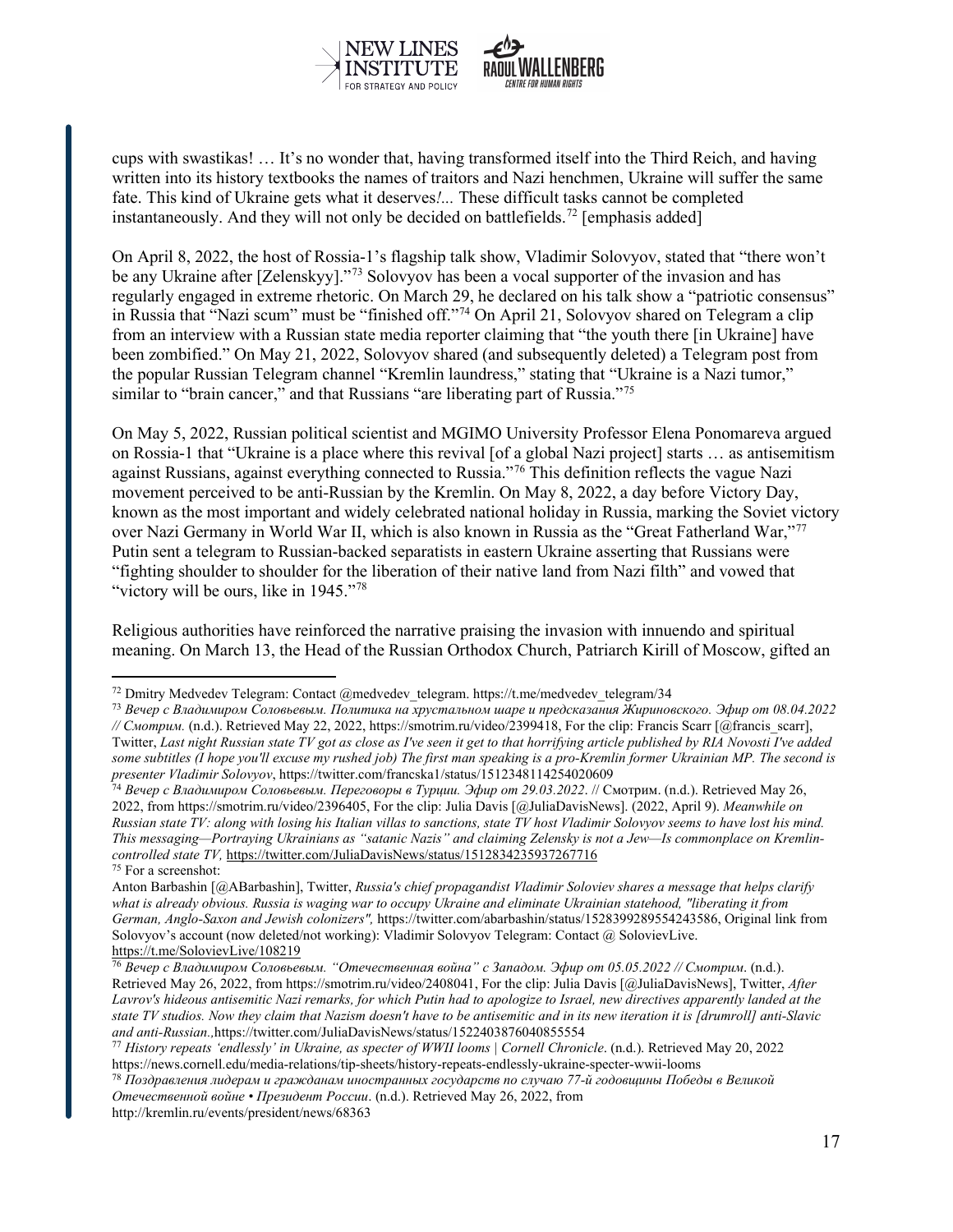

Orthodox icon to Gen. and Director of the Russian National Guard Viktor Zolotov in order to "inspire young soldiers" who are "on the path to defending the Fatherland."<sup>79</sup> General Zolotov accepted the icon, saying it would "protect the Russian army and speed up our victory" over "Nazis."<sup>80</sup> On March 15, 2022, Aleksandr Shchipkov, First Deputy Chairman of the Russian Orthodox Church's Synodal Department of the Moscow Patriarchate for relations with Society and the Media, spoke at a theological conference, arguing that Ukraine was the "brightest example" of "Nazism" adding:

His Holiness the Patriarch Kirill maintains a close connection with the people of God… especially noticeable during days of trials. This includes now, when Russia is fighting the most inhuman ideology in history - Nazism.[81](#page-18-3)

Within the cultural and national context of Russian history, these references to World War II overtly link the current invasion with the Soviet Union's existential war with Nazi Germany — amplifying the propaganda's impact on its audience by injecting it with a potent element of Russian identity, imposing a personal duty on the soldiers and potential conscripts.[82](#page-18-4)

This incitement echoes other historically recurring catalysts of genocide, including justifying the violence on the basis of virtue and future goods, or a personal and national duty to liberate and unite Russians and Ukrainians[.83](#page-18-5)

The propaganda messages are collectively laden with terms that have been found to have incited other genocides,<sup>[84](#page-18-6)</sup> describing Ukrainians or Ukrainian-ness as subhuman ("zombified," "bestial nature," "subordinate element of a different and alien civilization"), diseased or contaminated ("disorder of the mind", "fed by anti-Russian poison," "liberate their homeland from Nazi filth"), and as the epitome of evil and an existential threat ("a bigger threat than … German Nazism," "a global Nazi project," "Hitler youth," etc.).

#### <span id="page-18-0"></span>**Conditioning of the Russian Audience to Commit and Condone Atrocities**

The Kremlin has repeatedly denied that its forces have committed atrocities, referring to them as "fakes," thereby enabling soldiers to commit and the Russian public to condone further atrocities.<sup>[85](#page-18-7)</sup> The Kremlin has even celebrated soldiers from the 64th Separate Guards Motor Rifle Brigade suspected of mass killing in Bucha. On April 18, Putin awarded the brigade an honorary title for "protecting Russia's sovereignty," praising the unit's "great heroism and courage … a role model in fulfilling its military duty, valor, dedication and professionalism."[86](#page-18-8) Russian soldiers of impressionable military age are further

<span id="page-18-1"></span><sup>79</sup> *Генерал армии Виктор Золотов принял из рук Святейшего Патриарха Московского и всея Руси Кирилла икону Августовской иконы Божией Матери для главного храма Росгвардии – Новости Росгвардии*. (n.d.). Retrieved May 20, 2022, from https://web.archive.org/web/20220418063718/https://rosguard.gov.ru/ News/Article/general-armii-viktor-zolotovprinyal-iz-ruk-svyatejshego-patriarxa-moskovskogo-i--vseya-rusi-kirilla--ikonu--avgustovskoj-ikony-bozhiej-materi-dlya- gll  $80$  Ibid.

<span id="page-18-3"></span><span id="page-18-2"></span><sup>81</sup> *Святейший Патриарх Кирилл. Концептуальное влияние на общественные процессы / Статьи / Патриархия.ru*. (n.d.). Retrieved May 26, 2022, from http://

www.patriarchia.ru/db/text/5908596.html

<span id="page-18-4"></span><sup>82</sup> Troianovski, A. (2022, March 17). Why Vladimir Putin Invokes Nazis to Justify His Invasion of Ukraine. The New York Times. https://www.nytimes.com/2022/03/17/world/europe/ukraine-putin-nazis.html

<span id="page-18-5"></span><sup>83</sup> Leader Maynard, Jonathan and Benesch, Susan "Dangerous Speech and Dangerous Ideology: An Integrated Model for Monitoring and Prevention," (2016) 9:3 Genocide Studies and Prevention: An International Journal, at 84-86. <sup>84</sup> *Id*., at 80

<span id="page-18-7"></span><span id="page-18-6"></span><sup>85</sup> Dmitry Medvedev Telegram: Contact @medvedev\_telegram. (n.d.). Retrieved May 20, 2022, from https://t.me/medvedev\_telegram/34

<span id="page-18-8"></span><sup>86</sup> *Командованию и личному составу 64 отдельной гвардейской мотострелковой* бригады • Президент России. (n.d.). Retrieved May 20, 2022, from http:/[/ www.kremlin.ru/events/president/letters/68234](http://www.kremlin.ru/events/president/letters/68234)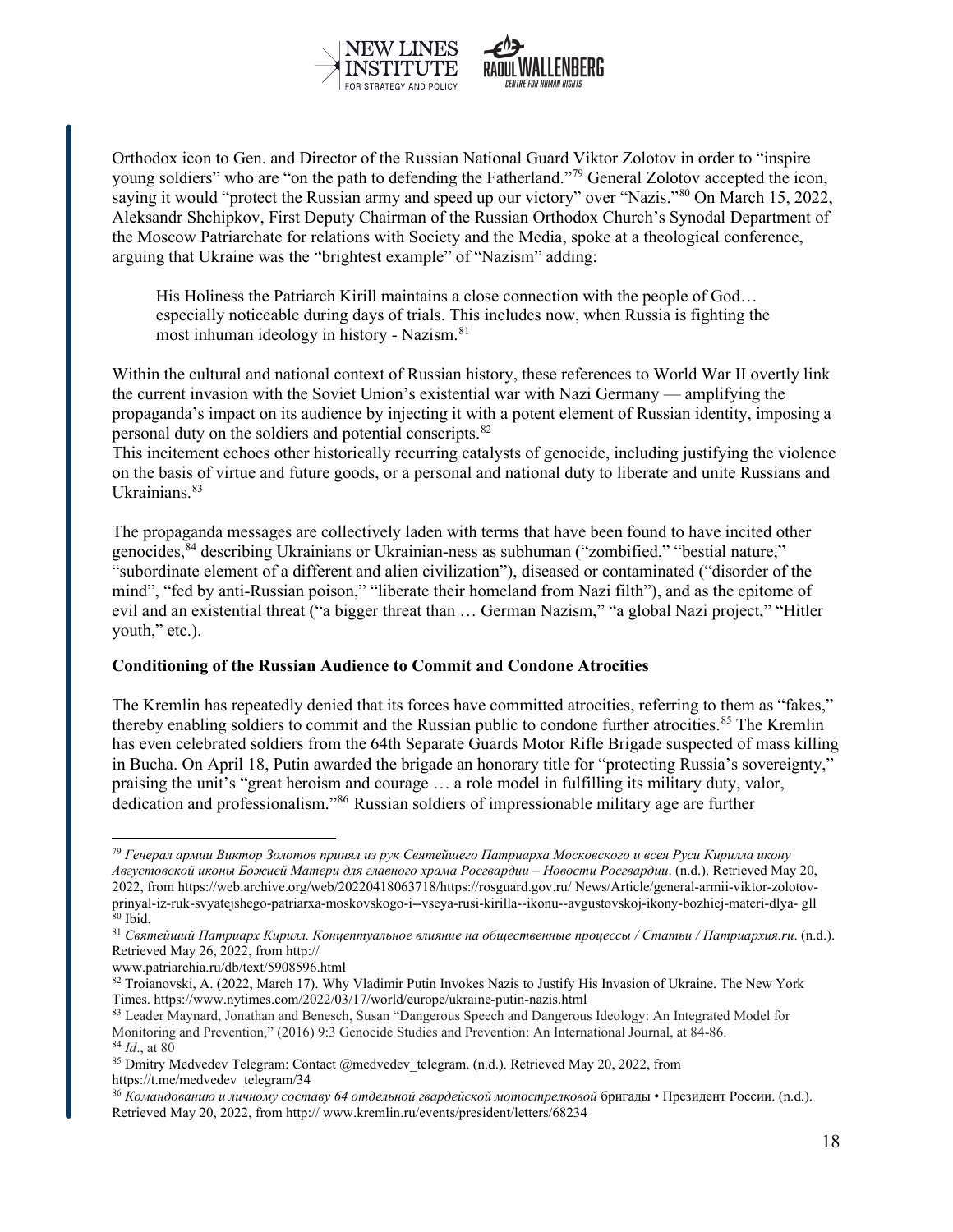

indoctrinated through the required reading of Putin's essay on the "Unity of Russians and Ukrainians" and daily "informational television programs" (other than Sunday).<sup>[87](#page-19-0)</sup>

All of the purveyors of the propaganda messages encouraging violence against Ukrainians hold highly influential positions, including political leaders, religious figures, and journalists for State-run media with a near-monopoly on the dissemination of information on which the population depends.<sup>[88](#page-19-1)</sup> Their incitement is all the more influential against the backdrop of unprecedented censorship measures imposed recently, on top of the already restrictive media environment. At the start of the invasion, Russia passed a law with new criminal penalties for the "dissemination of deliberately false information about" the armed forces, punishable by up to 15 years in prison; proposed another law to allow for bans on foreign media;<sup>[89](#page-19-2)</sup> blocked major foreign news outlets and Facebook and Instagram (later, a Moscow court upheld the ban and the Russian-backed separatist held areas blocked access to the platforms);<sup>[90](#page-19-3)</sup> and restricted access to Twitter.<sup>91</sup> Other foreign media and independent news sources similarly shut down under the pressure.<sup>[92](#page-19-5)</sup> By controlling the media landscape, the State is more directly feeding its incitement propaganda to soldiers through the only remaining sources of information, including online platforms, such as the popular Telegram or VK. The heightened State control over the media also allows the Kremlin to indoctrinate the general public to tolerate, if not support, the invasion and its atrocities without popular domestic resistance.

In fact, there is evidence indicating that Russian soldiers are encouraged by social media users or relatives in Russia to perpetrate atrocities, because of vicious propaganda depicting Ukrainians, including civilians, as Nazis. According to an analysis of Russian users' reactions to the news of mass killing in Bucha on nationalist Telegram channels, at least half of the sample urged the Russian army to be more violent, including comments like "death penalty for all the *khokhols* (a derogatory term for Ukrainians), there's no place for them in this world, time to destroy this fucking race" and "we've got to kill these fuckers."[93](#page-19-6) In

telecom/russian-draft-law-paves-way-fast-retaliation-against-foreign-media-2022-04-05/

Elizabeth Culliford. (2022, February 26). Twitter says its site is being restricted in Russia. Reuters.

https://www.reuters.com/technology/twitter-says-its-site-is-being-restricted-russia-2022-02-26/.

<span id="page-19-5"></span><sup>92</sup> AP News. (2022, March 21). Russia court bans Facebook, Instagram on "extremism" charges.

[https://apnews.com/article/russia-ukraine-technology-business-moscow-facebook-456db70cbe8e9bb639fca9fe2d793b10 ;](https://apnews.com/article/russia-ukraine-technology-business-moscow-facebook-456db70cbe8e9bb639fca9fe2d793b10)

<span id="page-19-0"></span><sup>87</sup> Troianovski, A. (2022, April 17). Atrocities in Ukraine War Have Deep Roots in Russian Military. The New York Times. https://www.nytimes.com/2022/04/17/world/europe/ukraine-war-russia-atrocities.html

<span id="page-19-1"></span><sup>88</sup> See Benesch and Maynard, *Dangerous Speech* at 77-79. There's no indication that State media owners, hosts, or editors distanced themselves from any of the incitement propaganda. In fact, the RT news editor-in-chief and head of the media group managing Sputnik and RIA Novosti, Margarita Simonyan, herself explicitly suggested that a "significant part of the Ukrainian nation turned out to be in the grip of a Nazi frenzy," which she defines as consisting of a "bestial nature." *See also Nahimana* Trial Judgment*,* para. 1024.

<span id="page-19-2"></span><sup>89</sup> *Текст правового акта в ИПС «Законодательство России» • Официальный интернет-портал правовой информации*. (n.d.). Retrieved May 26, 2022, from http://ips.pravo.gov.ru:8080/default.aspx?pn=0001202203040007, Reuters. (2022, April 5). Russian draft law paves way for fast retaliation against foreign media. https://www.reuters.com/business/media-

<span id="page-19-3"></span><sup>90</sup> Reuters. (2022, May 11). Russian-backed separatist regions of east Ukraine block Facebook, Instagram. https://www.reuters.com/legal/transactional/russian-backed-separatist-region-east-ukraine-blocks-facebook-instagram-2022-05- 11/

<span id="page-19-4"></span><sup>91</sup> *Russia Takes Censorship to New Extremes, Stifling War Coverage—The New York Times*. (n.d.). Retrieved May 26, 2022, from https://www.nytimes.com/2022/03/04/world/europe/russia-censorship-media-crackdown.html Russian law aimed at curbing Ukraine war criticism casts chill over critics. CB[C.https://www.cbc.ca/news/world/russia-laws](https://www.cbc.ca/news/world/russia-laws-ukraine-invasion-war-critics-1.6382168)[ukraine-invasion-war-critics-1.6382168;](https://www.cbc.ca/news/world/russia-laws-ukraine-invasion-war-critics-1.6382168) Dan Milmo, (2022, March 4). Russia blocks access to Facebook and Twitter. The Guardian. [https://www.theguardian.com/world/2022/mar/04/russia-completely-blocks-access-to-facebook-and-twitter;](https://www.theguardian.com/world/2022/mar/04/russia-completely-blocks-access-to-facebook-and-twitter)

<span id="page-19-6"></span>Jillian Deutsch & Aaron Eglitis (2022, May 10) Putin's Crackdown Pushes Independent Russian Media Into Crypto. Bloomberg UK. https://www.bloomberg.com/news/articles/2022-05-10/putin-s-crackdown-pushes-independent-russian-media-into-crypto <sup>93</sup> Garner, Ian. " 'We've Got to Kill Them': Responses to Bucha on Russian Social Media Groups." (2022) Journal of Genocide Research, at 2-5.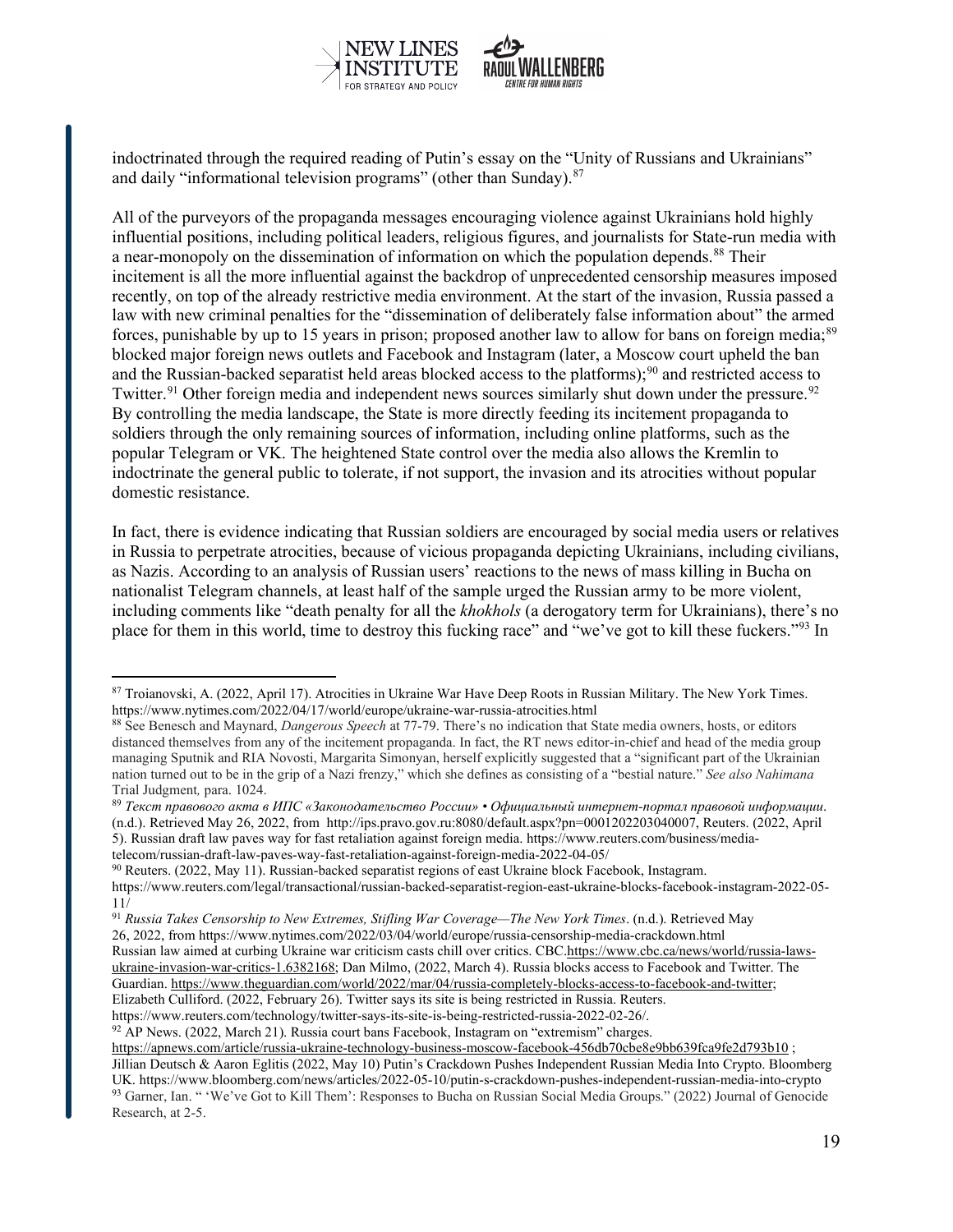

one published recording of a phone conversation, a Russian soldier is told by a relative to "shoot the motherfuckers ... as long as it's not you. Fuck them. Fucking drug addicts and Nazis."<sup>[94](#page-20-1)</sup>

There is considerable evidence demonstrating that Russian soldiers have internalized State propaganda and either expressed genocidal intent or carried out atrocities in response to it, though a causal nexus is not required for a finding of incitement. A Ukrainian who managed to flee Mariupol told the New York Times that when she asked a Russian soldier at a checkpoint to direct her to Ukraine, he replied, "we will exterminate everyone there, go to Russia."[95](#page-20-2) According to the head of a UNICEF-supported hotline for victims, soldiers have explicitly threatened to rape "every Nazi whore.["96](#page-20-3) According to witnesses in Bucha, Russian forces went door to door, claiming they were "hunting Nazis," and rounding up men of military age.<sup>[97](#page-20-4)</sup> On one occasion, a crowd was assembled in a square to watch five men kneel with their heads covered. Following the execution of one of the men with a shot to the back of the head, a commander told the crowd "…this is dirt. We are here to cleanse you from the dirt."[98](#page-20-5) A Hostomel resident recalled a senior Russian officer telling an eight-year-old girl "we will liberate you from Nazis."[99](#page-20-6)

Under the State responsibility legal framework, there are reasonable grounds to conclude that Russia's escalating propaganda campaign cumulatively amounts to direct and public incitement to commit genocide against Ukrainians as a group in part. The direct causal nexus between this State-sanctioned incitement and atrocities only increases as the invasion continues. The conduct of the figures disseminating the incitement messages are attributable to the State as they are all either *de jure* or *de facto*  State organs, including the head of State, key members of the State Duma, and heads of the security establishment, or State media outlets owned by or under the effective control of the Kremlin. As such, there are reasonable grounds to conclude that Russia bears State responsibility for breach of Art. III(c) of the Genocide Convention.

# <span id="page-20-0"></span>**II. Evidence of Genocidal Intent**

The following section will describe 1) the applicable law on how genocidal intent can be demonstrated by a general or concerted plan or inferred from a pattern of destructive campaigns targeting the Ukrainian national group and 2) lay out the evidence that may establish genocidal intent.

<span id="page-20-5"></span><sup>98</sup> Human Rights Watch. (2022, April 3). Ukraine: Apparent War Crimes in Russia-Controlled Areas.

<span id="page-20-1"></span><sup>94</sup>Anne Applebaum. (2022, April 25). Ukraine and the Words That Lead to Mass Murder. The Atlantic.

<span id="page-20-2"></span>https://www.theatlantic.com/magazine/archive/2022/06/ukraine-mass-murder-hate-speech-soviet/629629/<br><sup>95</sup> Tavernise, S., Toeniskoetter, C., Novetsky, R., Chaturvedi, A., Feldman, N., Daniel, C., Baylen, L. O., Benoist, M., Bonja, R., Lozano, M., Ittoop, E., & Wood, C. (2022, May 18). The Battle for Azovstal: A Soldier's Story. *The New York Times*. https://www.nytimes.com/2022/05/18/podcasts/the-daily/the-battle-for- azovstal-a-soldiers-story.html at 15:56-16:52. 96Tara John, Oleksandra Ochman & Sandi Sidhu. (2022, April 22). Russian troops use rape as 'an instrument of war' in Ukraine, rights groups allege. CNN. [https://www.cnn.com/2022/04/22/europe/ukraine-sexual-violence-allegations-russia-cmd](https://www.cnn.com/2022/04/22/europe/ukraine-sexual-violence-allegations-russia-cmd-intl/index.html)[intl/index.html](https://www.cnn.com/2022/04/22/europe/ukraine-sexual-violence-allegations-russia-cmd-intl/index.html)

<span id="page-20-4"></span><span id="page-20-3"></span><sup>97</sup> Human Rights Watch. (2022, April 21). Ukraine: Russian Forces' Trail of Death in Bucha. [https://www.hrw.org/news/2022/04/21/ukraine-russian-forces-trail-death-bucha;](https://www.hrw.org/news/2022/04/21/ukraine-russian-forces-trail-death-bucha) Oleksandr Stashevskyi & Nebi Qena. (2022, April 4) Ukraine accuses Russia of massacre, city strewn with bodies. AP News[. https://apnews.com/article/russia-ukraine](https://apnews.com/article/russia-ukraine-zelenskyy-kyiv-europe-evacuations-665fd06b92852547d7b27627b99509a6)[zelenskyy-kyiv-europe-evacuations-665fd06b92852547d7b27627b99509a6;](https://apnews.com/article/russia-ukraine-zelenskyy-kyiv-europe-evacuations-665fd06b92852547d7b27627b99509a6) Amnesty He's Not Coming Back, at 7.

<span id="page-20-6"></span>https://www.hrw.org/news/2022/04/03/ukraine-apparent-war-crimes-russia-controlled-areas;<br><sup>99</sup> Brenna Smith & Masha Froliak. (2022, March 23) Russian Soldiers Took Their City, Then Their Homes. The New York Times. https://www.nytimes.com/2022/03/20/world/europe/russian-soldiers-video-kyiv-invasion.html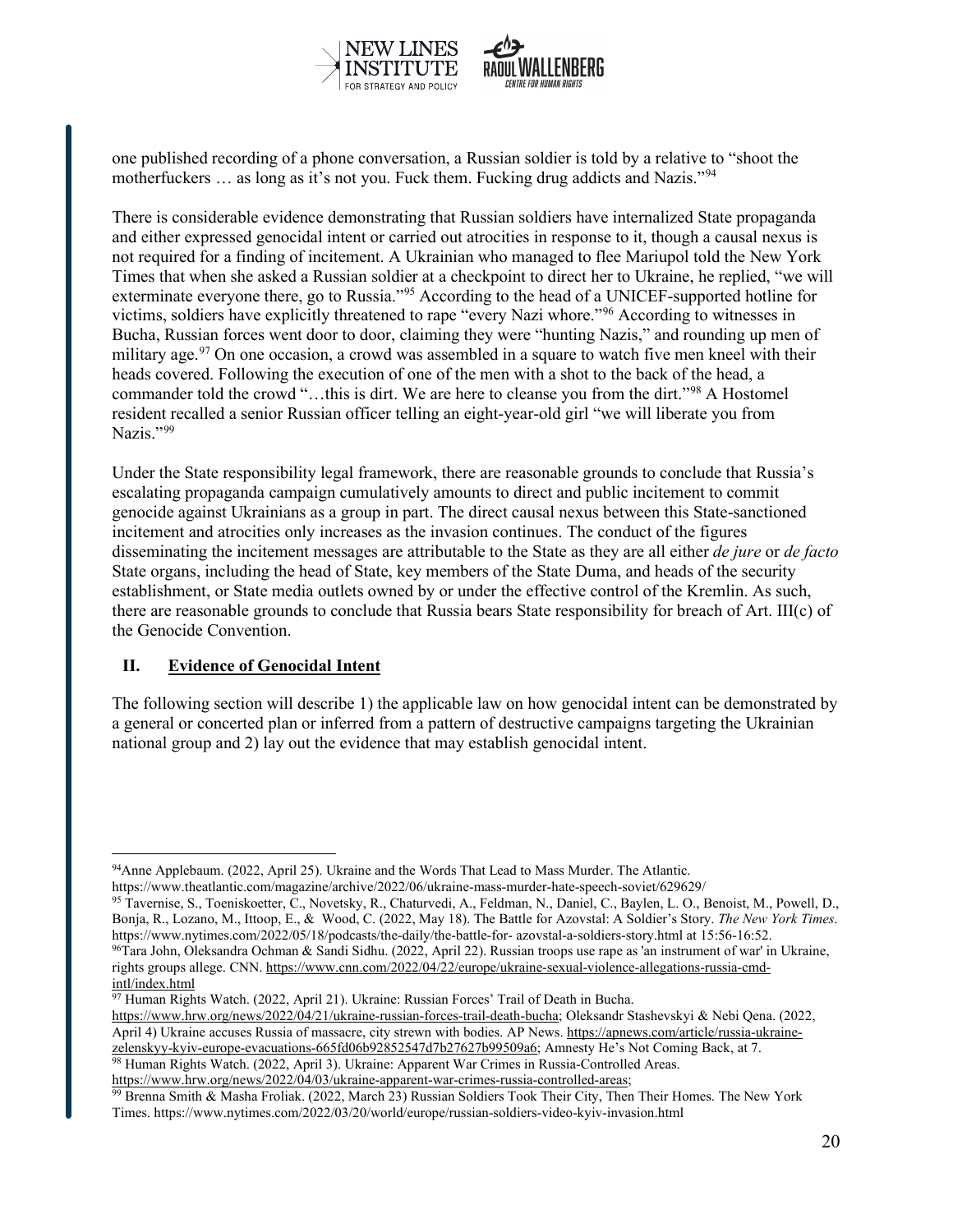

# 'NTRF FNR HIIMAN RIGHTS

# <span id="page-21-0"></span>**Applicable Law**

What distinguishes genocide as a unique international crime is the "intent" to destroy a protected group in whole or in part. International courts recognize that an inquiry into the mind of perpetrators is a futile, if not impossible, exercise, in the absence of a confession. [100](#page-21-1) Instead, courts and commissions look to other manifestations of intent, including a "general plan" or a systematic pattern of atrocities directed against a specific group from which to infer specific intent,<sup>101</sup> or "actions which had a logical and coherent sequence."<sup>102</sup> A general plan can be evidenced by, among other things, official statements, directives, a policy and "the invariability of the killing methods applied."[103](#page-21-4)

International jurisprudence and practice have also looked at the specific Art. II genocidal acts as illuminating the question of genocidal intent where, as the ICJ held, "the characterization of the acts and their mutual relationship can contribute to an inference of intent."[104](#page-21-5) The acts under Art. II are constitutive of genocide and, therefore, can point toward genocidal intent when viewed in their totality. While killing demonstrates the most immediate method of physical destruction, genocide can be committed by "*any*" of the other listed acts, which contribute toward a more incremental destruction of the group, in whole or in part, particularly when committed systematically.<sup>[105](#page-21-6)</sup> The following sections should be considered particularly in light of the jurisprudence on genocide committed with intent to destroy the group "in part." The ICJ has considered three factors drawn from the jurisprudence to interpret whether the part of a group targeted rises to the level of genocide based on an intent to destroy "in part." The first is whether the targeted part is substantial or "significant enough to have an impact on the group as a whole."[106](#page-21-7) The second is the perpetrator's domain of control: "it is widely accepted that genocide may be found to have been committed where the intent is to destroy the group within a geographically limited area … [and therefore] the area of the perpetrator's activity and control are to be considered … [or] the opportunity available."<sup>[107](#page-21-8)</sup> The third is the "qualitative" criterion, or the targeted part's "prominence within the

<span id="page-21-1"></span><sup>100</sup> ICTY, *Prosecutor v. Jelisić Appeals Judgment; ICTR Akayesu Trial Judgment* 523.

<sup>101</sup> *Bosnia v. Serbia*, para. 373

<span id="page-21-3"></span><span id="page-21-2"></span><sup>102</sup> "Guatemala: Memory of Silence," *Commission for Historical Clarification*, February 1999, para. 120, describing the acts of genocide as "obeying a higher, strategically planned policy." *See also* para. 111, "Considering the series of criminal acts and human rights violations which occurred in the regions and periods indicated and which were analysed for the purpose of determining whether they constituted the crime of genocide, the CEH concludes that the reiteration of destructive acts, directed systematically against groups of the Mayan population, within which can be mentioned the elimination of leaders and criminal acts against minors who could not possibly have been military targets, demonstrates that the only common denominator for all the victims was the fact that they belonged to a specific ethnic group and makes it evident that these acts were committed 'with intent to destroy, in whole or in part' these groups." The pleadings of Bosnia and Herzegovina described the inference of State intent usefully: "an operational plan for the destruction of the group… can readily be ascertained by induction through a global analysis of the criminal actions taken by the state against the targeted group." ICJ, *Bosnia v. Serbia*, Oral pleadings, 20 April 2006, CR/2006/34, para. 33. See also Bosnia Judgment 371. The notion of a State's "intent" can be conceptually understood as attributing "fault" to a State. Beatrice I. Bonafè, *The Relationship Between State and Individual Responsibility for International Crimes*, at 123-24.

<span id="page-21-4"></span><sup>103</sup> Prosecutor v Krstic (Judgment) (International Criminal Tribunal for the former Yugoslavia, Trial Chamber, Case No IT-98- 33-T, 2 August 2001) para. 572 (evidence showing the planning of genocide included "the number and nature of the forces involved, the standardised coded language used by the units in communicating information about the killings, the scale of the executions, the invariability of the killing methods applied, indicate that a decision was made to kill all the Bosnian Muslim military aged men."

<span id="page-21-5"></span><sup>104</sup> Application of the Convention on the Prevention and Punishment of the Crime of Genocide (Croatia v. Serbia), Judgment, I.C.J. Reports 2015, para. 130.

<span id="page-21-6"></span><sup>&</sup>lt;sup>105</sup> For a deeper discussion on the spectrum of non-killing genocidal violence too often overlooked in prosecutorial decisions, see *Global Justice Center*, Beyond Killing: Gender, Genocide, and Obligations Under International Law, Dec. 2018, *available at* https://globaljusticecenter.net/files/Gender-and-Genocide-Whitepaper-FINAL.pdf.

<sup>106</sup> *Bosnia v. Serbia,* at para. 198.

<span id="page-21-8"></span><span id="page-21-7"></span><sup>107</sup> Id. at 199.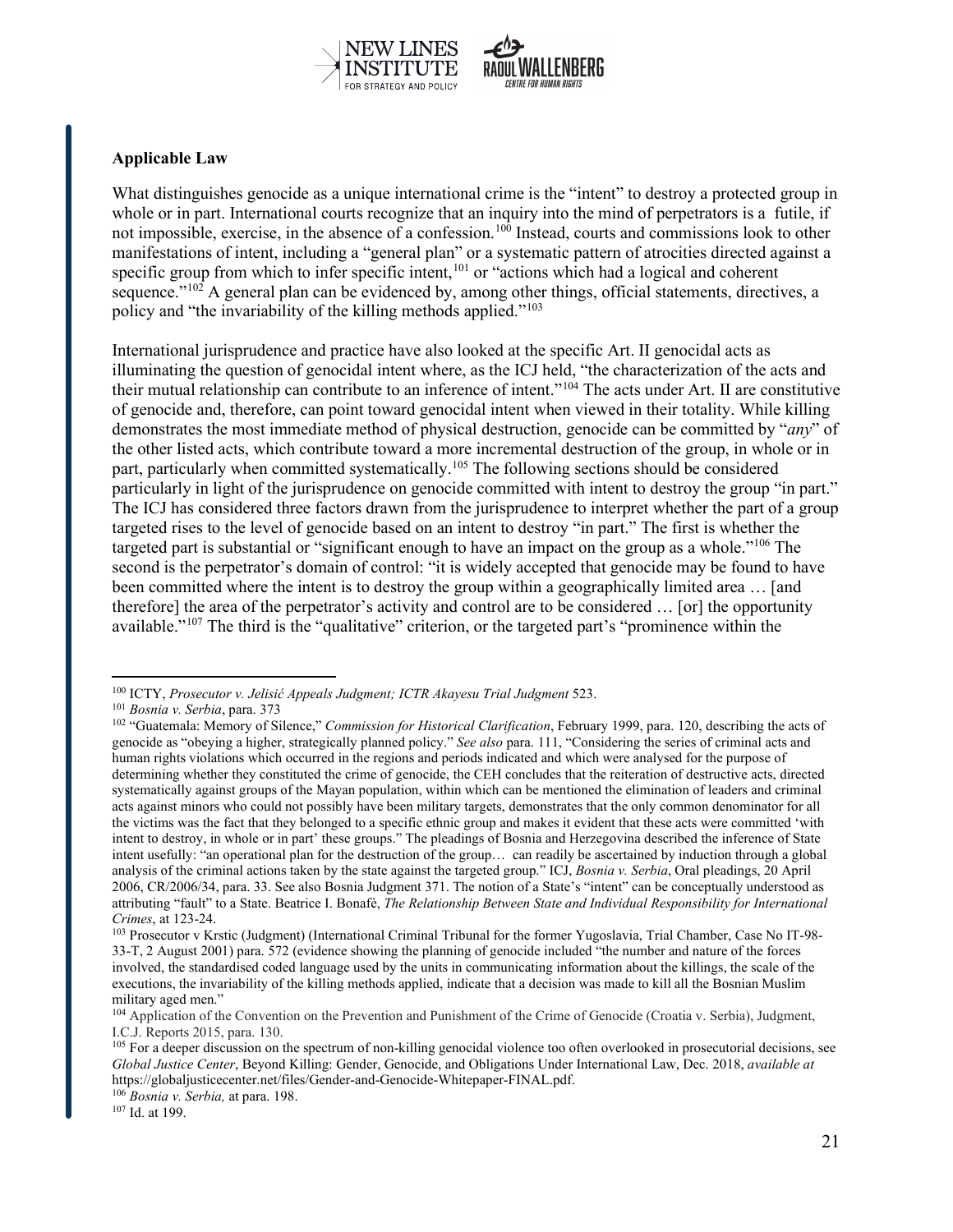

group,"<sup>[108](#page-22-3)</sup> including particularly the group's leadership, or individuals emblematic of the group or essential to its survival.<sup>[109](#page-22-4)</sup>

# <span id="page-22-0"></span>**A General Plan**

The official or officially endorsed Russian statements quoted in the previous incitement section and taken as a whole may point toward a "general plan" to destroy the Ukrainian national group in part, thereby demonstrating genocidal intent. Russia's highest-ranking officials and State media have denied the existence of a Ukrainian nation, expressed a vague goal of "denazifying" Ukraine, and characterized a significant undefined segment of the population (or "them") as Nazis or mortal threats, rendering this group a legitimate target for destruction. Tolstoy and Medvedev, Deputy Chairs of the State Duma and Security Council, have both painted an entire generation of Ukrainians as Nazis ("the Ukrainian youth were made into Hitler Youth," and "For the past 30 years, a passionate segment of Ukrainians has prayed for the Third Reich. Literally."). The April 5 Telegram post by Medvedev well into the invasion is perhaps the most revealing statement of a long-term genocidal plan by a high-level official in a particular position of authority over the security establishment: "It's no wonder that, having transformed itself into the Third Reich, and having written into its history textbooks the names of traitors and Nazi henchmen, Ukraine will suffer the same fate. This kind of Ukraine gets what it deserves!... These difficult tasks cannot be completed instantaneously. And they will not only be decided on battlefields."[110](#page-22-5) Russian soldiers have also made reported statements which may point toward the existence of a higher plan ("we will exterminate everyone there [in Ukraine], go to Russia," or "we are here to cleanse you from the dirt" following a public summary execution in Bucha).

#### <span id="page-22-1"></span>**Inference of Genocidal Intent From a Pattern of Destruction Targeting Ukrainians**

Russian forces have carried out a pattern of consistent and pervasive atrocities against Ukrainian civilians collectively in the course of the invasion.

# <span id="page-22-2"></span>*Mass Killing*

Russian forces have rounded up Ukrainian civilians for mass summary executions across occupied locations in Ukraine, including in the Kyiv, Sumy, and Chernihiv oblasts (provinces), marked by common characteristic killing methods.[111](#page-22-6) Throughout these areas, national and international investigators and analysts have documented rapidly expanding mass graves and a pattern of Ukrainian civilian corpses

<sup>109</sup> *Bosnia v. Serbia*, para. 200; Prosecutor v. Zdravko Tolimir, Appeals Judgment, 8 Apr. 2015, para. 263,

<span id="page-22-3"></span><sup>108</sup> *Prosecutor v. Krstic*, Case No. ICTY-IT-98-33, Judgment, at paras. 12 and 587 ("If a specific part of the group is emblematic of the overall group, or is essential to its survival, that may support a finding that the part qualifies as substantial within the meaning of Article [II]."), and citing the Final Report of the Commission of Experts Established Pursuant to Security Council Resolution 780 (1992) "that an intent to destroy a specific part of a group, such as its political, administrative, intellectual or business leaders, 'may be a strong indication of genocide regardless of the actual numbers killed.'"

<span id="page-22-4"></span>https://www.icty.org/x/cases/tolimir/acjug/en/150408\_judgement.pdf; *see also Croatia v. Serbia*, Separate Opinion of Judge Bhandari, at paras. 15-21.

 $110$  [https://t.me/medvedev\\_telegram/34](https://t.me/medvedev_telegram/34)

<span id="page-22-6"></span><span id="page-22-5"></span><sup>111</sup> International Partnership for Human Rights (IPHR) and Truth Hounds, Evidence of war crimes and violations of international humanitarian law committed by the Russian Federation during its campaign of military aggression against Ukraine [hereinafter Truth Hounds-IPHR Apr. 6-20 Report], at 2-3.

https://truth-hounds.org/wp-content/uploads/2022/05/analytical-report\_-6-20-april-2022-1.pdf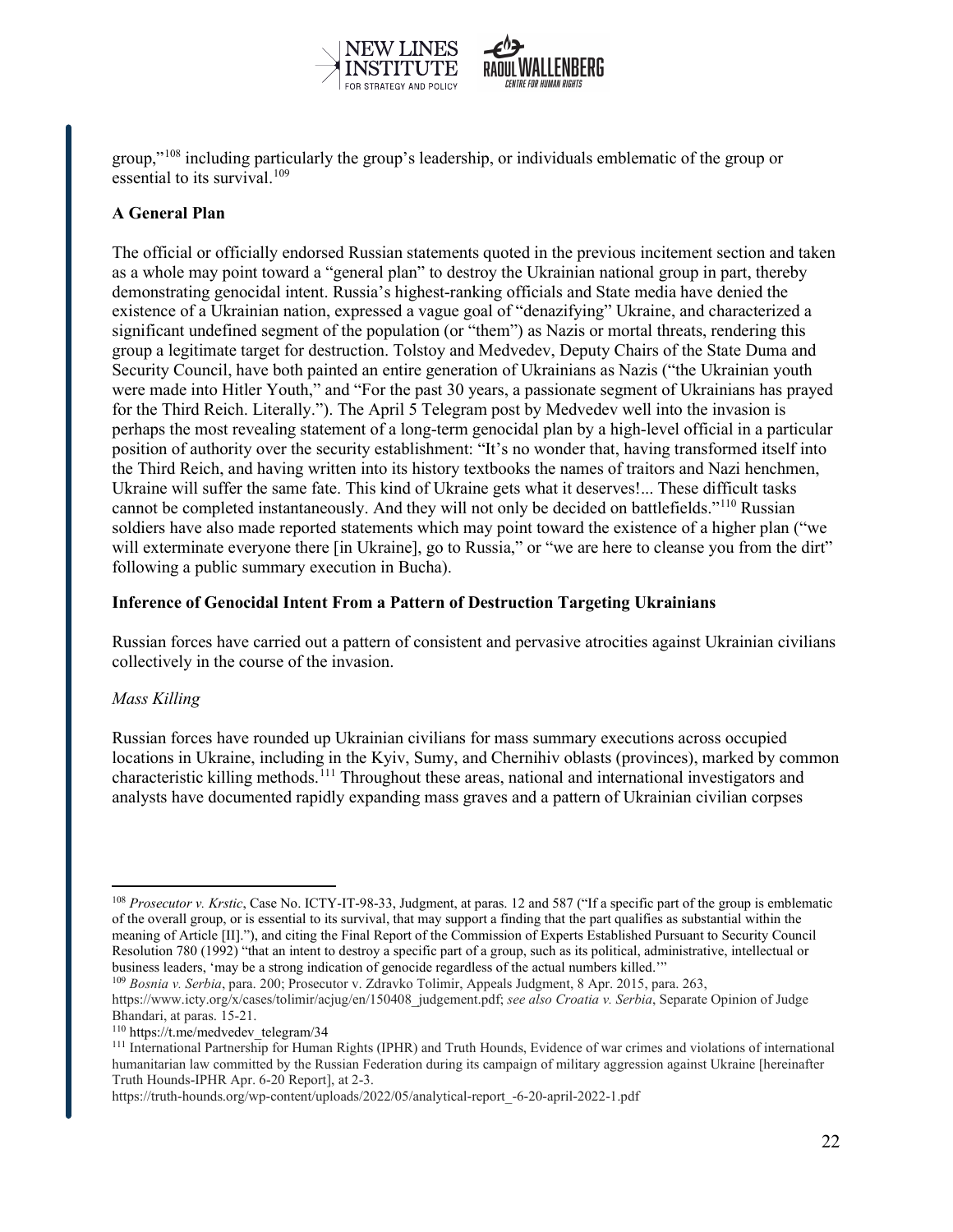

found with hands tied, tortured, and shot at close range.<sup>[112](#page-23-1)</sup> The full extent of the killings will not be known until investigators secure access to sites controlled by Russian forces.

#### <span id="page-23-0"></span>*Bucha*

The documented massacres committed in Bucha may indicate a pattern under Russian occupied territories. After Russian forces retreated, national and international investigators documented widespread summary executions of residents killed at close range with hands bound and marked by torture.<sup>[113](#page-23-2)</sup> Observers consistently reported that civilian bodies were strewn throughout the city, including the body of a woman found in a cellar after she was raped and shot in the head and five tortured corpses, hands bound and crouching, in the cellar of a children's summer camp that was used as a base by Russian soldiers.<sup>114</sup> The U.N. has documented hundreds of unlawful killings of civilians in Bucha, a city with a pre-war population of about 35,000, and other settlements north of Kyiv.<sup>[115](#page-23-4)</sup> According to the head of the municipal funeral home in Bucha, only two of the bodies his team buried in mass graves were Ukrainian servicemembers.<sup>[116](#page-23-5)</sup>

According to a funeral worker, who collected about 200 bodies in Bucha:

Almost all were killed with a bullet shot from close distance, either in the head or in an eye… [including] approximately 50 bodies with tied hands… [with] signs of torture. Their hands and legs were shot through. Some of their skulls were broken with blunt objects.<sup>117</sup>

https://www.hrw.org/news/2022/04/26/urgently-help-ukraine-civilians-flee-mariupol;

<span id="page-23-2"></span><sup>113</sup> Oleksandr Stashevskyi & Nebi Qena. (2022, April 4). Ukraine accuses Russia of massacre, city strewn with bodies. AP NEWS. https://apnews.com/article/russia-ukraine-zelenskyy-kyiv-europe-evacuations-665fd06b92852547d7b27627b99509a6; Carlotta Gall. (2022, April 11). "They shot my son. I was next to him. It would be better if it had been me": Bucha's Month of Terror. The New York Times[. https://www.nytimes.com/interactive/2022/04/11/world/europe/bucha-](https://www.nytimes.com/interactive/2022/04/11/world/europe/bucha-terror.html?searchResultPosition=1)

<span id="page-23-1"></span><sup>112</sup> Anthony Faiola, Michael Birnbaum & Mary Ilyushina (2022, Avril 24). In Mariupol echoes of history, utter devestation and a last stand. The Washington Post. [https://www.washingtonpost.com/world/2022/04/24/mariupol-ukraine-last](https://www.washingtonpost.com/world/2022/04/24/mariupol-ukraine-last-days/?variant=15bc93f5a1ccbb65)[days/?variant=15bc93f5a1ccbb65;](https://www.washingtonpost.com/world/2022/04/24/mariupol-ukraine-last-days/?variant=15bc93f5a1ccbb65)

Paulina Villegas (2022, Avril 21) New mass graves point to war crimes in Mariupol, Ukrainian officials say. The Washington Post. [https://www.washingtonpost.com/world/2022/04/21/new-mass-grave-manhush-near-mariupol/;](https://www.washingtonpost.com/world/2022/04/21/new-mass-grave-manhush-near-mariupol/) 

Jack Watling. (2022, April 23) In Mariupol, Putin now rules a wasteland pitted with mass graves. The Guardian

[https://www.theguardian.com/world/2022/apr/23/in-mariupol-putin-now-rules-a-wasteland-pitted-with-mass-graves;](https://www.theguardian.com/world/2022/apr/23/in-mariupol-putin-now-rules-a-wasteland-pitted-with-mass-graves) Human Rights watch. (2022, April 26). Urgently Help Ukraine Civilians Flee Mariupol.

Nicole Werbeck & Dustin Jones. (2022, April 22) Another possible mass grave with as many as 9000 bodies is found near Mariupol. NPR. https://www.npr.org/sections/pictureshow/2022/04/22/1094234731/possible-mass-graves-near-mariupol-shownin-satellite-images

[terror.html?searchResultPosition=1;](https://www.nytimes.com/interactive/2022/04/11/world/europe/bucha-terror.html?searchResultPosition=1) Malachy Browne, David Botti & Haley Willis. (2022, April 4). Satellite images show bodies lay in Bucha for weeks, despite Russian claims. The New York Times.

[https://www.nytimes.com/2022/04/04/world/europe/bucha-ukraine-bodies.html;](https://www.nytimes.com/2022/04/04/world/europe/bucha-ukraine-bodies.html) Reality Check & BBC Monitoring. (2022. April 11) BBC News[. https://www.bbc.com/news/60981238.](https://www.bbc.com/news/60981238) See also Amnesty He's Not Coming Back.<br><sup>114</sup> Carlotta Gall. (2022, April 11). "They shot my son. I was next to him. It would be better if it had been me": Bucha's Month of

<span id="page-23-3"></span>Terror. The New York Times[. https://www.nytimes.com/interactive/2022/04/11/world/europe/bucha](https://www.nytimes.com/interactive/2022/04/11/world/europe/bucha-terror.html?searchResultPosition=1)[terror.html?searchResultPosition=1;](https://www.nytimes.com/interactive/2022/04/11/world/europe/bucha-terror.html?searchResultPosition=1)

France 24 (2022, April 21). Bucha: A street filled with bodies[. https://www.france24.com/en/live-news/20220421-bucha-a](https://www.france24.com/en/live-news/20220421-bucha-a-street-filled-with-bodies)[street-filled-with-bodies;](https://www.france24.com/en/live-news/20220421-bucha-a-street-filled-with-bodies)

Sarah Rainsford (2022, May 16) Ukraine: The children's camp that became an execution ground. BBC News. https://www.bbc.com/news/world-europe-61442387

<span id="page-23-4"></span><sup>115</sup> Office of the High Commissioner for Human Rights. (2022, May 10). Plight of civilians in Ukraine.

<span id="page-23-5"></span>https://www.ohchr.org/en/press-briefing-notes/2022/05/plight-civilians-ukraine

<sup>116</sup> Human Rights Watch. (2022, April 21). Ukraine: Russian Forces' Trail of Death in Bucha.

<span id="page-23-6"></span>https://www.hrw.org/news/2022/04/21/ukraine-russian-forces-trail-death-bucha  $117$  Ibid.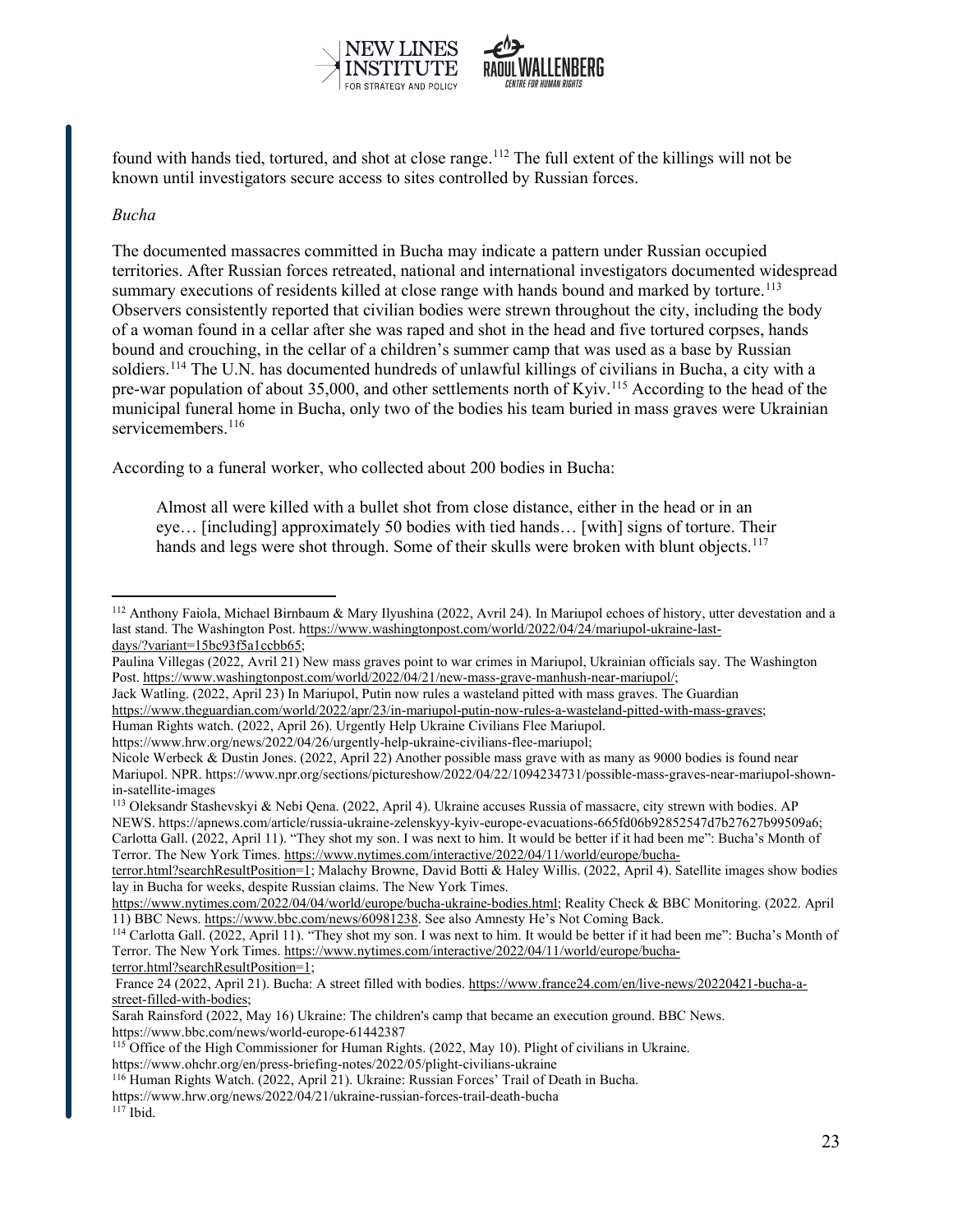

Another funeral worker confirmed that those residents summarily killed were found with hands tied and marked by torture.<sup>[118](#page-24-1)</sup> Russian occupying forces went door to door rounding up men of military age for public summary executions.<sup>119</sup> According to one witness, Russian soldiers carried out executions "simply" for having a tattoo of Ukraine's national emblem."[120](#page-24-3) On March 4, Russian soldiers forced around 40 residents to watch five men undress and kneel with shirts over their heads, followed by the shooting of at least one in the back of the head.[121](#page-24-4) A witness reported seeing a large pool of blood along the walls of what appeared to be used as a Russian headquarters nearby.<sup>122</sup> These public executions would additionally constitute genocidal acts under Art. II(b) in inflicting serious harm against both the Ukrainians murdered and those forced to watch the execution or severe mistreatment of a relative.<sup>[123](#page-24-6)</sup>

In addition to close-range executions, investigators further documented a pattern of Russian forces shooting Bucha residents found outside or sheltering inside. An Amnesty International investigation found that Russian soldiers threw grenades into homes and shot at virtually any resident outside.<sup>[124](#page-24-7)</sup> One soldier warned a resident that "we have orders to shoot [anyone out on the street]."[125](#page-24-8) During this time, victim-activated explosive devices were placed on dead bodies, a tactic that maximizes killing by targeting residents collecting the bodies and hampers investigations by destroying evidence.<sup>[126](#page-24-9)</sup>

# <span id="page-24-0"></span>*Other Sites of Mass Killing*

Russian soldiers terrorized and summarily executed civilians in other areas under Russian occupation. On Feb. 27, in Staryi Bykiv, Russian forces rounded up at least six men, whose bodies were reportedly later found, some with severe signs of torture.[127](#page-24-10) In Novyi Bykiv, on March 30, a day before Russian forces withdrew, Russian soldiers took 8 of 21 villagers held in a boiler room after saying they had an order to execute 8 detainees, several of whose bodies were reportedly found a day later, heads smashed.<sup>[128](#page-24-11)</sup> Investigators have further identified executions of civilians in public in the Chernihiv region[.129](#page-24-12) The deputy director of the Chernihiv regional morgue reported a large number of corpses arriving with shots

<span id="page-24-4"></span><sup>121</sup> Human Rights Watch. (2022, April 3). Ukraine: Apparent War Crimes in Russia-Controlled Areas.

<span id="page-24-5"></span>https://www.hrw.org/news/2022/04/03/ukraine-apparent-war-crimes-russia-controlled-areas <sup>122</sup> Ibid.

<span id="page-24-1"></span><sup>118</sup> [Ibid.](https://www.hrw.org/news/2022/04/21/ukraine-russian-forces-trail-death-bucha)

<sup>119</sup> Mari Saito. (2022, May 5) Love letter, ID card point to Russian units that terrorised Bucha. Reuters.

<span id="page-24-2"></span>https://www.reuters.com/investigates/special-report/ukraine-crisis-bucha-killings-soldiers/

<span id="page-24-3"></span><sup>120</sup> Eliot Higgins (2022, May 6). Russia's Bucha 'Facts' Versus the Evidence. Bellingcat.

https://www.bellingcat.com/news/2022/04/04/russias-bucha-facts-versus-the-evidence/;

<sup>«</sup>Стреляли либо в затылок, либо в сердце». Рассказ свидетеля казней жителей Бучи в оккупации. (n.d.). Вот Так.

Retrieved May 22, 2022, from https://vot-tak.tv/novosti/03-04-2022-rasstrely-zhitelej-buchi/

<sup>123</sup> Kvočka et al. (IT-98-30/1), para. 149.

<span id="page-24-8"></span><span id="page-24-7"></span><span id="page-24-6"></span><sup>124</sup> Amnesty International. (2022, May 6). "He's Not Coming Back:" War Crimes in Northwest Areas of Kyiv Oblast, at 7-9,16. <sup>125</sup> Carlotta Gall. (2022, April 11). "They shot my son. I was next to him. It would be better if it had been me": Bucha's Month of Terror. The New York Times. https://www.nytimes.com/interactive/2022/04/11/world/europe/buchaterror.html?searchResultPosition=1

<sup>126</sup> Human Rights Watch. (2022, April 21). Ukraine: Russian Forces' Trail of Death in Bucha.

<span id="page-24-10"></span><span id="page-24-9"></span>https://www.hrw.org/news/2022/04/21/ukraine-russian-forces-trail-death-bucha

<sup>127</sup> Human Rights Watch. (2022, April 3). Ukraine: Apparent War Crimes in Russia-Controlled Areas.

https://www.hrw.org/news/2022/04/03/ukraine-apparent-war-crimes-russia-controlled-areas; Ukraine: Executions,

Torture During Russian Occupation. (2022, May 18). *Human Rights Watch*. [https://www.hrw.org/news/2022/05/18/ukraine](https://www.hrw.org/news/2022/05/18/ukraine-)executions-torture-during-russian-occupation

<span id="page-24-11"></span><sup>128</sup> Ukraine: Executions, Torture During Russian Occupation. (2022, May 18). *Human Rights Watch*.

<span id="page-24-12"></span>[https://www.hrw.org/news/2022/05/18/ukraine-e](https://www.hrw.org/news/2022/05/18/ukraine-)xecutions-torture-during-russian-occupation <sup>129</sup> Ibid.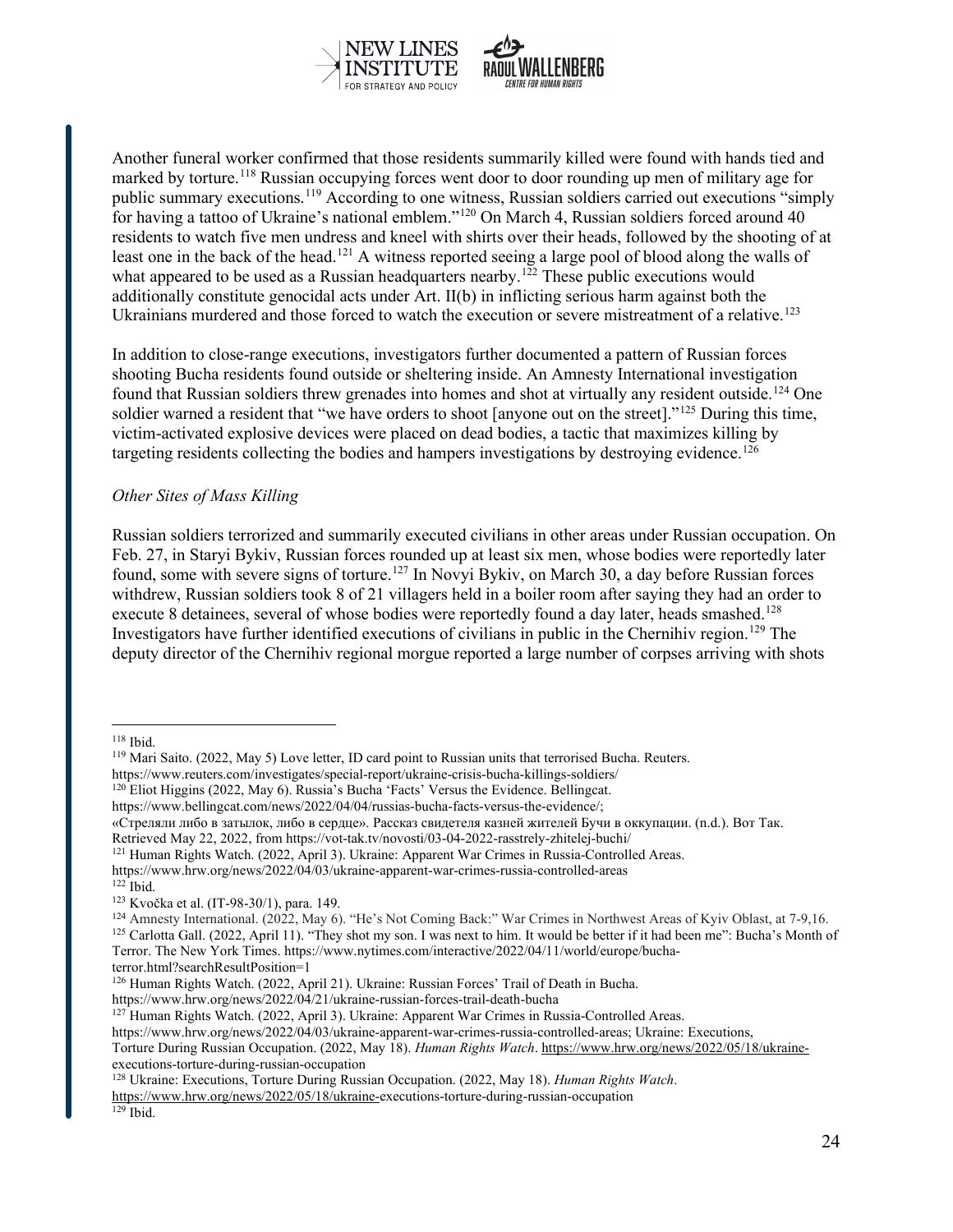

to the back of the head, execution-style, including 20 percent with hands tied.<sup>[130](#page-25-1)</sup> In various Ukrainian towns and cities, residents reported that Russian forces were openly shooting civilians in the street.<sup>[131](#page-25-2)</sup> In Irpin, Russian soldiers reportedly shot residents walking on the street and ran over their bodies with tanks.[132](#page-25-3) According to a regional official, 100 civilians died under Russian occupation in Sumy, including bodies found handcuffed with signs of torture and shots to the head.<sup>[133](#page-25-4)</sup> Russian soldiers have further gone directly to homes and shelters to kill civilians.<sup>134</sup> On March 7, in Vorzel, Russian soldiers reportedly stormed a basement, threw a smoke grenade inside, and fired on civilians who tried to escape.<sup>[135](#page-25-6)</sup> According to the head of a unit of volunteer soldiers in the nearby village of Motyzhyn, a Russian armored carrier drove through a street firing randomly into homes with a heavy machine gun.<sup>[136](#page-25-7)</sup>

Though Mariupol is under Russian control and therefore remains blocked to ground investigations, satellite imagery analyses have uncovered the rapid and massive expansion of cemeteries and mass graves in the area starting in March.<sup>[137](#page-25-8)</sup>

# <span id="page-25-0"></span>*Deliberate Attacks on Shelters, Evacuation Routes, and Humanitarian Corridors*

Russian forces have systematically attacked places of shelter, escape routes, and evacuation convoys travelling by train, boat, car, or bus, including those with white cloths and signs reading "children."[138](#page-25-9)

https://truth-hounds.org/wp-content/uploads/2022/04/final\_22-march-5-april-3\_eng\_proof.pdf; In ruined Kyiv suburb, residents ask, 'What have we done to Putin to be slaughtered like this?' France 24.

apparent-war-crimes-new-testimony/;<br><sup>135</sup> Human Rights Watch. (2022, April 3). Ukraine: Apparent War Crimes in Russia-Controlled Areas.

<span id="page-25-6"></span>https://www.hrw.org/news/2022/04/03/ukraine-apparent-war-crimes-russia-controlled-areas

<span id="page-25-7"></span><sup>136</sup> Carlotta Gall. (2022, April 11). "They shot my son. I was next to him. It would be better if it had been me": Bucha's Month of Terror. The New York Times. https://www.nytimes.com/interactive/2022/04/11/world/europe/buchaterror.html?searchResultPosition=1

Jack Watling. (2022, April 23) In Mariupol, Putin now rules a wasteland pitted with mass graves. The Guardian

[https://www.theguardian.com/world/2022/apr/23/in-mariupol-putin-now-rules-a-wasteland-pitted-with-mass-graves;](https://www.theguardian.com/world/2022/apr/23/in-mariupol-putin-now-rules-a-wasteland-pitted-with-mass-graves)

Human Rights watch. (2022, April 26). Urgently Help Ukraine Civilians Flee Mariupol.

https://www.hrw.org/news/2022/04/26/urgently-help-ukraine-civilians-flee-mariupol;

<span id="page-25-1"></span><sup>&</sup>lt;sup>130</sup> Mark MacKinnon. (2022, April 18). The bodies, like the bad memories, keep coming at the Chernihiv regional morgue in Ukraine. The Globe and Mail. https://www.theglobeandmail.com/world/article-ukraine-russia-chernihiv-civilian-deaths/ <sup>131</sup> Amnesty Int'l, *He's Not Coming Back,* at 26.

<span id="page-25-3"></span><span id="page-25-2"></span><sup>132</sup> International Partnership for Human Rights (IPHR) and Truth Hounds, Evidence of war crimes and violations of international humanitarian law committed by the Russian Federation during its campaign of military aggression against Ukraine. (2022, May 5) [hereinafter Truth Hounds-IPHR Mar. 22- Apr. 5 Report]

https://www.france24.com/en/europe/20220422-in-ruined-kyiv-suburb-residents-ask-what-have-we-done-to-putin-to-beslaughtered-like-this

<sup>133</sup> Truth Hounds-IPHR Mar. 22- Apr. 5 Report, at 3.

<span id="page-25-5"></span><span id="page-25-4"></span><sup>134</sup> [Amnesty International. \(2022, April 7\). Ukraine: Russian forces extrajudicially executing civilians in apparent war crimes –](https://www.amnesty.org/en/latest/news/2022/04/ukraine-russian-forces-extrajudicially-executing-civilians-in-apparent-war-crimes-new-testimony/)  [new testimony. https://www.amnesty.org/en/latest/news/2022/04/ukraine-russian-forces-extrajudicially-executing-civilians-in-](https://www.amnesty.org/en/latest/news/2022/04/ukraine-russian-forces-extrajudicially-executing-civilians-in-apparent-war-crimes-new-testimony/)

<span id="page-25-8"></span><sup>137</sup> Stephanie Stamm & Emma Brown. (2022, May 6) Mass Graves in Ukraine Reveal Mounting Death Toll. The Wall Street Journal. [https://www.wsj.com/articles/mass-graves-in-ukraine-reveal-mounting-death-toll-11651829402;](https://www.wsj.com/articles/mass-graves-in-ukraine-reveal-mounting-death-toll-11651829402)

Anthony Faiola, Michael Birnbaum & Mary Ilyushina (2022, Avril 24). In Mariupol echoes of history, utter devestation and a last stand. The Washington Post.

[https://www.washingtonpost.com/world/2022/04/24/mariupol-ukraine-last-days/?variant=15bc93f5a1ccbb65;](https://www.washingtonpost.com/world/2022/04/24/mariupol-ukraine-last-days/?variant=15bc93f5a1ccbb65)

Paulina Villegas (2022, April 21) New mass graves point to war crimes in Mariupol, Ukrainian officials say. The Washington Post. [https://www.washingtonpost.com/world/2022/04/21/new-mass-grave-manhush-near-mariupol/;](https://www.washingtonpost.com/world/2022/04/21/new-mass-grave-manhush-near-mariupol/)

Nicole Werbeck & Dustin Jones. (2022, April 22) Another possible mass grave with as many as 9000 bodies is found near Mariupol. NPR.

https://www.npr.org/sections/pictureshow/2022/04/22/1094234731/possible-mass-graves-near-mariupol-shown-in-satelliteimages

<span id="page-25-9"></span><sup>138</sup> Sullivan, B. (2022, March 31). Ukrainians navigate a perilous route to safety out of besieged Mariupol. *NPR*.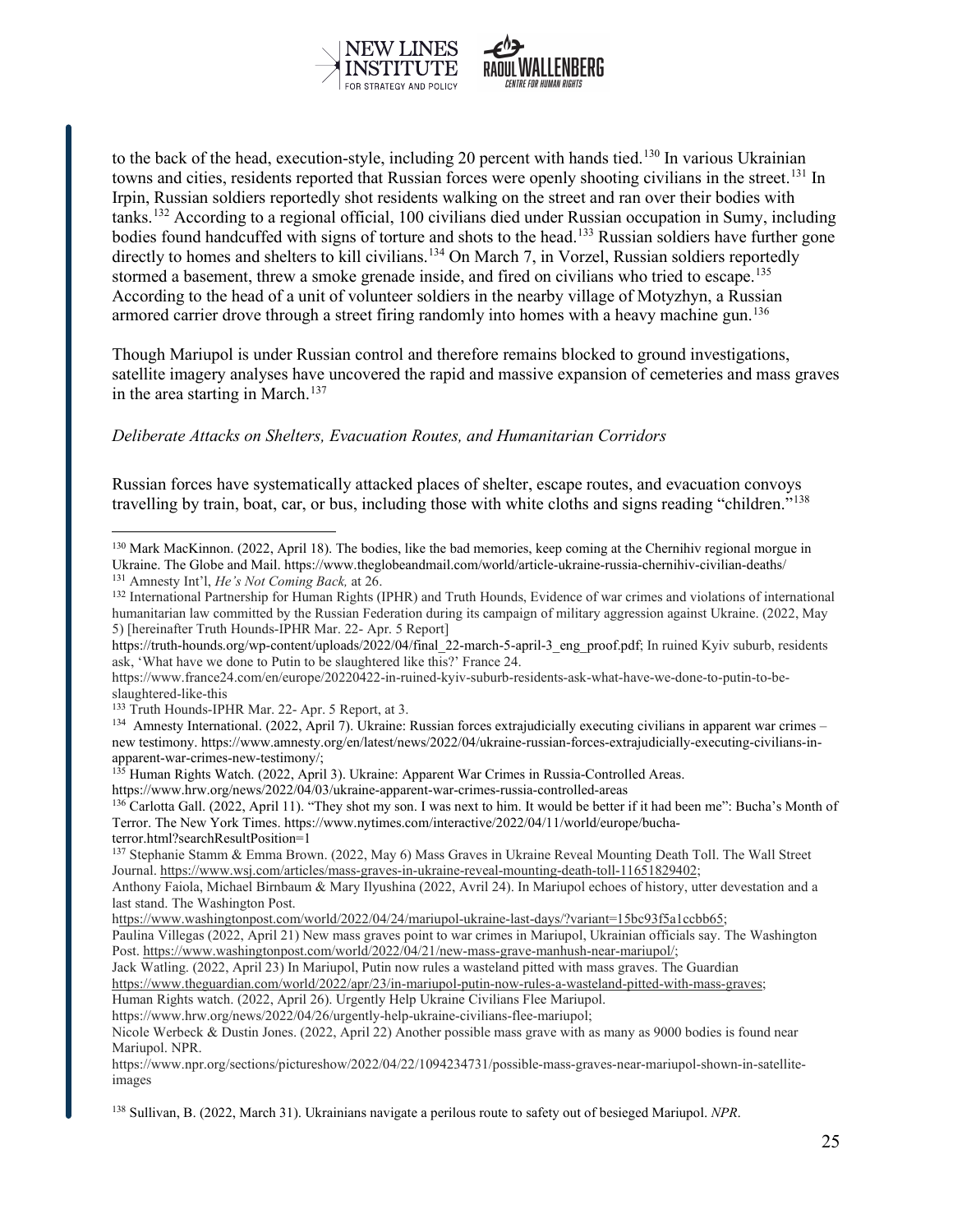

On March 16, Russian forces launched precision airstrikes (laser-guided bombs) at the Regional Drama Theater in a square in the heart of Mariupol,<sup>139</sup> killing close to 600 civilians.<sup>140</sup> According to the OSCE, it is "undisputed" that the "destruction of the theater, which was clearly marked as housing children by signs on both sides, and in which many civilians had taken refuge, was deliberate."<sup>[141](#page-26-2)</sup> At the time of the airstrike, the theater was known to be the city's main shelter, the site of Red Cross supplies and evacuation related information, and with the words "children" painted in giant letters on the pavement flanking the front and back entrances, clearly visible from the sky and satellites.<sup>142</sup> On March 17, Russian artillery struck at a school and community center near Kharkiv, killing at least 21 people, according to Ukrainian officials.<sup>[143](#page-26-4)</sup> On May 7, Russian aircraft bombed a school in Luhansk Oblast, killing around 60 civilians sheltering there[.144](#page-26-5)

Between late February and early March, according to an in-depth investigation, Russian forces continuously shelled the only remaining escape route for civilians fleeing from Motyzhyn.<sup>[145](#page-26-6)</sup> From March 24, 2022 to early April, during the 39-day siege of Chernihiv, Russian forces attacked the city's only remaining access route to Ukrainian-controlled areas at the time.<sup>[146](#page-26-7)</sup> In early March, an ICRC representative stated that an agreed-upon evacuation route from Mariupol was mined.<sup>147</sup> On March 6, Russian forces persistently shelled a main intersection on the road to Kyiv at hundreds of civilians fleeing from the north, as often as every ten minutes, according to witnesses.<sup>[148](#page-26-9)</sup> In Irpin that day, Russian forces shelled a battered bridge as evacuees fled, killing at least four people, according to the New York Times (the attack was verified by photos and videos).<sup>[149](#page-26-10)</sup> On April 8, Russian forces shelled a train station in

russia-war-mariupol-zaporizhzhia

<span id="page-26-0"></span><sup>139</sup> Local authorities removed "Russian" from the theater's name in 2015 and ordered all performances to be conducted in Ukrainian in July 2021. https://apnews.com/article/Russia-ukraine-war-mariupol-theater-c321a196fbd568899841b506afcac7a1 <sup>140</sup> Para. 26 [https://www.ohchr.org/sites/default/files/2022-03/HRMMU\\_Update\\_2022-03-26\\_EN.pdf;](https://www.ohchr.org/sites/default/files/2022-03/HRMMU_Update_2022-03-26_EN.pdf)

<span id="page-26-4"></span>https://www.cbsnews.com/news/russia-ukraine-war-merefa-mayor-kharkiv-21-killed-school-community-center-shelling/ <sup>144</sup> Rob Picheta, Olga Voitovych, Lizzy Yee, Svitlana Budzhak-Jones, Mick Krever & Olha Konovalova (2022. May 8). Dozens feared dead after Russia bombs school where Ukrainians were sheltering, official says. CNN.

<span id="page-26-5"></span>https://www.cnn.com/2022/05/08/europe/luhansk-school-bombing-ukraine-russia-intl/index.html

07T08%3A47%3A05%2B00%3A00&ns\_fee=0&pinned\_post\_locator=urn:asset:db

https://www.npr.org/2022/03/31/1089705434/ukraine-

<span id="page-26-1"></span>https://www.reuters.com/world/europe/thousands-civilians-mariupol-may-have-died-past-month-un-tells-reuters-2022-03-29/ <sup>141</sup> OSCE Report at 48.

<span id="page-26-3"></span><span id="page-26-2"></span><sup>&</sup>lt;sup>142</sup> Local authorities removed "Russian" from the theatre's name in 2015 and ordered all performances to be conducted in Ukrainian in July 2021. https://apnews.com/article/Russia-ukraine-war-mariupol-theater-c321a196fbd568899841b506afcac7a1; *A bomb hit this theatre hiding hundreds—Here's how one woman survived—BBC News*. (n.d.). Retrieved May 26, 2022, from https://www.bbc.com/news/world-europe-60835106.<br><sup>143</sup> CBS News. (2022, March 17). Ukrainian mayor says 21 killed as school and community center hit by Russian artillery strike.

<span id="page-26-6"></span><sup>145</sup> Wall Street Journal. (2022, May 12). Ukraine 'Road of Death' Shows Russians Fired on Civilians: A Video Investigation. https://www.youtube.com/watch?v=OUHU5UjnGtw

<span id="page-26-7"></span><sup>146</sup> *Ukraine: Civilians in Besieged Chernihiv Need Access to Essentials | Human Rights Watch*. (n.d.). Retrieved May 26, 2022, from https://www.hrw.org/news/2022/03/31/ukraine-civilians-besieged-chernihiv-need-access-essentials; *The Siege of Chernihiv, Ukraine | The New Yorker*. (n.d.). Retrieved May 26, 2022, from https://www.newyorker.com/news/dispatch/the-siege-ofchernihiv

<span id="page-26-8"></span><sup>147</sup> *As it happened: Russian shelling prevents evacuations once again—Ukraine—BBC News*. (n.d.). Retrieved May 26, 2022, from https://www.bbc.com/news/live/world-europe-

<sup>60635927</sup>ns\_mchannel=social&ns\_source=twitter&ns\_campaign=bbc\_live&ns\_linkname=6225c463980bea49f4b7b73c%26Eva cuation%20route%20out%20of%20Mariupol%20was%20mined%2C%20Red%20Cross%20says%262022-03-

<sup>771701-6</sup>dc4-4ec6-80c5-bf4be97ab054&pinned\_post\_asset\_id=6225c463980bea49f4b7b73c&pinned\_post\_type=share <sup>148</sup> Human Rights Watch. (2022, March 8). Ukraine: Russian Assault Kills Fleeing Civilians.

<span id="page-26-9"></span>https://www.hrw.org/news/2022/03/08/ukraine-russian-assault-kills-fleeing-civilians

<span id="page-26-10"></span><sup>149</sup> Two Ukrainian children killed 'in front of my own eyes' while trying to evacuate, official says. (n.d.). Washington Post. Retrieved May 20, 2022, from https://www.washingtonpost.com/world/2022/03/06/russian-forces-shelling-irpin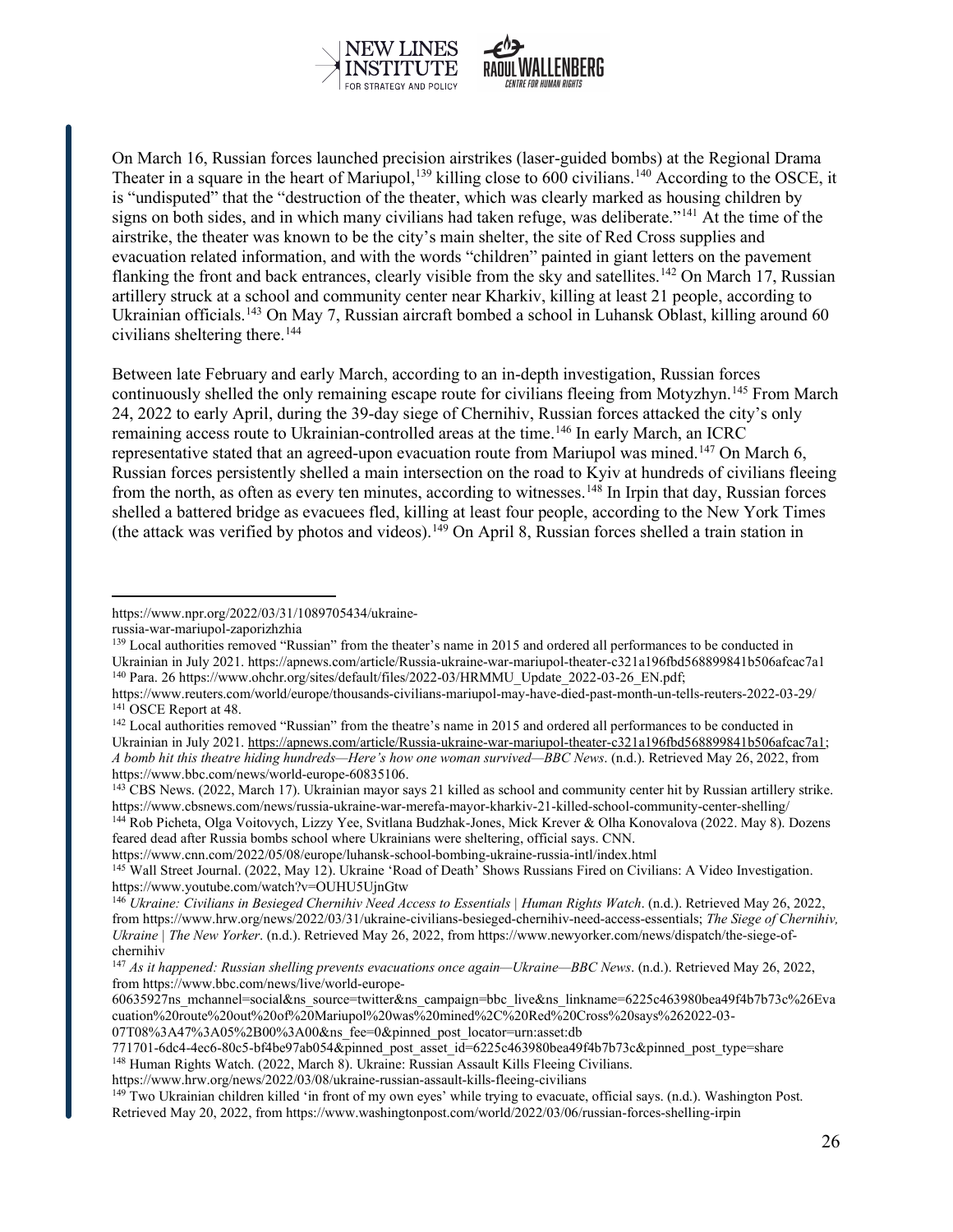

Kramatorsk where about 4,000 civilians were waiting to be evacuated, killing 57 and resulting in around 100 hospitalizations.[150](#page-27-1)

Russian forces have also fired upon other evacuation convoys, killing civilians fleeing violence in the Kyiv, Kharkiv, and Chernihiv oblasts, including immediately after granting them permission to leave.<sup>151</sup> On Feb. 28, Russian forces opened fire on civilian vehicles in the Chernihiv and Kyiv regions with no Ukrainian forces in the vicinity, killing and wounding passengers, including most members of a family evacuating Hostomel.<sup>152</sup> On March 12, Russian forces shot at a civilian convoy of 12-15 cars fleeing Makariv with heavy gunfire after allowing them to pass, killing a number of the passengers, according to a survivor.[153](#page-27-4) On March 15, according to an eyewitness, Russian soldiers shot at a convoy after allowing them to leave Havronshchyna, killing passengers.<sup>[154](#page-27-5)</sup> On April 12, Russian forces shot at convoys evacuating towns in Kyiv Oblast, including killing five civilians in one car.<sup>[155](#page-27-6)</sup> On April 14, Russian forces shelled a civilian bus in Kharkiv Oblast, killing seven and injuring 27.[156](#page-27-7)

These attacks on shelters and evacuation routes destroy possible safe haven or escape for Ukrainian civilians, while often trapping them in areas where Russian forces are depriving the population of life necessities, as will be discussed below.

#### <span id="page-27-0"></span>*Indiscriminate Bombardment of Residential Areas*

In addition to deliberately attacking areas of refuge for Ukrainians, Russian forces have extensively used inherently indiscriminate weapons with wide-area effect, or cluster munitions,<sup>157</sup> targeting densely populated areas in at least eight of Ukraine's oblasts (provinces), including Chernihiv, Dnipropetrovsk, Donetsk, Kharkiv, Kherson, Mykolaiv, Odesa, and Sumy.<sup>158</sup> In Chernihiv, locals reported that Russian forces repeatedly used cluster munitions and targeted a queue of civilians waiting for bread, killing at least 12 and injuring dozens of others who were taken to a hospital that was shelled the following day by

<span id="page-27-4"></span><sup>153</sup> Amnesty Int'l, *He's Not Coming Back*, at 17.

<span id="page-27-5"></span><sup>154</sup> Mo Abbas, Matt Bradley, Yelyzaveta Kovtun (2022, April 24). "They were trying to escape": Ukrainian man says he saw Russian forces shooting civilians. NBC News. https://www.nbcnews.com/news/world/russia-ukraine-war-attack-civilian-convoyhavronschchyna-war-crime-rcna25628

<sup>158</sup> Human Rights Watch. (2022, May 11) Intense and Lasting Harm: Cluster Munition Attacks in Ukraine.

<span id="page-27-1"></span><sup>150</sup> CNN, C. W., Frederik Pleitgen, Ben Wedeman, Vasco Cotovio and Ivana Kottasová. (n.d.). Atrocities are piling up across Ukraine. CNN witnessed some of the horrors. CNN. Retrieved May 20, 2022, from

https://www.cnn.com/2022/04/14/europe/ukraine-russia-atrocities-eyewitness-intl-cmd/index.html; Truth Hounds-IPHR Apr. 6-20 Report, at 6.

<span id="page-27-2"></span><sup>151</sup> International Partnership for Human Rights. (n.d.). Evidence of war crimes and violations of international humanitarian law committed by the Russian Federation during its campaign of military aggression against Ukraine. Truth Hounds. [https://truth](about:blank)hounds.org/wp-content/uploads/2022/05/analytical-report\_-6-20-april-2022-1.pdf; *Kharkiv: Russia's retreat from another key Ukrainian city reveals new evidence of atrocities—CNN*. (n.d.). Retrieved May 26, 2022, from https://edition.cnn.com/ 2022/05/13/europe/ukraine-russia-kharkiv-atrocities-intl/index.html.

<span id="page-27-3"></span><sup>&</sup>lt;sup>152</sup> Human Rights Watch. (2022, May 2). Ukraine: Russian Forces Fired On Civilian Vehicles.

https://www.hrw.org/news/2022/05/02/ukraine-russian-forces-fired-civilian-vehicles

<span id="page-27-6"></span><sup>155</sup> Truth Hounds-IPHR Apr. 6-20 Report, at 5.

<span id="page-27-7"></span><sup>156</sup> [Ibid.](https://truth-hounds.org/wp-content/uploads/2022/05/analytical-report_-6-20-april-2022-1.pdf)

<span id="page-27-8"></span><sup>&</sup>lt;sup>157</sup> Banned by the 2010 Convention on Cluster Munitions to which 110 States are party.

<span id="page-27-9"></span>[https://www.hrw.org/report/2022/05/11/intense-and-lasting-harm/cluster-munition-attacks-ukraine;](https://www.hrw.org/report/2022/05/11/intense-and-lasting-harm/cluster-munition-attacks-ukraine) *Update on the human rights situation in Ukraine*. (n.d.). United Nations.

https://www.ohchr.org/sites/default/files/2022-03/HRMMU\_Update\_2022-03-26\_EN.pdfParas. 9-11;

Ukraine: Deadly Attacks Kill, Injure Civilians, Destroy Homes | Human Rights Watch. (n.d.). Retrieved May 22, 2022, from https://www.hrw.org/news/2022/03/18/ukraine-deadly-attacks-kill-injure-civilians-destroy-homes; Interview: Weapons of War in Ukraine. (2022). Human Rights Watch[. https://www.hrw.org/news/2022/03/24/interview-weapons-war-ukraine;](https://www.hrw.org/news/2022/03/24/interview-weapons-war-ukraine) Truth Hounds-IPHR Mar. 22- Apr. 5 Report.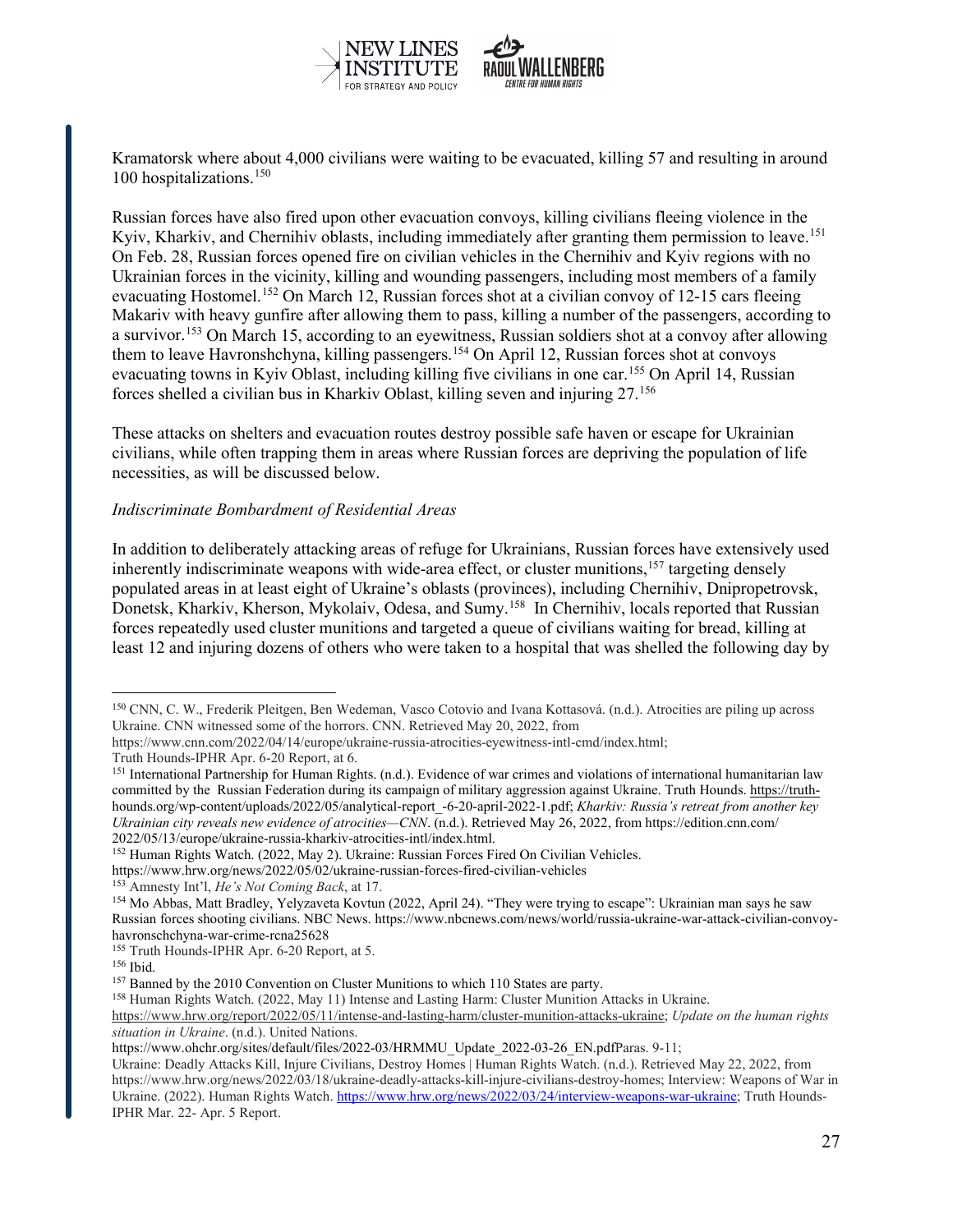

Russian forces.[159](#page-28-1) In Borodianka, on March 1-2, Russian forces launched a sustained series of major airstrikes hitting eight residential buildings, home to 600 families, and killing at least 40 residents many of whom were sheltering out of fear of being shot outside.<sup>160</sup> On April 7, according to Ukraine's Prosecutor's Office, 26 people were killed as a result of shelling against residential buildings in Borodianka during the Russian occupation.<sup>[161](#page-28-3)</sup> On April 10, Russian forces shelled residential areas in Kharkiv Oblast, killing 10 civilians.<sup>[162](#page-28-4)</sup>

On March 3, Russian forces dropped 8 unguided aerial ("dumb") bombs in close succession in Chernihiv near food stores, hospitals, and a pre-school, killing 47 civilians, most of whom were queuing for bread.[163](#page-28-5) That day, in the town of Izium, Russian strikes killed at least eight civilians and significantly damaged the central hospital.<sup>164</sup> Residents have consistently reported that Russian forces openly shoot civilians and bomb residential buildings, schools, churches, hospitals — which appear to amount to military policy.<sup>165</sup> According to UNICEF, hundreds of schools have been hit by explosive weapons.<sup>[166](#page-28-8)</sup>

# <span id="page-28-0"></span>*Russian Military Sieges: Deliberate and Systematic Infliction of Life-Threatening Conditions*

While relentlessly bombarding Ukrainians from within and without, Russian forces have simultaneously and deliberately imposed brutal sieges on cities, amounting to systematic acts under Art. II (c) of the Genocide Convention (which constitute genocide when committed with specific intent).<sup>[167](#page-28-9)</sup> The coordinated actions by the Russian military to deprive Ukrainian residents of basic necessities and trap them under these life-threatening conditions demonstrate that the sieges are calculated to bring about their physical destruction.[168](#page-28-10) According to UNICEF, as of April 15, 1.4 million people in conflict-affected

[https://www.hrw.org/news/2022/03/10/ukraine-russian-air-dropped-bombs-hit-residential-area;](https://www.hrw.org/news/2022/03/10/ukraine-russian-air-dropped-bombs-hit-residential-area) 

<span id="page-28-10"></span><sup>168</sup> *Evidence of war crimes and violations of* 

<span id="page-28-1"></span><sup>159</sup> In Chernihiv, scenes of death and destruction after Russian occupation—The Washington Post. (n.d.). Retrieved May 22, 2022, from https://www.washingtonpost.com/world/2022/04/05/chernihiv-scene-death-destruction/

<span id="page-28-2"></span><sup>160</sup> Amnesty Int'l, *He's Not Coming Back,* at 21-26.

<span id="page-28-3"></span><sup>161</sup> Truth Hounds-IPHR Apr. 6-20 Report, at 6.

<sup>162</sup> [Ibid.](https://truth-hounds.org/wp-content/uploads/2022/05/analytical-report_-6-20-april-2022-1.pdf)

<span id="page-28-5"></span><span id="page-28-4"></span><sup>163</sup> Amnesty International (2022, March 9) Ukraine: Russian "dumb bomb" air strike killed civilians in Chernihiv- new investigation and testimony. [https://www.amnesty.org/en/latest/news/2022/03/ukraine-russian-dumb-bomb-air-strike-kills](https://www.amnesty.org/en/latest/news/2022/03/ukraine-russian-dumb-bomb-air-strike-kills-civilians-in-chernihiv-new-investigation-and-testimony/)[civilians-in-chernihiv-new-investigation-and-testimony/;](https://www.amnesty.org/en/latest/news/2022/03/ukraine-russian-dumb-bomb-air-strike-kills-civilians-in-chernihiv-new-investigation-and-testimony/)

Human Rights Watch (2022, March 10) Ukraine: Russian Air- Dropped Bombs Hit Residential Area.

Ashleigh Stewart. (2022, May 4). The siege of Chernihiv: Residents recount five weeks of horror under Russian terror. Global News. https://globalnews.ca/news/8808055/chernihiv-ukraine-war-aftermath/

<span id="page-28-6"></span><sup>164</sup> Amnesty International. (2022, March 16). Ukraine: Beleaguered town of Izium at breaking point after constant attack from Russian forces – new testimony. https://www.amnesty.org/en/latest/news/2022/03/ukraine-beleaguered-town-of-izium-atbreaking-point-after-constant-attack-from-russian-forces-new-testimony/

<span id="page-28-7"></span><sup>165</sup> At Least 200 Feared Dead in Apartments Hit by Russia, Officials Say—The New York Times. (n.d.). Retrieved May 20, 2022, fro[m https://www.nytimes.com/2022/04/05/world/asia/ukraine-civilians-russia-borodyanka.html;](https://www.nytimes.com/2022/04/05/world/asia/ukraine-civilians-russia-borodyanka.html)

Ukraine: Deadly Attacks Kill, Injure Civilians, Destroy Homes | Human Rights Watch. (n.d.). Retrieved May 20, 2022, from https://www.hrw.org/news/2022/03/18/ukraine-deadly-attacks-kill-injure-civilians-destroy-homes;

In eastern Ukraine, Russian military razing towns to take them over. (n.d.). Washington Post. Retrieved May 20, 2022, from https://www.washingtonpost.com/world/2022/04/07/izyum-eastern-ukraine-razing-towns/;

Collins, K., Ivory, D., Huang, J., Queen, C. S., Higgins, L., Ruderman, J., White, K., & Wong, B. G. (2022, March 23). Russia's Attacks on Civilian Targets Have Obliterated Everyday Life in Ukraine. The New York Times.

https://www.nytimes.com/interactive/2022/03/23/world/europe/ukraine-civilian-attacks.html

<span id="page-28-8"></span><sup>166</sup> Children in Ukraine need an end to this war – their futures hang in the balance. (n.d.). Retrieved May 20, 2022, from https://www.unicef.org/press-releases/children-ukraine-need-end-war-their-futures-hang-balance

<span id="page-28-9"></span><sup>&</sup>lt;sup>167</sup> In eastern Ukraine, Russian military razing towns to take them over. (n.d.). Washington Post. Retrieved May 20, 2022, from https://www.washingtonpost.com/world/2022/04/07/izyum-eastern-ukraine-razing-towns/

*international humanitarian law committed by the Russian Federation during its campaign of military aggression against Ukraine*. (2022). International Partnership for Human Rights.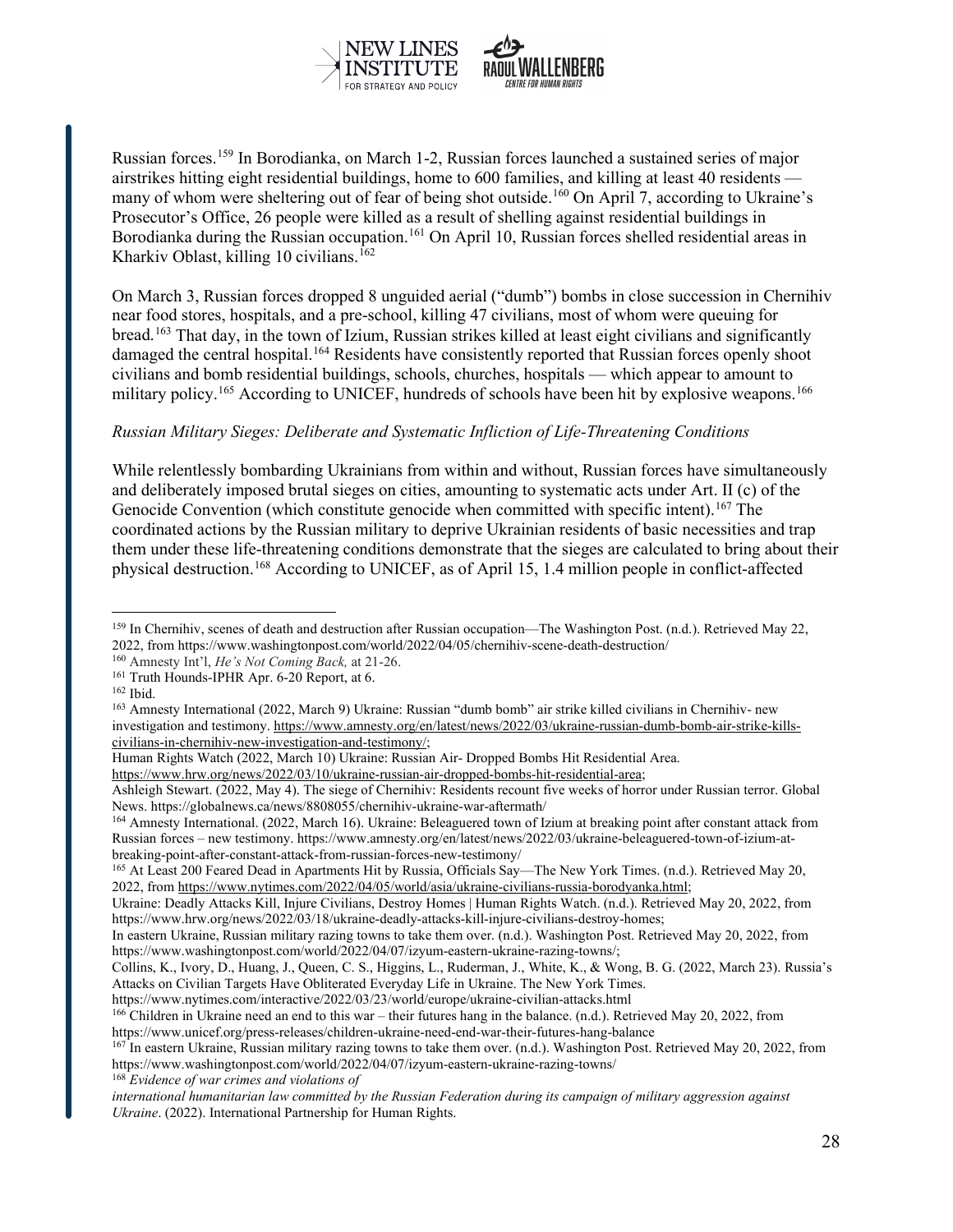

eastern Ukraine are without access to safe water and an additional 4.6 million people are without adequate access to water.

### <span id="page-29-0"></span>*Destruction of Vital Infrastructure*

In besieging cities, Russian forces have followed a similar pattern of striking water, power, and communication sources early on, and further targeting medical facilities, grain warehouses,  $169$  and aid distribution centers, demonstrating a military strategy and policy of deliberately inflicting fatal conditions on Ukrainian inhabitants.[170](#page-29-2) 

In Bucha, on March 4, within a week of arriving, Russian forces struck the water tower and gas plant, cutting off residents from water, gas, and heating.<sup>[171](#page-29-3)</sup> Similarly, in late March, within a week of Russian forces laying siege to Chernihiv, a city with a pre-war population of about 300,000, most of the city lost nearly all access to water, electricity, heating, and phone communications.[172](#page-29-4) Forensic pathologists estimate that approximately 700 people died under the 39-day siege of Chernihiv, including some with signs of torture, though the death toll continues to rise.<sup>[173](#page-29-5)</sup> When Russian forces began attacking Izium, with a prewar population of about 45,000, the entire city quickly became entirely dependent on personal food and humanitarian aid, which only reached some civilians, mainly in large bomb shelters.[174](#page-29-6)

Likewise, early on in its siege of Mariupol, the port city with a prewar population of about 450,000, around March 2, the Russian military bombed the city's sources of electricity, water, gas, and communications in close succession[.175](#page-29-7) 

There is also evidence emerging that Russia has launched cyberattacks against critical Ukrainian infrastructure, including its communication systems and power grid, with the potential to cut off millions of Ukrainians from the electricity they rely on to survive, including access to information about the

[https://truth-hounds.org/wp-content/uploads/2022/04/final\\_22-march-5-april-3\\_eng\\_proof.pdf;](https://truth-hounds.org/wp-content/uploads/2022/04/final_22-march-5-april-3_eng_proof.pdf) Reuters. (2022, March 10). Russia blocked evacuation from part of Ukrainian town - regional governor. https://www.reuters.com/world/russia-blocked-evacuationpart-ukrainian-town-regional-governor-2022-03-10/;

BBC News. (2022, March 31). Ukraine war: Russia blocks buses heading to Mariupol, says Ukraine.

https://www.bbc.co.uk/news/world-europe-60938429

<span id="page-29-1"></span><sup>&</sup>lt;sup>169</sup> Ukraine says Russia is stealing grain, which could worsen food crisis. (n.d.). Washington Post. Retrieved May 20, 2022, from https://www.washingtonpost.com/world/2022/05/05/ukraine-grain-theft-russia-hunger-war

<span id="page-29-2"></span><sup>170</sup> Truth Hounds-IPHR Apr. 6-20 Report, at 10.

<span id="page-29-3"></span><sup>171</sup> Yulia Gorbunova. (2022, March 30). Devastation and Loss in Bucha, Ukraine. Human Rights Watch.

<span id="page-29-4"></span>https://www.hrw.org/news/2022/03/30/devastation-and-loss-bucha-ukraine

<sup>172</sup> Human Rights Watch. (2022, March 31). Ukraine: Civilians in Besieged Chernihiv Need Access to Essentials.

https://www.hrw.org/news/2022/03/31/ukraine-civilians-besieged-chernihiv-need-access-essentials

<span id="page-29-5"></span><sup>&</sup>lt;sup>173</sup> Ashleigh Stewart. (2022, May 4) The siege of Chernihiv: Residents recount five weeks of horror under Russian terror. Global News. [https://globalnews.ca/news/8808055/chernihiv-ukraine-war-aftermath/;](https://globalnews.ca/news/8808055/chernihiv-ukraine-war-aftermath/) International Partnership for Human Rights. (2022, April 6 – 2022, April 20). Evidence of war crimes and violations of international humanitarian law committed by the Russian Federation during its campaign of military aggression against Ukraine. Truth Hounds.

<span id="page-29-6"></span><sup>174</sup> Amnesty International. (2022, March 16). Ukraine: Beleaguered town of Izium at breaking point after constant attack from Russian forces – new testimony. https://www.amnesty.org/en/latest/news/2022/03/ukraine-beleaguered-town-of-izium-atbreaking-point-after-constant-attack-from-russian-forces-new-testimony/

<span id="page-29-7"></span><sup>175</sup> First Person: A month in a Mariupol basement. (2022, April 19). UN News. https://news.un.org/en/story/2022/04/1116422; Voices from the siege of Mariupol. (2022, March 30). Washington Post.

https://www.washingtonpost.com/world/2022/03/30/mariupol-siege-voices-ukraine-war/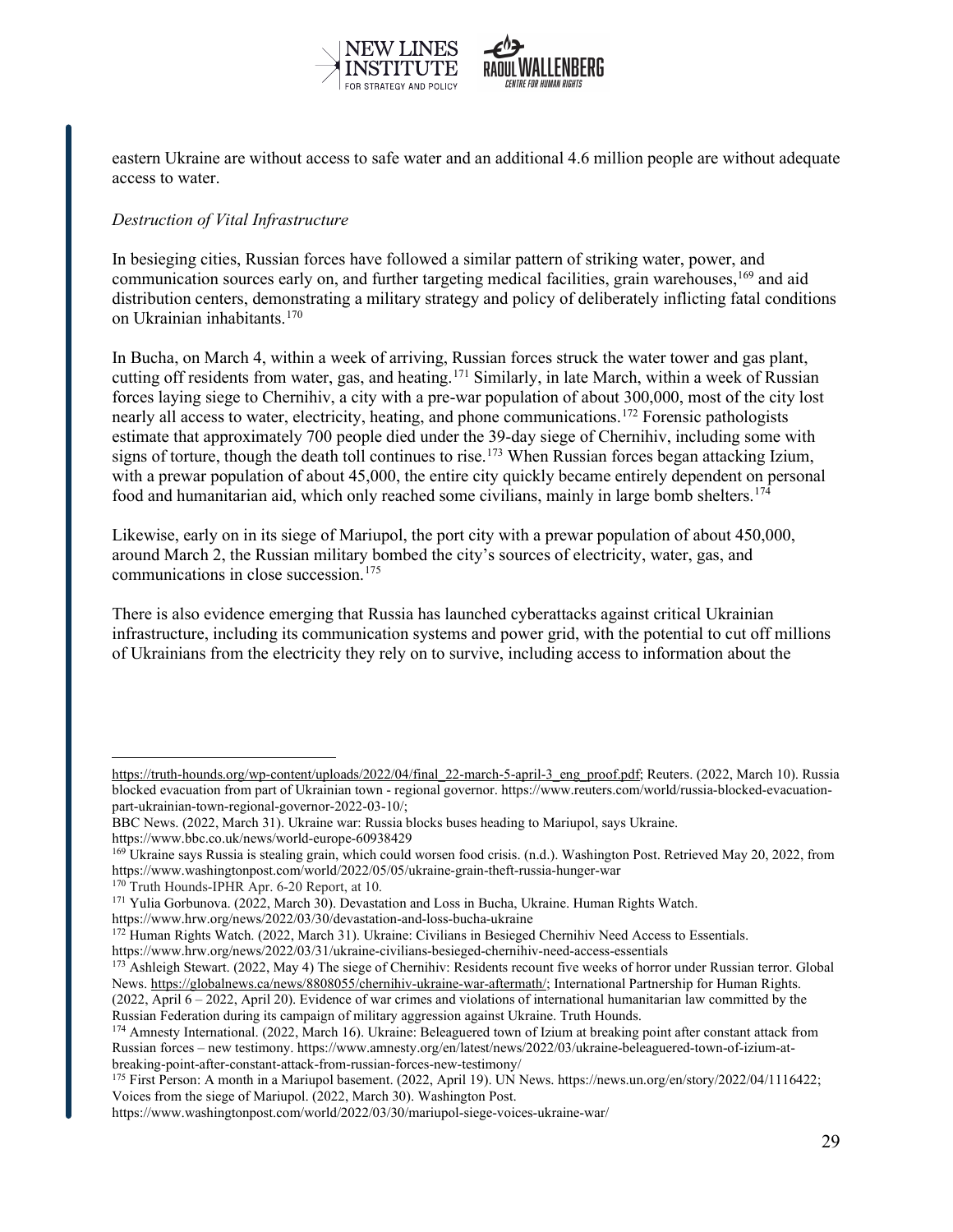

war.<sup>[176](#page-30-2)</sup> Russian forces have also destroyed TV towers, cutting off older residents who rely on TV broadcasts for emergency information.[177](#page-30-3)

#### <span id="page-30-0"></span>*Attacks on Health Care*

As of May 25, the World Health Organization (WHO) has documented 248 attacks against Ukraine's health care system.<sup>178</sup> Russian forces' consistent attacks against perinatal centers and maternity hospitals are particularly probative of genocidal intent. These attacks constitute four of the five genocidal acts under Arts. II (a)-(d) in killing or causing serious harm to civilians inside or affected, exacerbating the already imposed life-threatening conditions, and preventing Ukrainian women from safely giving birth. The attacks on health care in Mariupol provide a stark pattern. On March 9, Russian forces bombed the clearly identifiable and operational Mariupol Maternity House and Children's Hospital.<sup>179</sup> By March 26, at a very early stage of the siege, out of the six hospitals, two were already destroyed and three were damaged, while the remaining facilities operated with limited staff and without heating, adequate supplies, electricity, or water.<sup>[180](#page-30-6)</sup> During the Russian sieges, residents have spoken of resorting to boiling snow for water or drawing water from boilers.<sup>[181](#page-30-7)</sup>

#### <span id="page-30-1"></span>*Destruction and Seizure of Necessities, Humanitarian Aid, and Grain*

According to Ukrainian officials and agricultural workers, Russian forces have destroyed warehouses and farms or seized farm holdings, machinery, and vast stores of grain in Russian occupied territory, including expropriating hundreds of thousands of tons of grain to Russia.[182](#page-30-8) Russian forces have repeatedly blocked or seized humanitarian aid supplies and workers or convoys seeking to evacuate Ukrainian civilians, and

https://apnews.com/article/russia-ukraine-kyiv-technology-business-hacking-0147e33bc1846a3f8039f9c65a1b4b50; Ukraine says it thwarted Russian cyberattack on electricity grid | Reuters. (n.d.). Retrieved May 20, 2022, from https://www.reuters.com/world/europe/russian-hackers-tried-sabotage-ukrainian-power-grid-officials-researchers-2022-04-12/; Sanger, D. E., & Conger, K. (2022, May 10). Russia Was Behind Cyberattack in Run-Up to Ukraine War, Investigation Finds.

<span id="page-30-4"></span><sup>178</sup> World Health Organization. Surveillance System for Attacks on Health Care (SSA).

https://www.ohchr.org/sites/default/files/2022-03/HRMMU\_Update\_2022-03-26\_EN.pdf

<span id="page-30-2"></span><sup>176</sup> Ukraine says potent Russian hack against power grid thwarted. (2022, April 12). AP NEWS.

<span id="page-30-3"></span>The New York Times. https://www.nytimes.com/2022/05/10/us/politics/russia-cyberattack-ukraine-war.html <sup>177</sup> Amnesty International. (2022, April 1). Ukraine: Russia's cruel siege warfare tactics unlawfully killing civilians – new testimony and investigation. https://www.amnesty.org/en/latest/news/2022/04/ukraine-russias-cruel-siege-warfare-tacticsunlawfully-killing-civilians-new-testimony-and-investigation/

<span id="page-30-5"></span>https://extranet.who.int/ssa/LeftMenu/PublicReportList.aspx?start=2022-02-24&end=2022-05-26&countryList=229&typeList=0 <sup>179</sup> OSCE Report, at 46-47; *Mariupol hospital attack: Examining how Russian forces hit a Ukraine maternity and children's hospital*. (n.d.). Retrieved May 20, 2022, from

https://www.cnn.com/interactive/2022/03/europe/mariupol-maternity-hospital-attack/index.html; *Update on the human rights situation in Ukraine*. (2022). United Nations Human Rights Office of the High Commissioner, para. 18.

<span id="page-30-6"></span><sup>180</sup> *Update on the human rights situation in Ukraine*. (2022). United Nations Human Rights Office of the High Commissioner. https://www.ohchr.org/sites/default/files/2022-03/HRMMU\_Update\_2022-03-26\_EN.pdf, Para. 25; *Last stand of Mariupol, leveled by Russia's merciless assault—The Washington Post*. (n.d.). Retrieved May 26, 2022, from

https://www.washingtonpost.com/world/2022/04/24/mariupol-ukraine-last-days/?variant=15bc93f5a1ccbb65; Toby Luckhurst & Olga Pona. (2022, April 25). 'You can't imagine the conditions' - Accounts emerge of Russian detention camps. BBC. https://www.bbc.com/news/world-europe-61208404

<span id="page-30-7"></span><sup>181</sup> Amnesty International. (2022, April 1). Ukraine: Russia's cruel siege warfare tactics unlawfully killing civilians – new testimony and investigation. https://www.amnesty.org/en/latest/news/2022/04/ukraine-russias-cruel-siege-warfare-tacticsunlawfully-killing-civilians-new-testimony-and-investigation/

<span id="page-30-8"></span><sup>&</sup>lt;sup>182</sup> Ukraine says Russia is stealing grain, which could worsen food crisis. (n.d.). Washington Post. Retrieved May 20, 2022, from https://www.washingtonpost.com/world/2022/05/05/ukraine-grain-theft-russia-hunger-war/; Russia accused of industrial-scale farm plunder in Ukraine. (2022, May 12). *Financial Times*[. https://www.ft.com/content/d28cc77d-9de3-4988-bdba-cfab77268ea3](https://www.ft.com/content/d28cc77d-9de3-4988-bdba-cfab77268ea3)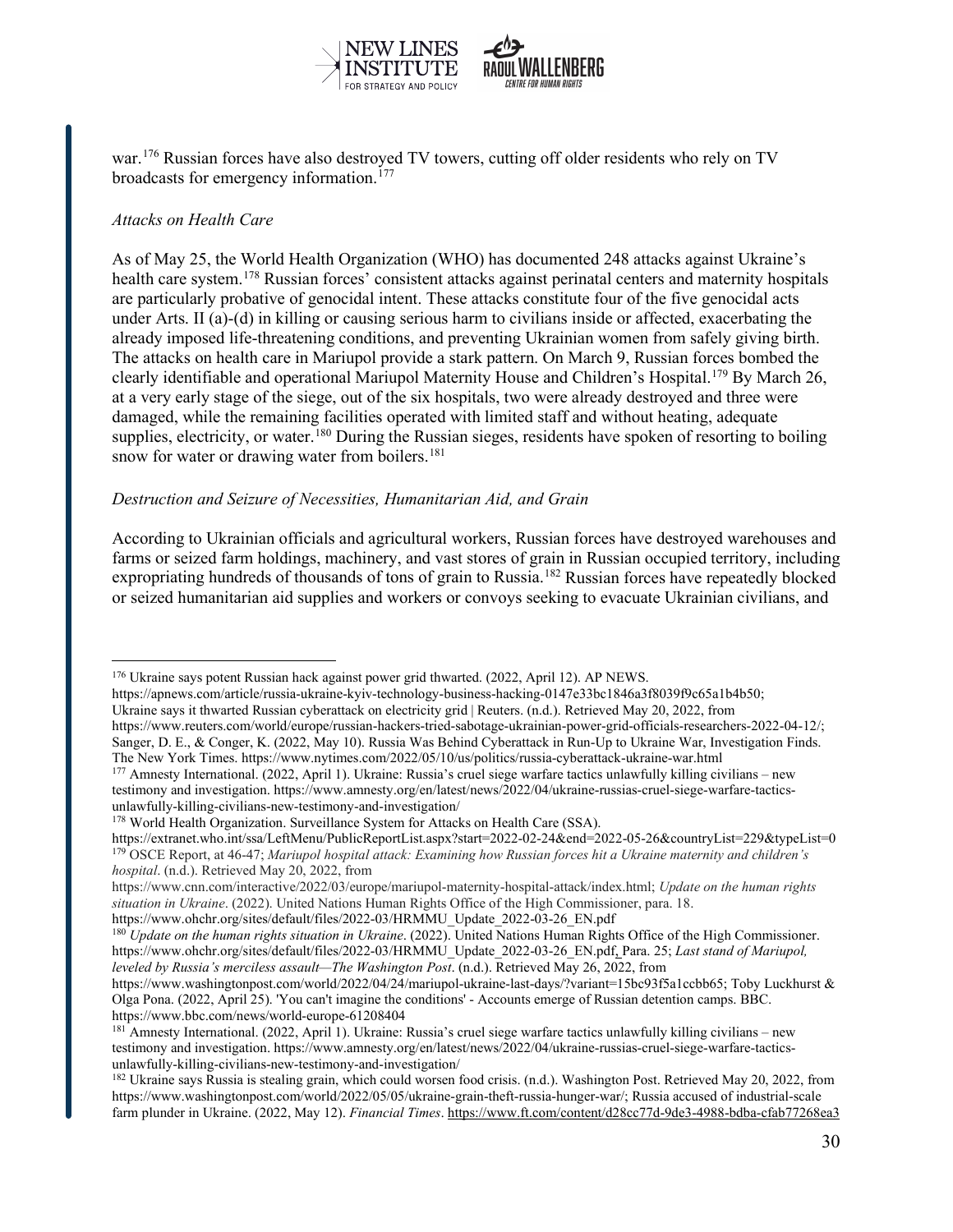

stolen basic necessities from residents under siege.<sup>[183](#page-31-2)</sup> In response to an interview question on whether Russia is using starvation as a weapon, the Executive Director of the U.N. World Food Programme, David Beasley, asserted "there is no question food is being used as a weapon of war in many different ways." Regarding supply lines to civilians most in need, Beasley echoed the same concern as other U.N. spokespersons in noting that there are "places where Russian forces have besieged the city and are not allowing us the access we need."[184](#page-31-3)

# <span id="page-31-0"></span>*Other Sites of Life-Threatening Conditions*

In Yahidne, a village south of Chernihiv, Russian soldiers held over 350 people, nearly the entire population, in a school basement for 28 days without ventilation in extremely overcrowded and unsanitary conditions, resulting in the deaths of ten by suffocation and fatal conditions.<sup>[185](#page-31-4)</sup> Civilians from the Kyiv and Chernihiv regions interviewed by Human Rights Watch described being held for days or weeks in unsanitary and suffocating conditions with little to no food, inadequate water, and no access to toilets. [186](#page-31-5) During the occupation of Bucha, six people in a seniors' home died of hunger, according to cemetery workers.[187](#page-31-6) On April 21, President Putin directly ordered a complete blockade of the Azovstal steelworks "so that a fly can't get through," despite 1,000 civilians remaining at the time.<sup>188</sup> According to satellite imagery, videos released by Ukrainian officials, and witnesses, Russian forces have also set up so-called "filtration" camps, where residents are interrogated, tortured, and deprived of basic necessities.[189](#page-31-8) 

# <span id="page-31-1"></span>*Rape and Sexual Violence*

The magnitude of the reports of sexual violence and rape in Russian-occupied areas suggests a widespread and systematic pattern committed by Russian forces.<sup>190</sup> The United Nations Human Rights

<sup>183</sup> Human Rights Watch. (2022, April 3). Ukraine: Apparent War Crimes in Russia-Controlled Areas.

<span id="page-31-2"></span>https://www.hrw.org/news/2022/04/03/ukraine-apparent-war-crimes-russia-controlled-areas

<span id="page-31-3"></span><sup>184</sup> *Full interview: World Food Programme chief David Beasley on "Face the Nation"—CBS News*. (n.d.). Retrieved May 20, 2022, fro[m https://www.cbsnews.com/video/full-interview-world-food-programme-chief-david-beasley-on-face-the-nation/;](https://www.cbsnews.com/video/full-interview-world-food-programme-chief-david-beasley-on-face-the-nation/) see also *Ukraine: Second UN convoy reaches Sumy, Mariupol access thwarted | | UN News*. (n.d.). Retrieved May 20, 2022, from <https://news.un.org/en/story/2022/03/1115252>

<span id="page-31-4"></span><sup>185</sup> https://www.hrw.org/news/2022/05/18/ukraine-executions-torture-during-russian-occupation

<sup>186</sup> Ukraine: Executions, Torture During Russian Occupation. (2022, May 18). *Human Rights Watch*.

<span id="page-31-5"></span>https://www.hrw.org/news/2022/05/18/ukraine-executions-torture-during-russian-occupation

<span id="page-31-6"></span><sup>187</sup> Bridget Sleap. (2022, May 2). Older People No Longer Invisible Casualties of War in Ukraine. Human Rights Watch.

https://www.hrw.org/news/2022/05/02/older-people-no-longer-invisible-casualties-war-ukraine

<span id="page-31-8"></span><span id="page-31-7"></span><sup>188</sup> Luke Harding & Andrew Roth (2022, April 22). Russian forces accused of secret burials of Mariupol civilians in mass graves. The Guardian. https://www.theguardian.com/world/2022/apr/21/russian-forces-accused-of-secret-burials-of-civilians-in-mariupol <sup>189</sup> Russian filtration camps: Ukrainians must endure a brutal process to escape Russian-held territory. Here's what that means-CNN. (n.d.). https://edition.cnn.com/2022/05/23/europe/russia-ukraine-filtration-camps- intl-cmd/index.html; Toby Luckhurst & Olga Pona. (2022, April 25) "You can't imagine the conditions"- Accounts emerge of Russian detention camps. BBC News. https://www.bbc.com/news/world-europe-61208404; Video shows Russian 'filtration camp,' Mariupol mayor's office says. (n.d.). Washington Post. https://www.washingtonpost.com/world/2022/05/06/ukraine-mariupol-russian-filtration-camp-video/; Satellite images show Russian 'tent city' built for Ukrainians. (n.d.). Washington Post.

https://www.washingtonpost.com/world/2022/03/27/russian-camps-outside-mariupol/; Truth Hounds-IPHR Mar. 22- Apr. 5 Report, at 13.

<span id="page-31-9"></span><sup>190</sup> Tara John, Oleksandra Ochman & Sandi Sidhu. (2022, April 22). Russian troops use rape as 'an instrument of war' in Ukraine, rights groups allege. CNN. [https://www.cnn.com/2022/04/22/europe/ukraine-sexual-violence-allegations-russia-cmd](https://www.cnn.com/2022/04/22/europe/ukraine-sexual-violence-allegations-russia-cmd-intl/index.html)[intl/index.html;](https://www.cnn.com/2022/04/22/europe/ukraine-sexual-violence-allegations-russia-cmd-intl/index.html) Human Rights Watch. (2022, April 3). Ukraine: Apparent War Crimes in Russia-Controlled Areas. [https://www.hrw.org/news/2022/04/03/ukraine-apparent-war-crimes-russia-controlled-areas;](https://www.hrw.org/news/2022/04/03/ukraine-apparent-war-crimes-russia-controlled-areas)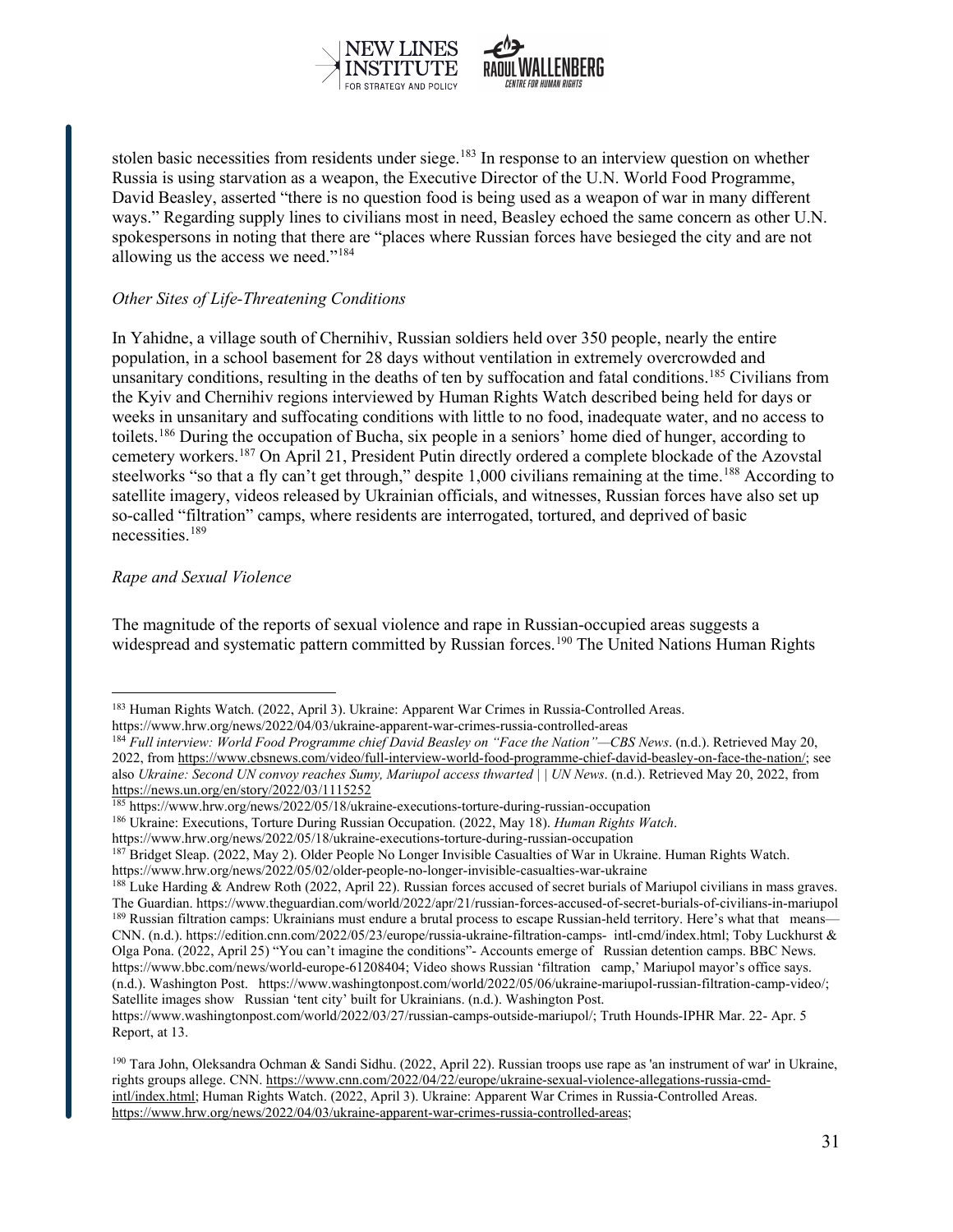

Monitoring Mission in Ukraine continues "to receive allegations of rape, including gang rape, attempted rape, forced nudity, threats of sexual violence against civilian women and girls, men and boys.["191](#page-32-0) Local residents, coroners, volunteers, Ukrainian officials, and international investigators have further uncovered a pattern of sexual violence across Ukraine, including in the Donetsk, Kharkiv, Kherson, Kyiv, Mykolaiv, and Vinnystia oblasts.[192](#page-32-1) The reports include gang rape of mothers and their children together, rape in the victims' homes or shelters, and rape of parents in front of children and vice versa.<sup>193</sup> Human Rights Watch verified brutal acts of sexual violence in a village in the Kharkiv region under Russian control at the time, where a Russian soldier repeatedly raped a villager at gunpoint and lacerated her neck and face at a school sheltering mostly women and girls.<sup>[194](#page-32-3)</sup> According to Ukraine's Ombudswoman, Russian soldiers raped an 11-year-old boy in Bucha while his mother was tied to a chair and forced to watch.<sup>[195](#page-32-4)</sup> Amnesty International documented an account of a woman in a village east of Kyiv in which "two Russian soldiers had entered her house, killed her husband, then repeatedly raped her at gunpoint while her young son hid in a boiler room nearby."<sup>[196](#page-32-5)</sup> These cases inflict additional genocidal acts of serious mental harm on the family members forced to witness.

Rape and sexual violence can be probative of genocide, as evidence of both genocidal intent and acts under Arts. II(b), (c), and (d), and Art. II(a) when followed by execution or death caused by torture.<sup>[197](#page-32-6)</sup> Rape and sexual violence inflict well-documented long-term physical and biological destruction through extreme trauma, leading to suicides, sexually transmitted diseases, and an inability or unwillingness to procreate.

In concluding that ISIS imposed birth prevention measures on the Yazidi community through rape, the Commission of Inquiry on the Syrian Arab Republic cited the testimony of a trauma psychology expert

<span id="page-32-1"></span><sup>192</sup> Lorenzo Tondo & Isobel Koshiw (2022, April 25). Evidence some Ukrainian women raped before being killed, say doctors. The Guardian. https://www.theguardian.com/world/2022/apr/25/evidence-ukraine-women-raped-before-being-killed-say-doctorsrussia-war

[https://reliefweb.int/report/ukraine/sexual-violence-and-ukraine-conflict-april-2022;](https://reliefweb.int/report/ukraine/sexual-violence-and-ukraine-conflict-april-2022)

<https://news.yahoo.com/russian-soldiers-accused-of-raping-women-men-and-children-in-ukraine-224021315.html>

<span id="page-32-3"></span><sup>194</sup> Human Rights Watch. (2022, April 3). Ukraine: Apparent War Crimes in Russia-Controlled Areas.

https://www.hrw.org/news/2022/04/03/ukraine-apparent-war-crimes-russia-controlled-areas

Bethan McKernan. (2022, April 4). Rape as a weapon: huge scale of sexual violence inflicted in Ukraine emerges. The Guardian. [https://www.theguardian.com/world/2022/apr/03/all-wars-are-like-this-used-as-a-weapon-of-war-in-ukraine;](https://www.theguardian.com/world/2022/apr/03/all-wars-are-like-this-used-as-a-weapon-of-war-in-ukraine) 

International Partnership for Human Rights. (2022, March 22- 2022, April 5). Evidence of war crimes and violations of international humanitarian law committed by the Russian Federation during its campaign of military aggression against Ukraine. Truth Hounds.

<span id="page-32-0"></span><sup>191</sup> *Press briefing by the Head of UN Human Rights Monitoring Mission in Ukraine Matilda Bogner | United Nations in Ukraine*. (n.d.). Retrieved May 20, 2022, from

[https://ukraine.un.org/en/181201-press-briefing-head-un-human-rights-monitoring-mission-ukraine-matilda-bogner;](https://ukraine.un.org/en/181201-press-briefing-head-un-human-rights-monitoring-mission-ukraine-matilda-bogner) While women and girls make up the majority of victims, men and boys have also been targeted for sexual violence. See e.g. Graham-Emma Graham- Harrison. (2022, May 3). Men and boys among alleged rape victims of Russian soldiers in Ukraine. The Guardian. https://www.theguardian.com/world/2022/may/03/men-and-boys-among-alleged-victims-by-russian-soldiers-inukraine

<span id="page-32-2"></span><sup>193</sup> ReliefWeb. (2022, April 19). Sexual Violence and the Ukraine Conflict - April 2022 - Ukraine.

Garin Flowers. (2022, May 6). Russian soldiers accused of raping women, men and children in Ukraine. Yahoo! News

<span id="page-32-4"></span><sup>195</sup> Garin Flowers. (2022, May 6). Russian soldiers accused of raping women, men and children in Ukraine. Yahoo! News https://news.yahoo.com/russian-soldiers-accused-of-raping-women-men-and-children-in-ukraine-224021315.html

<span id="page-32-5"></span><sup>196</sup> Amnesty International. (2022, April 7). Ukraine: Russian forces extrajudicially executing civilians in apparent war crimes – new testimony. https://www.amnesty.org/en/latest/news/2022/04/ukraine-russian-forces-extrajudicially-executing-civilians-inapparent-war-crimes-new-testimony/

<span id="page-32-6"></span><sup>197</sup> See *Croatia v. Serbia*, para. 166. *See also* UN Human Rights Council, "They came to destroy": ISIS Crimes Against the Yazidis, 15 June 2016, A/HRC/32/CRP.2, para. 140[. https://www.refworld.org/docid/57679c324.html.](https://www.refworld.org/docid/57679c324.html)

The Commission of Inquiry on the Syrian Arab Republic found that ISIS committed the prohibited act under Art. II (c) by sexually enslaving Yazidi women and girls, subjected to multiple rapes, while deprived of food, water, and medical care.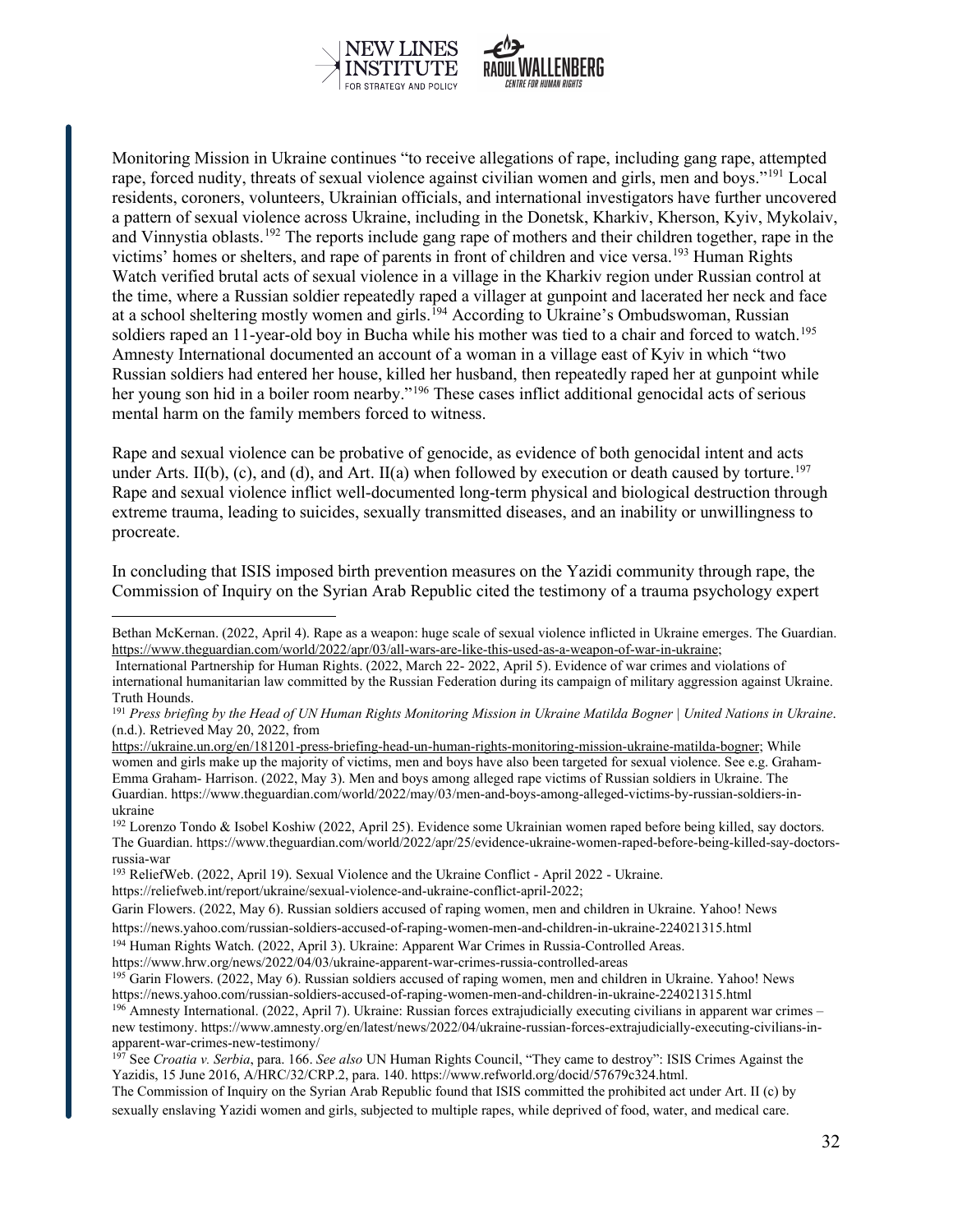

who treated hundreds of Yazidi women and girls after being held by ISIS, to the effect that the women and girls "did not want to marry, or to contemplate relationships with men now or in the future."<sup>[198](#page-33-0)</sup> According to Ukraine's Ombudswoman, Russian soldiers told the women and girls held in a basement for 25 days that "they would rape them to the point where they wouldn't want sexual contact with any man, to prevent them from having Ukrainian children."[199](#page-33-1)

In 2016, the Commission of Inquiry found genocidal rape to constitute birth prevention measures under Art. II(d), as likewise recognized by the ICJ when "the capacity of members of the group to procreate is affected."[200](#page-33-2) In the first two weeks of April, Ukraine's Ombudswoman for Human Rights, Lyudmyla Denisova, received 400 reported cases of rape committed by Russian troops.<sup>201</sup> In Bucha, the Ombudswoman reported that Russian soldiers held and systematically raped a group of about 25 women and girls aged 14-24 in a basement for 25 days, resulting in nine pregnancies.<sup>[202](#page-33-4)</sup> According to a firsthand witness recorded by the U.N., there is a widespread fear among Ukrainians that rape is used by Russia as a weapon of war.<sup>[203](#page-33-5)</sup>

Other cases suggest that murder was preceded or precipitated by rape or resulted in suicidal thoughts. Near Kyiv, the corpses of naked women were found on the side of the road partially burned.<sup>[204](#page-33-6)</sup> In Borodianka, a man's body was found heavily bruised, with a bag over his head, hands tied, and pants pulled down.[205](#page-33-7) A Ukrainian psychologist recounted treating three victims aged 16-20 who were all suffering suicidal thoughts after gang rapes by Russian soldiers, "all basically telling the same story," (indicating a systematic practice) of three to five soldiers invading their homes, forcing them into domestic servitude and subjecting them to gang rape.<sup>206</sup>

There are also recordings available, released by the Secret Service of Ukraine (SBU), of Russian soldiers confessing to having committed and being encouraged by their spouses to commit rape.<sup>207</sup> The magnitude

<span id="page-33-0"></span><sup>198</sup> *Id.,* para. 145. *See also* Human Rights Watch's finding regarding the Kosovo war: "One purpose that rape in the war may have served was discouraging women from reproducing in the future." Human Rights Watch, Kosovo: Rape as a Weapon of "Ethnic Cleansing." (2000, March 1). https://www.hrw.org/legacy/reports/2000/fry/Kosov003-02.htm#P186\_35892

<span id="page-33-1"></span><sup>199</sup> Yogita Limaye. (2022, April 11) Ukraine conflict: "Russian soldiers raped me and killed my husband". BBC News. <https://www.bbc.com/news/world-europe-61071243>

<sup>&</sup>lt;sup>200</sup> Croatia at para. 166.

<span id="page-33-3"></span><span id="page-33-2"></span><sup>&</sup>lt;sup>201</sup> The Kyiv Independent [@KyivIndependent]. (2022, April 27).  $\blacktriangleleft$ *In the first two weeks of April, the Ukrainian ombudsman received 400 reports of rape committed by Russian soldiers. Ombudsman Lyudmyla Denisova told Suspilne the reports were mostly coming from the temporary occupied territories or recently liberated areas.* [Tweet]. Twitter. https://twitter.com/KyivIndependent/status/1519320459115966466

<span id="page-33-4"></span><sup>&</sup>lt;sup>202</sup>Yogita Limaye. (2022, April 11) Ukraine conflict: "Russian soldiers raped me and killed my husband". BBC News. [https://www.bbc.com/news/world-europe-61071243;](https://www.bbc.com/news/world-europe-61071243)

Carlotta Gall. (2022, April 11) "They shot my son. I was next to him. It would be better if it had been me": Bucha's Month of Terror. The New York Times. https://www.nytimes.com/interactive/2022/04/11/world/europe/bucha-<br>terror.html?searchResultPosition=1.

<span id="page-33-6"></span><span id="page-33-5"></span><sup>&</sup>lt;sup>203</sup> First Person: A month in a Mariupol basement. (2022, April 19). UN News. https://news.un.org/en/story/2022/04/1116422 <sup>204</sup> Bethan McKernan. (2022, April 4). Rape as a weapon: huge scale of sexual violence inflicted in Ukraine emerges. The Guardian.<https://www.theguardian.com/world/2022/apr/03/all-wars-are-like-this-used-as-a-weapon-of-war-in-ukraine> <sup>205</sup> CNN, C. W., Frederik Pleitgen, Ben Wedeman, Vasco Cotovio and Ivana Kottasová. (n.d.). Atrocities are piling up across

<span id="page-33-7"></span>Ukraine. CNN witnessed some of the horrors. CNN. Retrieved May 20, 2022, https://www.cnn.com/2022/04/14/europe/ukrainerussia-atrocities-eyewitness-intl-cmd/index.html

<span id="page-33-8"></span><sup>&</sup>lt;sup>206</sup> "She lost consciousness as it was happening and she's actually grateful she did." What we know about the rapes perpetrated *in Ukraine by Russian soldiers.* (n.d.). Медиазона. Retrieved May 20, 2022, from [https://zona.media/translate/2022/04/19/rape\\_eng](https://zona.media/translate/2022/04/19/rape_eng)

<span id="page-33-9"></span><sup>207</sup> СБ України [@ServiceSsu]. (2022, April 12). *Дружини російських загарбників закликають своїх чоловіків ґвалтувати українських жінок Це шокуюче перехоплення СБУ відображає моральні цінності не лише окупантів, а й їхніх близьких та рідних, 80% яких зараз підтримують війну в Україні*  $\mu$  *https://t.co/2C0v<i>F0Msb8* [Tweet]. Twitter. [https://twitter.com/ServiceSsu/status/1513867211315757056;](https://twitter.com/ServiceSsu/status/1513867211315757056)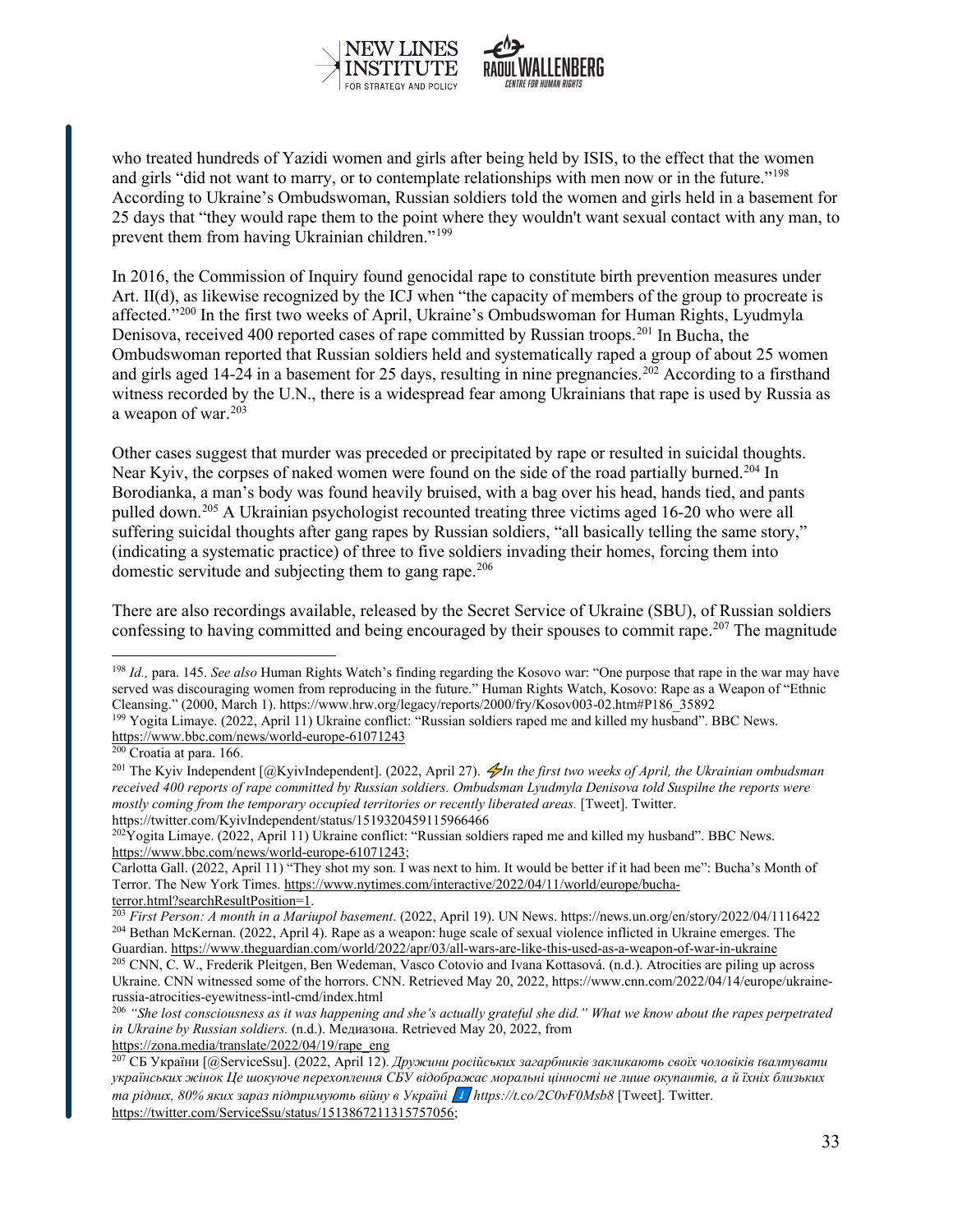

of sexual violence from this war will only emerge over time, though will likely never fully come to light. There is a wide range of reasons why survivors are unwilling to report rape, even to their families, which include stigma, self-blame, extreme trauma, shame, safety concerns, or a lack of services and options for justice.<sup>[208](#page-34-1)</sup> Survivors of sexual violence in conflict can face exclusion from their communities, rejection from their families, or be deemed unfit for marriage, particularly in more patriarchal societies.[209](#page-34-2) In Ukraine, two women survivors of rape in Brovary District reported being victimized a second time when accused by their community of collaborating or receiving special favors from Russian soldiers for sex.<sup>[210](#page-34-3)</sup>

# <span id="page-34-0"></span>*Forcible Transfer*

The large-scale transfer of Russian children to Russia or Russian-controlled territory can amount to "[f]orcibly transferring children of the group to another group," under Art. II (e) of the Genocide Convention. By the last week of April, Russia's Foreign Minister announced that over 1 million people have been relocated from Ukraine to Russia since Feb. 24, including over 180,000 children according to Russia's Defense Ministry.[211](#page-34-4) While Russia claims the evacuations are voluntary, Ukrainians are clearly largely forced to flee due to Russia's invasion, and refugees and officials have further reported being transferred by force or the threat of force.<sup>[212](#page-34-5)</sup> According to Ukraine's Human Rights Commissioner, more than 121,000 children have been forcibly deported to Russia where changes are being made to legislation to expedite the adoption of children from the Donbas.<sup>[213](#page-34-6)</sup> Ukrainian and Russian officials further reported that some Ukrainian children deported to Russia will have to take Russian classes.<sup>214</sup> In late March, Ukraine's Foreign Ministry reported the forcible transfer of more than 2,000 children from the Donbas region to Russia. Russia's Defense Ministry later confirmed a similar number of children transferred from the region to Russia without Ukraine's involvement.<sup>215</sup> On April 18, Ukrainian officials reported that

<span id="page-34-1"></span><sup>&</sup>lt;sup>208</sup> See Statements by the U.N. Human Rights High Commissioner and the Head of U.N. Human Rights Monitoring Mission in Ukraine[, https://www.ohchr.org/en/statements-and-speeches/2022/05/ukraine-update-human-rights-council-special-session](https://www.ohchr.org/en/statements-and-speeches/2022/05/ukraine-update-human-rights-council-special-session) ("Survivors are often unwilling to be interviewed because of fear and stigma"); an[d https://ukraine.un.org/en/181201-press](https://ukraine.un.org/en/181201-press-briefing-head-un-human-rights-monitoring-mission-ukraine-matilda-bogner)[briefing-head-un-human-rights-monitoring-mission-ukraine-matilda-bogner\(](https://ukraine.un.org/en/181201-press-briefing-head-un-human-rights-monitoring-mission-ukraine-matilda-bogner)"In general, however, we found that victims of sexual violence and their families and friends are reluctant to speak due to stigma... Over time the scale of these violations will become clearer.")

<span id="page-34-2"></span><sup>209</sup> Rosenberg, E. F. (2021). *Gender and Genocide in the 21st Century: How Understanding Gender Can Improve Genocide Prevention and Response*. New Lines Institute.

<span id="page-34-3"></span>[https://newlinesinstitute.org/wp-content/uploads/Final-Edits\\_Gender-and-Genocide-Conference-Report\\_ep-Final.pdf,](https://newlinesinstitute.org/wp-content/uploads/Final-Edits_Gender-and-Genocide-Conference-Report_ep-Final.pdf) 6. <sup>210</sup> *Ukraine has accused Russian soldiers of using rape as a tool of war. These two women say justice is hard to come by—CNN*. Retrieved May 26, 2022, fro[m https://edition.cnn.com/2022/05/09/europe/ukraine-russian-soldiers-brovary-rape](https://edition.cnn.com/2022/05/09/europe/ukraine-russian-soldiers-brovary-rape-)victims/index.html

<span id="page-34-4"></span><sup>211</sup> Reuters. (2022, April 30). More than 1 mln people evacuated from Ukraine to Russia since Feb. 24, says Lavrov. https://www.reuters.com/world/more-than-1-mln-people-evacuated-ukraine-russia-since-feb-24-says-lavrov-2022-04-30/; What Happened on Day 66 of the War in Ukraine. (2022, April 30) The New York Times.

https://www.nytimes.com/live/2022/04/30/world/ukraine-russia-war-news <sup>212</sup> Mary Ilyushina (2022, March 30). Ukraine says Russia forcibly relocated thousands from Mariupol. Here's one dramatic

<span id="page-34-5"></span>account. The Washington Post[. https://www.washingtonpost.com/world/2022/03/30/ukraine-mariupol-russia-evacuation](https://www.washingtonpost.com/world/2022/03/30/ukraine-mariupol-russia-evacuation-filtration/)[filtration/;](https://www.washingtonpost.com/world/2022/03/30/ukraine-mariupol-russia-evacuation-filtration/) What Happened on Day 66 of the War in Ukraine. (2022, April 30) The New York Times. https://www.nytimes.com/live/2022/04/30/world/ukraine-russia-war-news

<span id="page-34-6"></span><sup>&</sup>lt;sup>213</sup> Ewelina U. Ochab (2022, April 10). Ukrainian Children Forcibly Transferred And Subjected To Illegal Adoptions. Forbes. https://www.forbes.com/sites/ewelinaochab/2022/04/10/ukrainian-children-forcibly-transferred-and-subjected-to-illegaladoptions/?sh=5072c55c30e0

<span id="page-34-7"></span><sup>214</sup> Joahua Zitser (2022, April 23). Russia forcibly resettled dozens of Mariupol children in the far east, 6,000 miles away from their homes, Ukrainian official says. Business Insider. https://www.businessinsider.com/russia-forcibly-moved-mariupolchildren-6000-miles-away-ukraine-official-2022-4?r=US&IR=T

<span id="page-34-8"></span><sup>215</sup> Reuters. (2022, May 3). Moscow says 1,847 children among thousands transported from Ukraine to Russia.

https://www.reuters.com/world/europe/moscow-says-1847-children-among-thousands-transported-ukraine-russia-2022-05-03/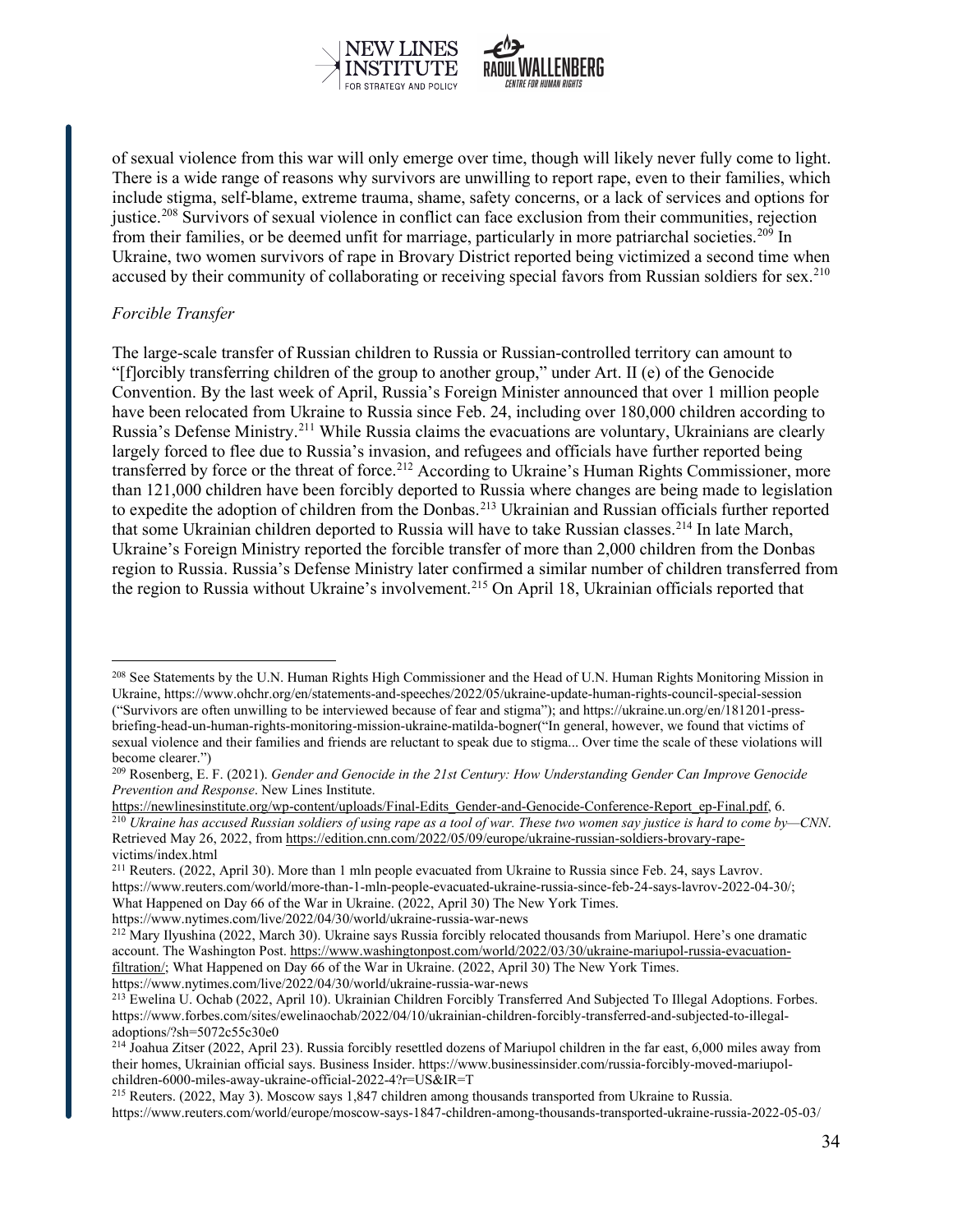

Russian forces forcibly transferred 40,000 Mariupol residents to Russia.<sup>[216](#page-35-2)</sup> In addition to Art. II (e) acts, these large-scale transfers by force may be characterized as ethnic cleansing. The ICJ has noted that ethnic cleansing or "'rendering an area ethnically homogeneous by using force or intimidation to remove persons of given groups from the area'…may be significant as indicative of the presence of a specific intent [to destroy]."[217](#page-35-3)

# <span id="page-35-0"></span>*Destruction of Cultural and Sacred Sites*

As of May 2, UNESCO has verified damage to 120 cultural and sacred sites since Feb. 24.<sup>[218](#page-35-4)</sup> On March 12, Russian forces targeted and damaged one of Ukraine's most sacred Orthodox Christian sites in an airstrike.[219](#page-35-5) In Izium, Russian bombardment damaged another Ukrainian Orthodox Church that survived World War II.<sup>220</sup> In Irpin, residents indicated that Russian forces deliberately targeted Irpin's cultural center with artillery fire, in an attempt to erase the city's Ukrainian heritage.<sup>[221](#page-35-7)</sup> According to the jurisprudence, attacks against cultural and religious sites "may legitimately be considered as evidence of an intent to physically destroy the group."[222](#page-35-8)

# <span id="page-35-1"></span>*Intent to Destroy In Part*

As indicated above, the "part" of the group targeted may constitute genocide when considering the part's size or prominence and the perpetrator's control. As of May 24, 2022, the U.N.'s Office of the High Commissioner for Human Rights officially recorded 3,930 civilians killed and 4,532 injured in the war,<sup>[223](#page-35-9)</sup> though warns that the number of deaths are thousands higher, as documentation is delayed in areas of intense hostilities.[224](#page-35-10) The "part" of the group targeted is not only demonstrated by the sheer estimated number of civilians killed, a drastic undercount. The scale of atrocities targeting Ukrainians must be assessed relative to Russia's area of activity or control.<sup>[225](#page-35-11)</sup> Russian forces have left a trail of concentrated physical destruction upon retreat from occupied areas, including mass close-range executions, torture, destruction of vital infrastructure, and rape and sexual violence.

Lastly, the qualitative dimension of the targeted part of the group must be considered, including its political and community leaders or other emblematic members, as those figures are emblematic of the group or essential to the group's survival. Russian forces have forcibly disappeared, tortured, and killed

https://www.hrw.org/news/2022/04/26/urgently-help-ukraine-civilians-flee-mariupol <sup>217</sup> Bosnia Para. 190.

<span id="page-35-2"></span><sup>216</sup> Human Rights Watch. (2022, April 26). Urgently Help Ukraine Civilians Flee Mariupol.

<span id="page-35-4"></span><span id="page-35-3"></span><sup>218</sup> *Damaged cultural sites in Ukraine verified by UNESCO | UNESCO*. (n.d.). Retrieved May 23, 2022, from <https://www.unesco.org/en/articles/damaged-cultural-sites-ukraine-verified-unesco>

<span id="page-35-5"></span><sup>219</sup> Kramer, A. E. (2022, March 13). Shelling damages a revered monastery, and injures some seeking shelter there. *The New York Times*[. https://www.nytimes.com/2022/03/13/world/europe/monastery-shelling-ukraine.html](https://www.nytimes.com/2022/03/13/world/europe/monastery-shelling-ukraine.html)

<span id="page-35-6"></span><sup>&</sup>lt;sup>220</sup> In eastern Ukraine, Russian military razing towns to take them over. (n.d.). *Washington Post*. Retrieved May 23, 2022, from https://www.washingtonpost.com/world/2022/04/07/izyum-eastern-ukraine-razing-towns/ /

<span id="page-35-7"></span> $\frac{1}{221}$  In the ruins of Irpin, Ukraine begins a slow, painful search for justice  $|$  CBC News. (n.d.). Retrieved May 23, 2022, from <https://www.cbc.ca/news/politics/ukraine-russia-irpin-putin-war-crimes-atrocity-1.6440301>

<span id="page-35-8"></span><sup>222</sup> *Bosnia v. Serbia*, para. 344, quoting Krstic, Trial Judgment, para. 580.

<span id="page-35-9"></span><sup>223</sup> *Ukraine: Civilian casualty update 23 May 2022*. (n.d.). OHCHR.

https://www.ohchr.org/en/news/2022/05/ukraine-civilian-casualty-update-23-may-2022

<span id="page-35-10"></span><sup>224</sup> *Ukraine civilian deaths thousands higher than official toll, warns UN | Ukraine | The Guardian*. (n.d.). Retrieved May 26, 2022, from https://www.theguardian.com/world/2022/may/10/ukraine-civilian-deaths-higher-official-toll-

un-warns

<span id="page-35-11"></span><sup>225</sup> *Bosnia* v*. Serbia*, para. 199.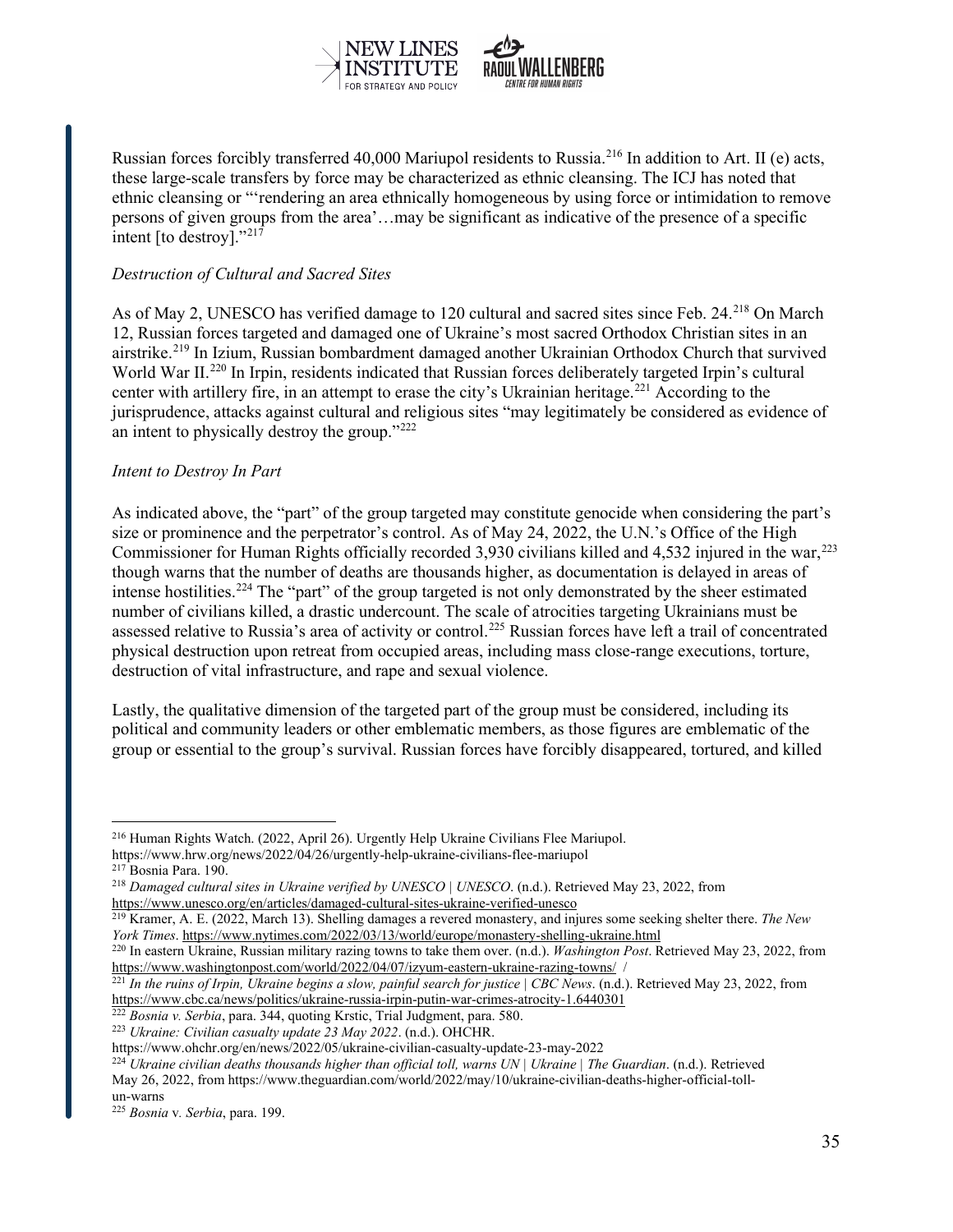

local heads of government and community leaders,<sup>[226](#page-36-1)</sup> as in Hostomel,<sup>[227](#page-36-2)</sup> Chernihiv,<sup>[228](#page-36-3)</sup> Motyzhyn, Nova Kakhovka and Melitol,<sup>229</sup> including killing the entire family of the Mayor of Motyzhyn dumped in a mass grave.[230](#page-36-5) According to a local NGO, as of April 9, Russian forces have abducted at least 11 mayors[.231](#page-36-6) In a letter to the U.N. OHCHR, the US informed the High Commissioner of intelligence indicating that "Russian forces are creating lists of identified Ukrainians to be killed or sent to camps following a military occupation."<sup>[232](#page-36-7)</sup> Other members of the group who may play a more informal leadership role or are emblematic of Ukrainians are also being targeted. At the so-called "filtration" camps, according to witnesses, Ukrainians are being tortured, disappeared, or killed for any semblance of loyalty to Ukraine, expression of Ukrainian national identity, or activism.<sup>[233](#page-36-8)</sup> In sum, the totality of concentrated atrocities committed by Russian forces against Ukrainians in Russian-occupied areas and the singling out of identifiable Ukrainians or leaders for physical destruction evinces an intent to destroy the Ukrainian national group in part.

# <span id="page-36-0"></span>**Attribution of Genocidal Intent**

The pattern of atrocities targeting Ukrainian civilians as committed by the Russian military or Russianbacked separatists are attributable to Russia as persons and entities acting as State organs or under the effective control of State officials. The same conclusion regarding attribution of genocidal acts to the State that the UN Independent Fact-Finding Mission on Myanmar found with respect to the "clearance operations" by Myanmar's military and other forces against the Rohingya applies here: "the vastness of the State's involvement is inescapable."[234](#page-36-9)

*another mayor | The Hill*. (n.d.). Retrieved May 23, 2022, fro[m https://thehill.com/policy/international/598700-ukrainian](https://thehill.com/policy/international/598700-ukrainian-)officials-say-russian-forces-have-abducted-third-mayor/; In eastern Ukraine, Russian military razing towns to take them over. *Washington Post*,<https://www.washingtonpost.com/world/2022/04/07/izyum-eastern-ukraine-razing-towns/>

<span id="page-36-2"></span><sup>227</sup> Human Rights Watch. (2022, May 2). Ukraine: Russian Forces Fired On Civilian Vehicles.

https://www.hrw.org/news/2022/05/02/ukraine-russian-forces-fired-civilian-vehicles

<https://www.washingtonpost.com/world/2022/04/05/chernihiv-scene-death-destruction/>

<span id="page-36-5"></span> $^{230}$  Amnesty International. (2022, April 7). Ukraine: Russian forces extrajudicially executing civilians in apparent war crimes – new testimony[. https://www.amnesty.org/en/latest/news/2022/04/ukraine-russian-forces-extrajudicially-executing-civilians-in](https://www.amnesty.org/en/latest/news/2022/04/ukraine-russian-forces-extrajudicially-executing-civilians-in-apparent-war-crimes-new-testimony/)[apparent-war-crimes-new-testimony/;](https://www.amnesty.org/en/latest/news/2022/04/ukraine-russian-forces-extrajudicially-executing-civilians-in-apparent-war-crimes-new-testimony/) Oleksandr Stashevskyi & Nebi Qena. (2022, April 4). Ukraine accuses Russia of massacre, city strewn with bodies. AP NEWS. https://apnews.com/article/russia-ukraine-zelenskyy-kyiv-europe-evacuations-665fd06b92852547d7b27627b99509a6; Truth Hounds-IPHR Mar. 22- Apr. 5 Report, at 2-3. *Update on the human rights situation in Ukraine*, OHCHR, [https://www.ohchr.org/sites/default/files/2022-03/HRMMU\\_Update\\_2022-03-26\\_EN.pdf;](https://www.ohchr.org/sites/default/files/2022-03/HRMMU_Update_2022-03-26_EN.pdf) *Ukraine: Executions, Torture During Russian Occupation | Human Rights Watch*. (n.d.).

https://www.hrw.org/news/2022/05/18/ukraine-executions-torture-during-russian-occupation

<span id="page-36-6"></span><sup>231</sup> Truth Hounds-IPHR Apr. 6-20 Report, at 13.

<span id="page-36-1"></span><sup>226</sup> OSCE Report, at 55, 59, 60; *Ukrainian official says Russian forces have abducted* 

<span id="page-36-3"></span><sup>228</sup> *In shattered Chernihiv, Russian siege leaves a city asking, 'Why?'* (2022, April 5). Washington Post.

<span id="page-36-4"></span><sup>229</sup> *Ukraine War: Civilians abducted as Russia tries to assert control—BBC News*. (n.d.). Retrieved May 26, 2022, from https://www.bbc.com/news/world-europe-60858363

<span id="page-36-7"></span><sup>232</sup> The Washington Post. (2022, February 21). Read: U.S. letter to the U.N. alleging Russia is planning human rights abuses in Ukraine, https://www.washingtonpost.com/context/read-u-s-letter-to-the-u-n-alleging-russia-is-planning-human-rights-abuses-inukraine/93a8d6a1-5b44-4ae8-89e5-cd5d328dd150/

<span id="page-36-8"></span><sup>233</sup> *Russian filtration camps: Ukrainians must endure a brutal process to escape Russian-held territory. Here's what that means—CNN*. (n.d.). Retrieved May 26, 2022, fro[m https://edition.cnn.com/2022/05/23/europe/russia-ukraine-filtration-camps](https://edition.cnn.com/2022/05/23/europe/russia-ukraine-filtration-camps-)intl-cmd/index.html; *U.S. believes Russia plans to "engineer a more pliant population" in part by processing Ukrainians through camps, official says*. (n.d.). Retrieved May 26, 2022, fro[m https://www.cbsnews.com/news/russia-ukraine-camps-pliant](https://www.cbsnews.com/news/russia-ukraine-camps-pliant-)population/

<span id="page-36-9"></span><sup>&</sup>lt;sup>234</sup> Detailed findings of the Independent International Fact-Finding Mission on Myanmar, Sept. 16, 2019, A/HRC/42/CRP.5, Para. 222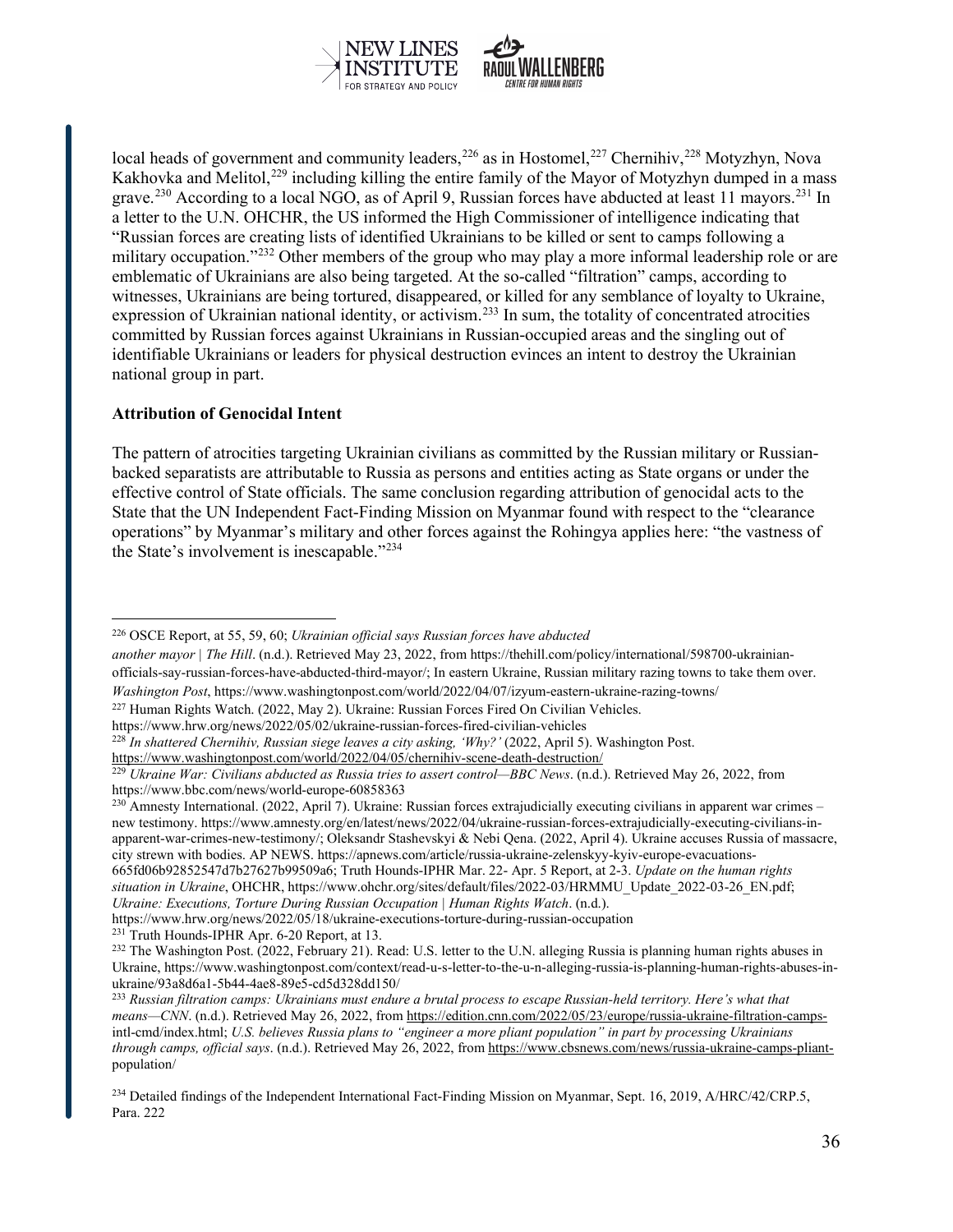

Early investigations have directly attributed some of the most destructive atrocities to Russian forces. According to the OSCE, "in most cases [of large-scale destruction of civilian objects,] attack angles, munitions used and objects hit clearly demonstrate that such attacks are attributable to Russia."[235](#page-37-2) Investigative journalists and Amnesty International have traced the presence or involvement of Russian occupying forces to multiple sites of mass extrajudicial killings and torture of civilians. In the vicinity of Bucha, these forces included Russia's Vityaz security force, the 76<sup>th</sup> Guards Air Assault Division (a paratrooper force under the Russian Defence Minister Sergei Shoigu) and Chechen units linked to the head of the Chechen Republic, and fervent Putin supporter, Ramzan Kadyrov.<sup>[236](#page-37-3)</sup> Vityaz is under the command of the National Guard, Rosgvardiya, and run by Viktor Zolotov, who reports directly to President Putin. Ukrainian authorities identified Russia's 64<sup>th</sup> Separate Motorized Infantry Brigade as responsible for atrocities in Bucha, including killing civilians with starvation.[237](#page-37-4) Moreover, NGOs, reporters and weapons experts have traced many of the extensive cluster munition attacks directly to Russian forces, including to Russia's 79th Rocket Artillery Brigade launching directly from Russia under the command of Col. Gen. Alexander Zhuravlyov.<sup>[238](#page-37-5)</sup>

# <span id="page-37-0"></span>**III. The Duty to Prevent Genocide**

As the ICJ has held, a "State's obligation to prevent, and the corresponding duty to act, arise at the instant that the State learns of, or should normally have learned of, the existence of a serious risk that genocide will be committed."<sup>239</sup> The totality of destruction by Russian forces against Ukrainians documented in this report can guide an assessment by the international community and individual States as to whether genocide is underway or, at a minimum, whether there exists a serious risk of genocide, triggering the corresponding duty to prevent.

# <span id="page-37-1"></span>**The Imminent Risk of Genocide**

The UN Framework of Analysis for the Prevention of Atrocity Crimes provides an additional guide to assessing the degree to which such a serious risk of genocide exists, including the risk factors specific to genocide: 1) intergroup tensions and 2) signs of intent to destroy a protected group, and their indicators.[240](#page-37-7) Under the first risk factor, most of the indicators are prominently featured in the present situation, including Russia's denial of the existence of a Ukrainian group, history of atrocities committed with impunity, and past conflicts over resources or political participation.<sup>241</sup> In this regard, the ICJ has underscored the relevance of a "climate of deep-seated hatred" to the question of a serious risk, a climate that undoubtedly exists where Russian soldiers have been conditioned to internalize messages that equate

<span id="page-37-3"></span><span id="page-37-2"></span><sup>&</sup>lt;sup>235</sup> OSCE report at 28.<br><sup>236</sup> [https://www.reuters.com/investigates/special-report/ukraine-crisis-bucha-killings-soldiers/;](https://www.reuters.com/investigates/special-report/ukraine-crisis-bucha-killings-soldiers/) see also Amnesty at 6-16,

<span id="page-37-4"></span>[https://www.amnesty.org/en/documents/eur50/5561/2022/en/.](https://www.amnesty.org/en/documents/eur50/5561/2022/en/)<br><sup>237</sup> Jeffrey Gettleman. (2022, April 29) Ukraine singles out Russian soldiers for atrocities in Bucha. The New York Times. https://www.nytimes.com/2022/04/29/world/europe/bucha-russian-soliders-atrocities.html

<span id="page-37-5"></span><sup>238</sup> Human Rights Watch. (2022, May 11) Intense and Lasting Harm: Cluster Munition Attacks in Ukraine. [https://www.hrw.org/report/2022/05/11/intense-and-lasting-harm/cluster-munition-attacks-ukraine;](https://www.hrw.org/report/2022/05/11/intense-and-lasting-harm/cluster-munition-attacks-ukraine)

Nima Elbagir, Barbara Arvanitidis, Gianluca Mezzofiore, Katie Polglase, Tamara Qiblawi, Alex Pratt, Victoria Butenko, Darya Tarasova & Maria Avdeeva. (2022, May 14) Exclusive: Russian general who oversaw atrocities in Syria led cluster bomb attacks on civilians in Ukraine. CNN[. https://www.cnn.com/2022/05/12/world/russia-general-ukraine-syria-cluster-bombs-intl](https://www.cnn.com/2022/05/12/world/russia-general-ukraine-syria-cluster-bombs-intl-cmd/index.html)[cmd/index.html](https://www.cnn.com/2022/05/12/world/russia-general-ukraine-syria-cluster-bombs-intl-cmd/index.html)

<span id="page-37-6"></span><sup>239</sup> Bosnia v Serbia, para. 431.

<span id="page-37-7"></span><sup>240</sup> *UN Framework of Analysis for Atrocity Crimes,* at 18-19. See also *Compilation of Risk Factors and Legal Norms for the Prevention of Genocide*. (2011). Jacob Blaustein Institute for the Advancement of Human Rights, at 2-4. https://www.jbihumanrights.org/files/jbi-compilation-on-genocide-prevention.pdf

<span id="page-37-8"></span><sup>241</sup> *UN Framework of Analysis for Atrocity Crimes*, at 18.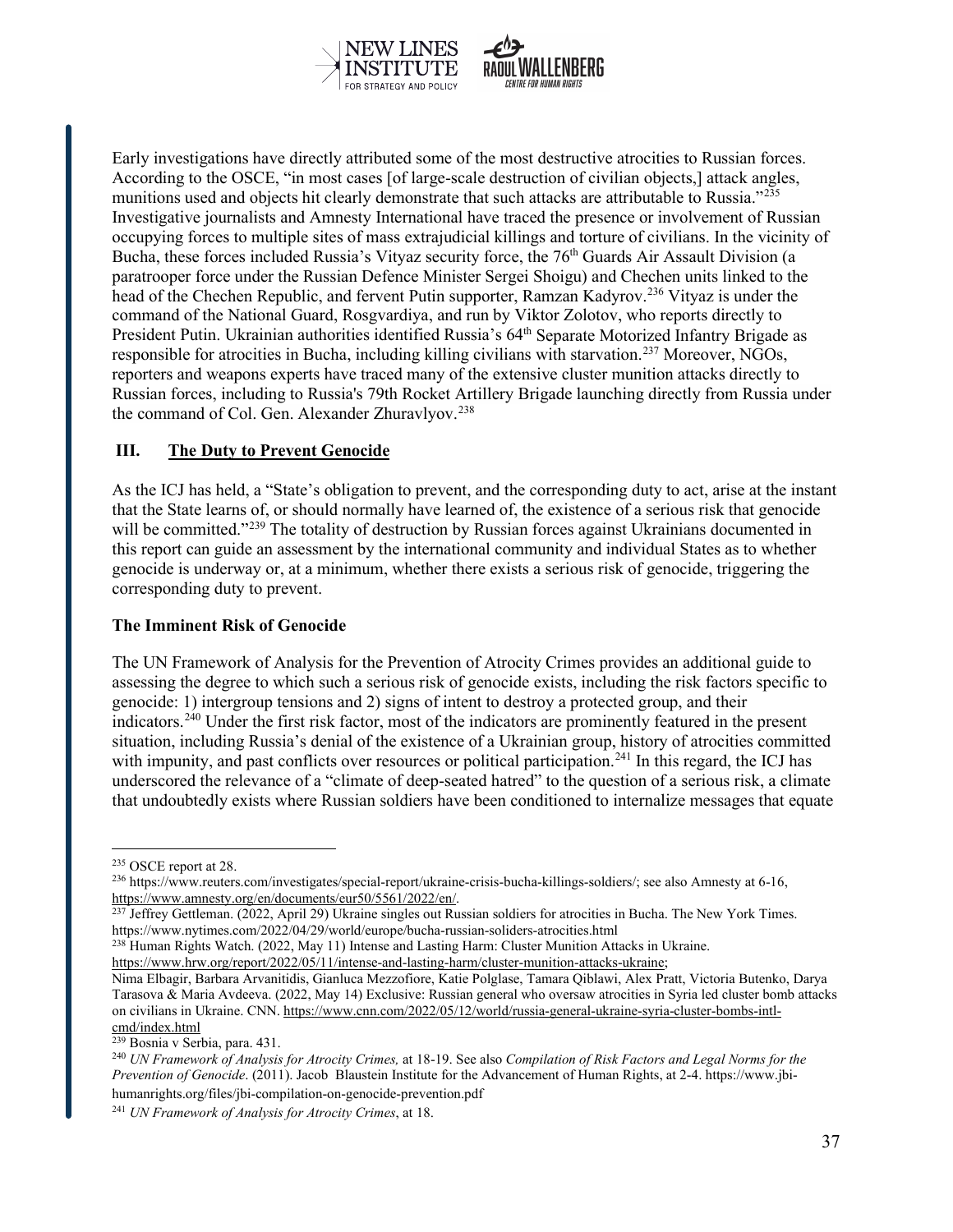

Ukrainians with Nazis.<sup>[242](#page-38-1)</sup> The signs of genocidal intent under the second risk factor targeting Ukrainians have *all* been amply demonstrated in this report, including documentation of incitement, targeted physical destruction, widespread or systematic violence, measures that seriously affect reproductive rights or contemplate forcible transfer of children, dehumanizing violence, use of prohibited weapons, strong expressions of approval at control over the protected group,<sup>[243](#page-38-2)</sup> and attacks against homes, farms, and cultural or religious symbols and property.<sup>244</sup>

There are also a number of additional triggering factors present, or events that may spark the onset of genocide, including armed hostilities, measures perceived as threatening to a State's sovereignty (increasing application of neighboring countries to join NATO, which Russia has proclaimed to be a threat to its national security, requiring "retaliatory steps"<sup>[245](#page-38-4)</sup>), acts of incitement or hate propaganda, and commemoration of traumatic or historical episodes that can exacerbate tensions (denazification invasion harkening to Russia's traumatic historical episode in World War II).

The evidence in this report establishing the clear existence of a serious risk of genocide is entirely based on open sources, of which States cannot deny knowledge.

# <span id="page-38-0"></span>**The Nature of the Duty to Prevent**

The Genocide Convention imposes a minimum legal obligation on States to each take reasonable action to contribute toward preventing genocide, a duty that extends extraterritorially and applies regardless of whether any one State's actions alone are sufficient to prevent genocide. States with strong political links to Russia have a greater duty to use their influence in this regard, as the duty to prevent varies from State to State depending on its:

> "capacity to influence effectively the action of persons likely to commit, or already committing, genocide. This capacity itself depends, among other things, on the geographical distance of the State concerned from the scene of the events, and on the strength of the political links, as well as links of all other kinds, between the authorities of that State and the main actors in the events."[246](#page-38-5)

The ICJ has very clearly defined the obligation as requiring States parties "to employ all means reasonably available to them, so as to prevent genocide so far as possible."[247](#page-38-6) In this context, all States must employ all means reasonably available to influence Russian leaders publicly and privately to take action to protect vulnerable Ukrainian civilians from the imminent risk of genocide through, among other things, securing guarantees for safe humanitarian zones and corridors, access to medical care and basic necessities, and accountability processes for atrocity crimes committed by Russian soldiers.

<span id="page-38-4"></span><span id="page-38-3"></span><sup>245</sup> Oleksandr Stashevskyi (2022, May 13). Russian threats push Finland toward joining NATO alliance. AP NEWS. https://apnews.com/article/russia-ukraine-putin-kyiv-western-europe-4e2a185188fa94200161b831d6692683

<span id="page-38-1"></span><sup>242</sup> Bosnia v. Serbia Para 438.

<span id="page-38-2"></span><sup>&</sup>lt;sup>243</sup> See Russia's treatment of Russian forces responsible for atrocities. For instance, Putin has awarded the brigade suspected of atrocities in Bucha with an honorary title for "protecting Russia's sovereignty," praising the unit's "great heroism and courage ... a role model in fulfilling its military duty, valor, dedication and professionalism." 244 *UN Framework of Analysis for Atrocity Crimes,* at 19.

<span id="page-38-6"></span><span id="page-38-5"></span><sup>246</sup> Bosnia v. Serbia para. 430.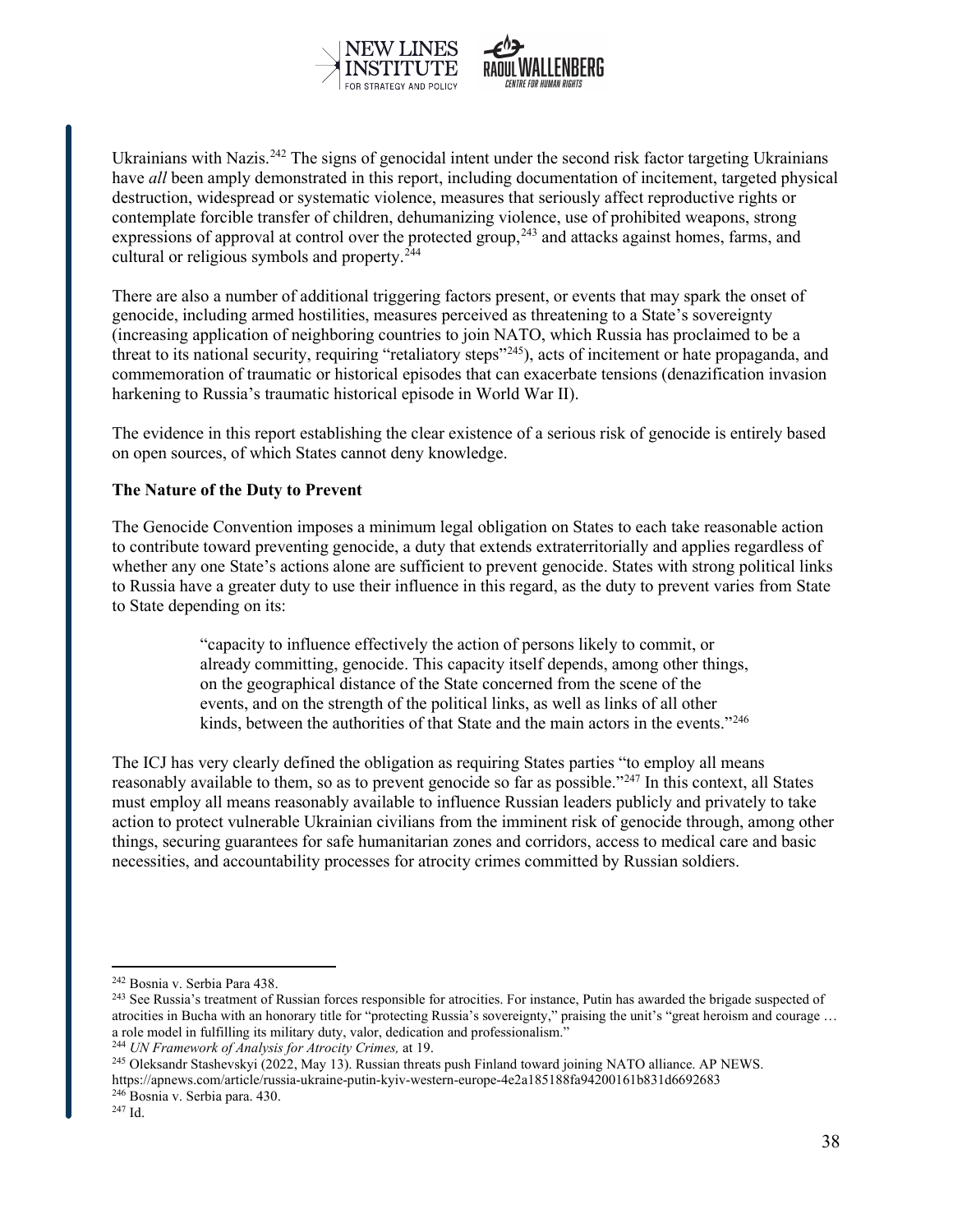

# FNTRF FNR HIIMAN RIGHTS

# <span id="page-39-0"></span>**Conclusion**

In 1995, the details of the mass murder of over 7,000 Bosnian Muslim boys and men in Srebrenica only emerged before the international community when it was too late to prevent a genocide that occurred in a matter of days.<sup>248</sup> In 2022, we have the capabilities to accurately track similar atrocities as they unfold and respond accordingly.

This report establishes reasonable grounds to conclude that Russia bears State responsibility for (a) direct and public incitement to commit genocide and (b) a pattern of atrocities from which an inference of intent to destroy the Ukrainian national group in part can be drawn, in breach of Art. III(c) and Art. II. In addition, the report conclusively establishes the existence of a serious risk of genocide, triggering the legal duty of all States to prevent genocide under Art. I of the Genocide Convention.

<span id="page-39-1"></span><sup>248</sup> *Report of the Secretary-General pursuant to General Assembly resolution 53/35, The Fall of Srebrenica,* United Nations Secretary General, at 72 https://www.securitycouncilreport.org/atf/cf/%7B65BFCF9B-6D27-4E9C-8CD3- CF6E4FF96FF9%7D/a\_549\_1999.pdf.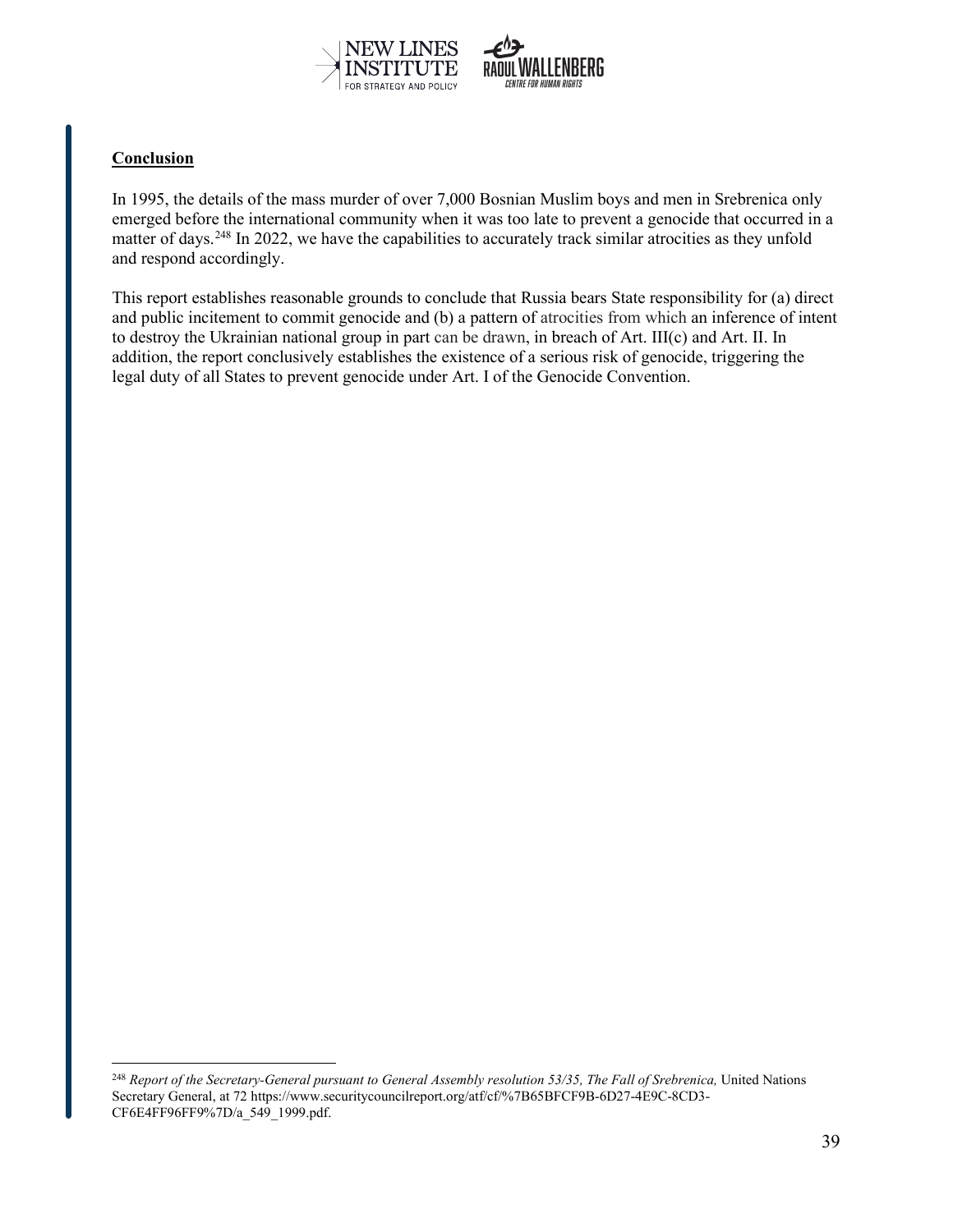



# <span id="page-40-0"></span>**Afterword by the Hon. Irwin Cotler**

The Raoul Wallenberg Centre for Human Rights and the New Lines Institute have produced a comprehensive and compelling evidence-based report of international criminality by Russia in its unprovoked and premeditated aggression in Ukraine. We trust that the critical mass of evidence anchored in authoritative legal determinations - will serve as an important resource for international institutions, governments, parliaments, courts and civil society leaders, in helping to secure justice for the Ukrainian people and accountability for Russian mass atrocities.

The report makes three compelling determinations:

First, that Russia has been engaged in incitement to genocide, a stand-alone crime under the Genocide Convention; second that genocidal intent and action can be inferred from Russia's criminal aggression and mass atrocity crimes; third, that State Parties have a Responsibility to Prevent and hold Russia accountable.

We understand there is a reluctance to invoke the Genocide Convention - and that this might invite a debate on definition rather than the necessary action to be taken - but in this instance, the pervasive and systematic atrocities targeting Ukrainians mandate these determinations and the responsibility to act.

In summary, the report highlights our responsibility to prevent, and protect, further mass atrocities and incitement to genocide. As the international community confronts the greatest threat to the international legal order in recent history-on the political independence and territorial integrity of the Ukrainian State and the Ukrainian people-we can no longer say that we do not know. We know and we must act.

Honourable Irwin Cotler International Chair Raoul Wallenberg Centre for Human Rights Montreal, QC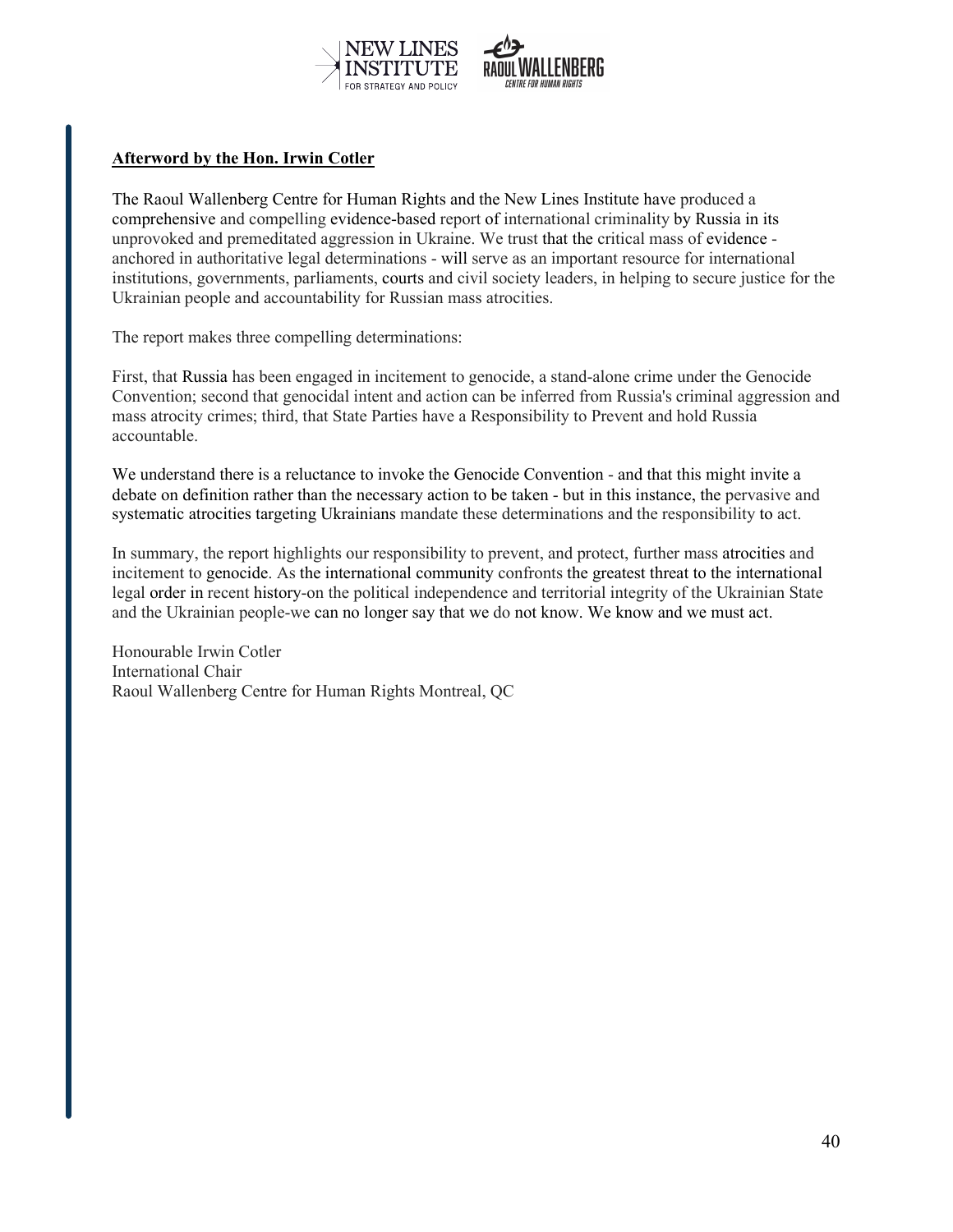



# <span id="page-41-0"></span>**Appendix**

**This report has been produced with the contributions of, and upon consultation with, numerous independent experts, including the following who have agreed to be identified publicly:** 

# **Yonah Diamond**

Yonah Diamond, principal author of this report, is an international human rights lawyer specializing in atrocity prevention, international justice, and political prisoner advocacy at the Raoul Wallenberg Centre for Human Rights. He is also principal author and co-author of the independent reports *The Uyghur Genocide: An Examination of China's Breaches of the 1948 Genocide Convention* (2021) and *Cameroon's Unfolding Catastrophe: Evidence of Human Rights Violations and Crimes against Humanity*  (2019), respectively.

# **Professor John Packer**

Professor John Packer is the Neuberger-Jesin Professor of International Conflict Resolution in the Faculty of Law and Director of the Human Rights Research and Education Centre at the University of Ottawa. For over 20 years he worked for intergovernmental organizations (UNHCR, ILO, OHCHR, UNDPA, OSCE) which included investigations of serious violations of human rights notably in Iraq, Afghanistan, and Burma/Myanmar. He is a former Senior Legal Adviser and the first Director of the Office of the High Commissioner on National Minorities of the Organisation for Security and Cooperation in Europe. Professor Packer served this project as a principal advisor.

# **Erin Farrell Rosenberg**

Erin Farrell Rosenberg is a Visiting Scholar with the Urban Morgan Institute for Human Rights at the University of Cincinnati College of Law. She is an attorney specializing in international criminal law and reparations, having worked at the ICTY and the International Criminal Court for a decade. She is the former Senior Advisor for the Center for the Prevention of Genocide at the US Holocaust Memorial Museum, where she was the lead author for the report series, *Practical Prevention: How the Genocide Convention's Obligation to Prevent Applies to Burma*. She is a member of the Editorial Committee of the Journal of International Criminal Justice (JICJ) and the ABA Working Group on Crimes Against Humanity. Farrell Rosenberg served this project as a principal advisor.

# **Professor Susan Benesch**

Professor Susan Benesch founded and directs the Dangerous Speech Project [\(dangerousspeech.org\)](http://dangerousspeech.org/), to study speech that can inspire violence - and to find ways to prevent this, without infringing on freedom of expression. An international human rights lawyer, she is also Faculty Associate of the Berkman Klein Center for Internet & Society at Harvard University.

# **Rayhan Asat**

Rayhan Asat is a human rights attorney based in Washington DC. A graduate of Harvard Law School and former anti-corruption attorney at a major U.S. law firm, she specializes in international human rights law. She is currently a Senior Fellow at the Raoul Wallenberg Center for Human Rights and is also the Founder and President of the American Turkic International Lawyers Association.

# **Adejoké Babington-Ashaye**

Adejoké Babington-Ashaye is an international law expert. She is actively engaged in the provision of technical support and advice for national prosecution and investigation of international crimes through UNODC and The Wayamo Foundation, and was an investigator at the International Criminal Court (2005 - 2010). Babington-Ashaye has also served as the Former Senior Counsel at the World Bank (2012 -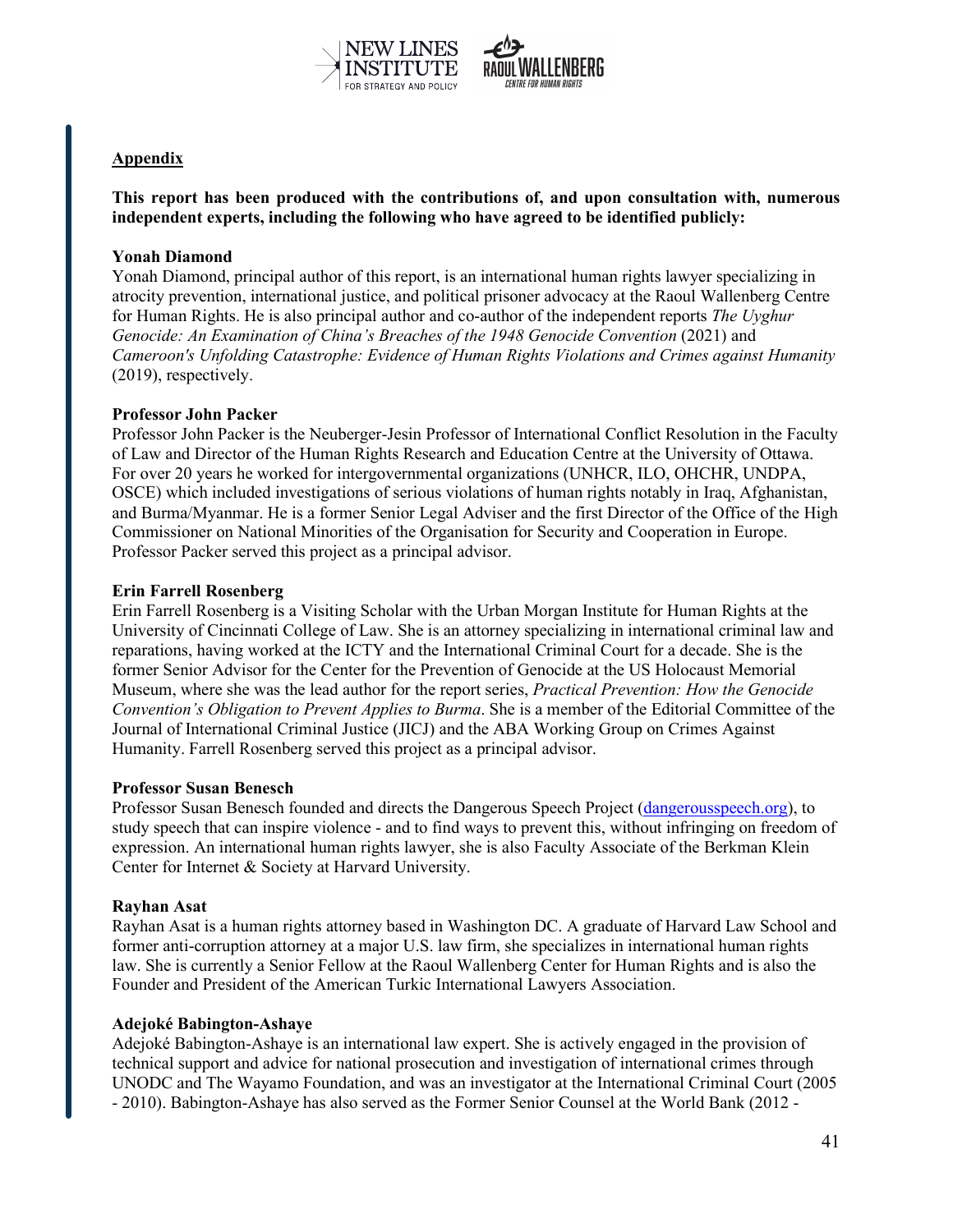

2021) and Former Associate Legal Officer at the International Court of Justice (2010 - 2012).

# **Christopher Atwood**

Christopher Atwood is a graduate student at the Harriman Institute of Columbia University. He researches regional perceptions of identity, culture, and communications. He has advised several media, advertising, and marketing organizations and NGOs in both Ukraine and Russia. He served this project as an advisor.

# **Santiago A. Canton**

Santiago A. Canton is the director of the Peter D. Bell Rule of Law Program at the Inter-American Dialogue and an international visiting scholar at the American University Washington College of Law. In 1998, he served as the first Special Rapporteur for Freedom of Expression in the Inter-American System. From 2001 - 2012, he was the Executive Secretary of the Inter-American Commission on Human Rights of the Organization of American States. In 2005, Canton was awarded the Inter-American Press Association´s Chapultepec Grand Prize for his contributions to the promotion, development, strengthening, and defense of the principles of freedom of expression.

# **Honorable Irwin Cotler**

The Honorable Irwin Cotler is the International Chair of the Raoul Wallenberg Centre for Human Rights, an Emeritus Professor of Law at McGill University, former Minister of Justice and Attorney General of Canada and longtime Member of Parliament, and an international human rights lawyer.

# **Professor David Crane**

Professor David Crane is a Professor of Practice at Syracuse University College of Law. He teaches international law, international criminal law, international humanitarian law, national security law, and other related subjects. He is also the founder of the "I am Syria" campaign and "Impunity Watch." Previously, Crane served as the Chief Prosecutor of the International War Crimes Tribunal in West Africa, known as the Special Court for Sierra Leone, appointed by U.N. Secretary General Kofi Annan, from 2002-2005.

# **Dato Param Cumaraswamy**

Dato Param Cumaraswamy is a distinguished international lawyer who served as the Chair of the Malaysian Bar Council from 1986 to 1988 and United Nations Special Rapporteur on the Independence of Judges and Lawyers by the UN Commission on Human Rights from 1994 to 2003. He has written extensively about the independence of the legal profession and the judiciary and about the importance of human rights. He has lectured widely on a variety of legal topics, notably on the role of an independent and responsible judiciary in fostering democracy.

# **Ambassador Kelley Currie**

Ambassador Kelley Currie is a human rights lawyer who has served as US Ambassador-at-Large for Global Women's Issues (2019 - 2021) and US Representative to the United Nations Economic and Social Council (2017 - 2019). Throughout her career in foreign policy, Ambassador Currie has specialized in human rights, political reform, development and humanitarian issues. She is currently an Adjunct Senior Fellow at the Center for New American Security and Senior Non Resident Fellow at the New Lines Institute.

# **Professor Tanya L. Domi**

Professor Tanya L. Domi is an Adjunct Assistant Professor of International and Public Affairs at Columbia University's School of International and Public Affairs and is an affiliate faculty member of the Harriman Institute. Domi has researched EU integration of Western Balkan countries and NATO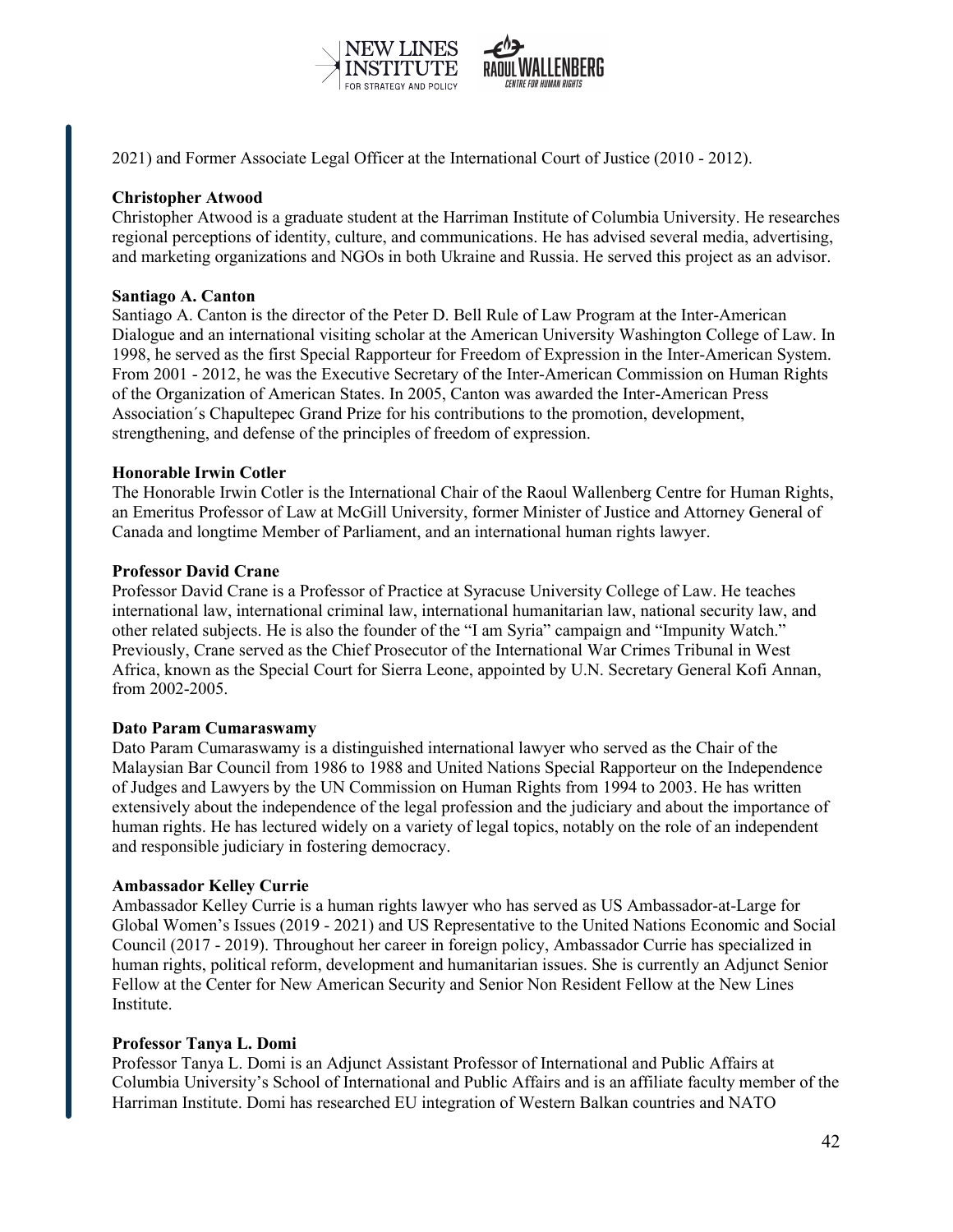

enlargement in the region.

# **Dr. Tatyana Eatwell**

Dr. Tatyana Eatwell is a Barrister at Doughty Street Chambers in London, U.K., who specialises in public international law and international human rights law. She has acted in high-profile criminal appeals before the UK Supreme Court concerning the interpretation of international law on, for example, war crimes, terrorism, and torture, and the application of international law in domestic proceedings. She has a PhD from the University of Cambridge in Public International Law. Her thesis focuses on questions of attribution and is titled 'State Responsibility for the Unlawful Conduct of Armed Groups' (due to be published by Cambridge University Press in 2022).

# **Mark Ellis**

Mark Ellis is the Director of the International Bar Association and is the chair of the UN-created Advisory Panel on Matters Relating to Defence Counsel of the [Mechanism for International Criminal](https://en.wikipedia.org/wiki/Mechanism_for_International_Criminal_Tribunals)  [Tribunals.](https://en.wikipedia.org/wiki/Mechanism_for_International_Criminal_Tribunals) Ellis has also served as Legal Advisor to the Independent International Commission on Kosovo and was appointed by OSCE to advise on the creation of Serbia's War Crimes Tribunal. He was actively involved with the Iraqi High Tribunal and acted as legal consultant to the defense team of Nuon Chea at the Cambodian War Crimes Tribunal (ECCC).

#### **Zoe Gladstone**

Zoe Gladstone has a JD from the University of Ottawa where she specialized in human rights and international law. She has varied work experience in the public sector, including through Canada's Department of Justice and Department of Foreign Affairs, as a former Project Manager at the Raoul Wallenberg Centre for Human Rights, and as a Policy and Legal Intern at the Human Rights Foundation.

#### **Professor Max Hilaire**

Professor Max Hilaire is a Professor at New York University, Prague. He holds an M.A, M.Phil, and Ph.D in International Relations from Columbia University. His expertise includes Public International Law, International Human Rights & International Humanitarian Law, United Nations Law, and U.S. Foreign Relations Law. He is the former Professor & Chair of the Department of Political Science at Morgan State University. He is a two-time Fulbright Scholar, and a recipient of a number of Fulbright-Hayes award and other distinguished faculty awards. He is the author of several books, most recently *The Evolution and Transformation of International Law*.

#### **Mofidul Hoque**

Mofidul Hoque is the Founding Trustee of the Liberation War Museum in Bangladesh and the Director of the Centre for Studies on Genocide and Peace. He is a recipient of the second-highest civilian award in Bangladesh, the Ekushey Padak, and is recognized internationally for his work as a genocide scholar, an activist, and a researcher.

#### **Professor Steven T. Katz**

Professor Steven T. Katz holds the Alvin J. And Shirley Slater Chair in Jewish Holocaust Studies at Boston University and is the former Director of the Elie Wiesel Center for Jewish Studies. He previously taught at Dartmouth College and has published numerous works on the Holocaust and Jewish philosophy.

#### **Professor Hiroaki Kuromiya**

Professor Hiroaki Kuromiya is a Professor of History Emeritus at Indiana University. He studies modern and contemporary Ukraine in the wider context of Eurasian history. Professor Kuromiya has written on the Donbass (historical and contemporary), the Holodomor, the Great Terror, along with other subjects,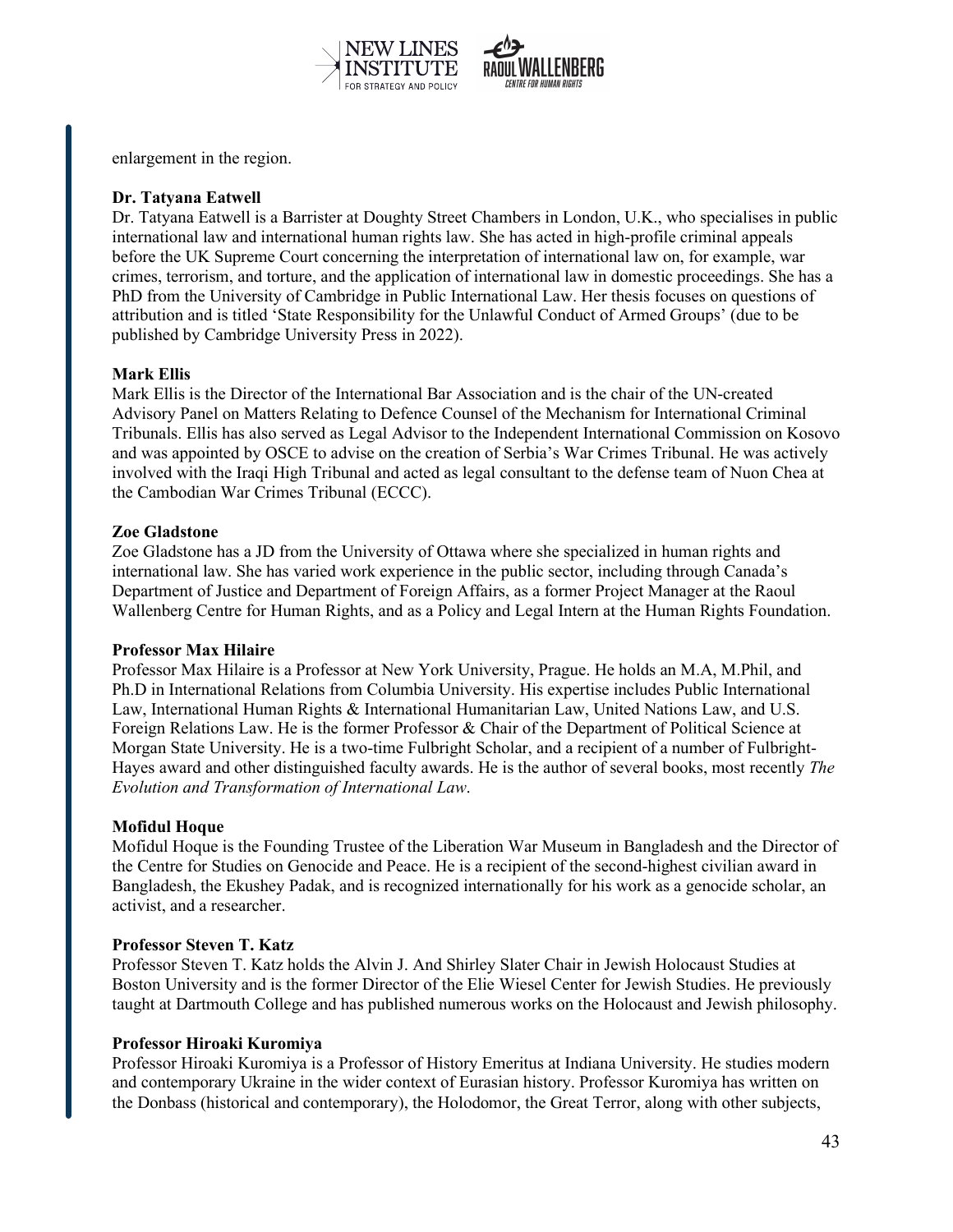

mainly focusing on the Stalin era.

# **Professor Errol Mendes**

Professor Errol Mendes is a lawyer, author, and Professor at the University of Ottawa. He has previously served as Director of the Human Rights Research and Education Centre, the oldest University-based bilingual human rights research and education institution in Canada. Professor Mendes has also served as an adviser to corporations, governments, civil society groups, and the United Nations. His interests include constitutional and human rights law, public international law, including humanitarian and international criminal law, and international business and trade law.

# **Professor Norman M. Naimark**

Professor Norman M. Naimark is the Robert and Florence McDonnell Professor of East European Studies at Stanford University. Naimark is interested in modern Eastern European and Russian history as well as genocide and ethnic cleansing in the 20th century. He is the author of *Genocide: A World History*. Naimark earned his Ph.D. in History from Stanford University in 1972. In addition to his myriad academic positions, he has been awarded the Officer's Cross of the Order of Merit of the Federal Republic of Germany in 1996.

# **Dr. Melanie O'Brien**

Dr. Melanie O'Brien is an Associate Professor of International Law at the University of Western Australia's Law School. She is the President of the International Association of Genocide Scholars, and a member of the WA International Humanitarian Law Committee of the Australian Red Cross. Dr. O'Brien's research and supervision areas include international criminal law, genocide studies, international human rights law, international humanitarian law, feminist legal theory, public international law, comparative criminal law, peacekeeping, and military law. O'Brien's work on forced marriage has been cited by the International Criminal Court, and she has been an amicus curiae before the ICC.

# **Dr. Ewelina U. Ochab**

Dr. Ewelina U. Ochab is a human rights advocate, author and co-founder of the Coalition for Genocide Response. Dr. Ochab works on the topic of genocide, with specific focus on the persecution of ethnic and religious minorities around the world. Her main projects focus on the Daesh genocide in Syria and Iraq, Boko Haram atrocities in West Africa, the situation of the Rohingya Muslims in Myanmar and of the Uyghurs in China. She has written over 30 reports for the UN and has made oral and written submissions at the Human Rights Council, the UN Forum on Minority Issues, PACE, and other international and regional fora.

# **Professor Maxim Pensky**

Professor Max Pensky is a Professor of Philosophy at Binghamton University, the State University of New York, where he is a founding Co-Director of the Institute for Genocide and Mass Atrocity Prevention (I-GMAP). He has held fellowships at Goethe University Frankfurt as well as Oxford and Cornell Universities.

# **Emily Prey**

Emily Prey is a Senior Analyst at The New Lines Institute for Strategy and Policy. She is a gender expert specializing in genocide and transitional justice with a Master's in Gender Analysis and Human Security from The Fletcher School of Law and Diplomacy. She contributed to the independent expert report *The Uyghur Genocide: An Examination of China's Breaches of the Genocide Convention*. She served this project as an advisor.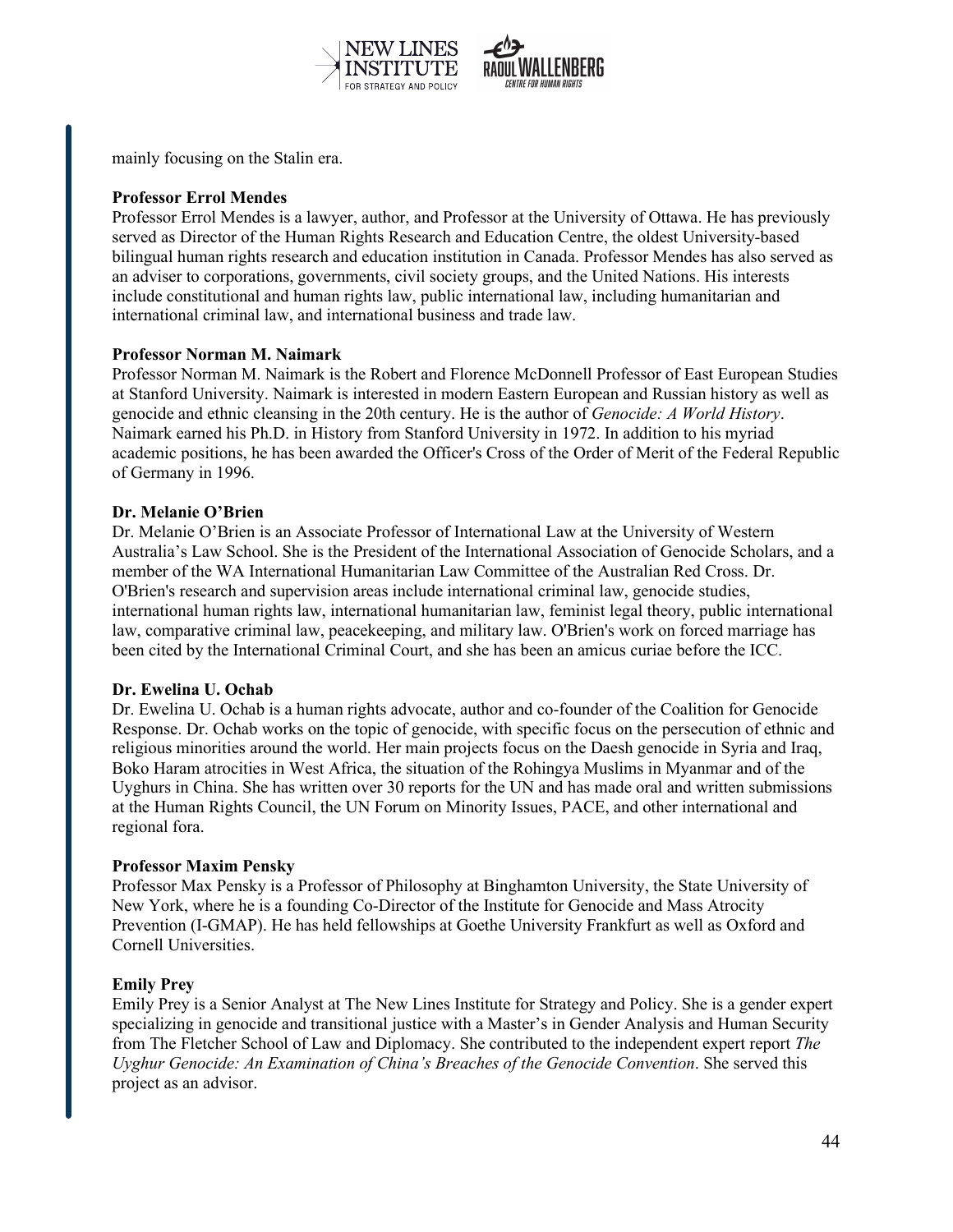

# **Ambassador Allan Rock**

Ambassador Allan Rock is President Emeritus and Professor of Law at the University of Ottawa. He practiced for 20 years as a trial lawyer in Toronto before his election to Parliament, where he held multiple Cabinet posts. He later served as Canadian Ambassador to the United Nations in New York, where he led the successful Canadian effort to secure the unanimous adoption by UN member states of The Responsibility to Protect.

# **Dean Michael Scharf**

Dean Michael Scharf has been Co-Dean of the Case Western Reserve University School of Law since 2013. He also serves as Managing Director of the Public International Law and Policy Group, a Nobel Peace Prize-nominated NGO. He has led USAID-funded transitional justice projects in Uganda, Côte d'Ivoire, Libya, and Turkey (for Syria), and maritime piracy projects in Kenya, Mauritius, and The Seychelles. Scharf has also held numerous positions with the U.S. Department of State as an attorney.

# **Ambassador David J. Scheffer**

Ambassador David J. Scheffer is the International Francqui Professor, KU Leuven, and was the first US Ambassador at Large for War Crimes Issues (1997 - 2001). Scheffer participated in the creation of the International Criminal Tribunals for the former Yugoslavia and Rwanda, the Special Court for Sierra Leone, and the Khmer Rouge tribunal. He also led the U.S. negotiating team in United Nations talks on the International Criminal Court. Scheffer is Clinical Professor Emeritus and Director Emeritus of the Center for International Human Rights at Northwestern Pritzker School of Law.

# **Professor Marci Shore**

Professor Marci Shore is an Associate Professor of History at Yale University and a regular visiting fellow at the Institut für die Wissenschaften vom Menschen in Vienna. She is the translator of Michał Głowiński's *The Black Seasons* and the author of *Caviar* and *Ashes: A Warsaw Generation's Life* and *Death in Marxism* (1918-1968)*, The Taste of Ashes: The Afterlife of Totalitarianism in Eastern Europe,* and *The Ukrainian Night: An Intimate History of Revolution.* She received a Guggenheim Fellowship for her current project about phenomenology in East-Central Europe, tentatively titled *Eyeglasses Floating in the Sky: Central European Encounters that Took Place while Searching for Truth.* 

# **Dr. David Simon**

Dr. David Simon serves on the Executive Committee of the Consortium of Higher Education Centers for Holocaust, Genocide, and Human Rights Studies. Simon studies how states and societies commit and experience mass atrocities, and their subsequent recovery. He serves as the Director of Undergraduate Studies at Yale and has served as a consultant for several U.N. agencies, including UNDP, UNITAR, Office of the Special Adviser for the Prevention of Genocide, and the Millennium Development Project.

# **Prof. Timothy Snyder**

Prof. Timothy Snyder is the Richard C. Levin Professor of History at Yale University and a permanent fellow at the Institute for Human Sciences in Vienna. His books include The Reconstruction of Nations: Poland, Ukraine, Lithuania, Belarus, 1569-1999 (2003), Bloodlands: Europe Between Hitler and Stalin (2010), Black Earth: The Holocaust as History and Warning (2015), and On Tyranny: Twenty Lessons from the Twentieth Century (2017). He was a Marshall Scholar at Oxford, and has received the Carnegie and Guggenheim fellowships. Among other distinctions are the Emerson Prize in the Humanities, the Literature Award of the American Academy of Arts and Letters, the Foundation for Polish Science prize in the social sciences, the Leipzig Award for European Understanding, the Dutch Auschwitz Committee award, and the Hannah Arendt Prize in Political Thought.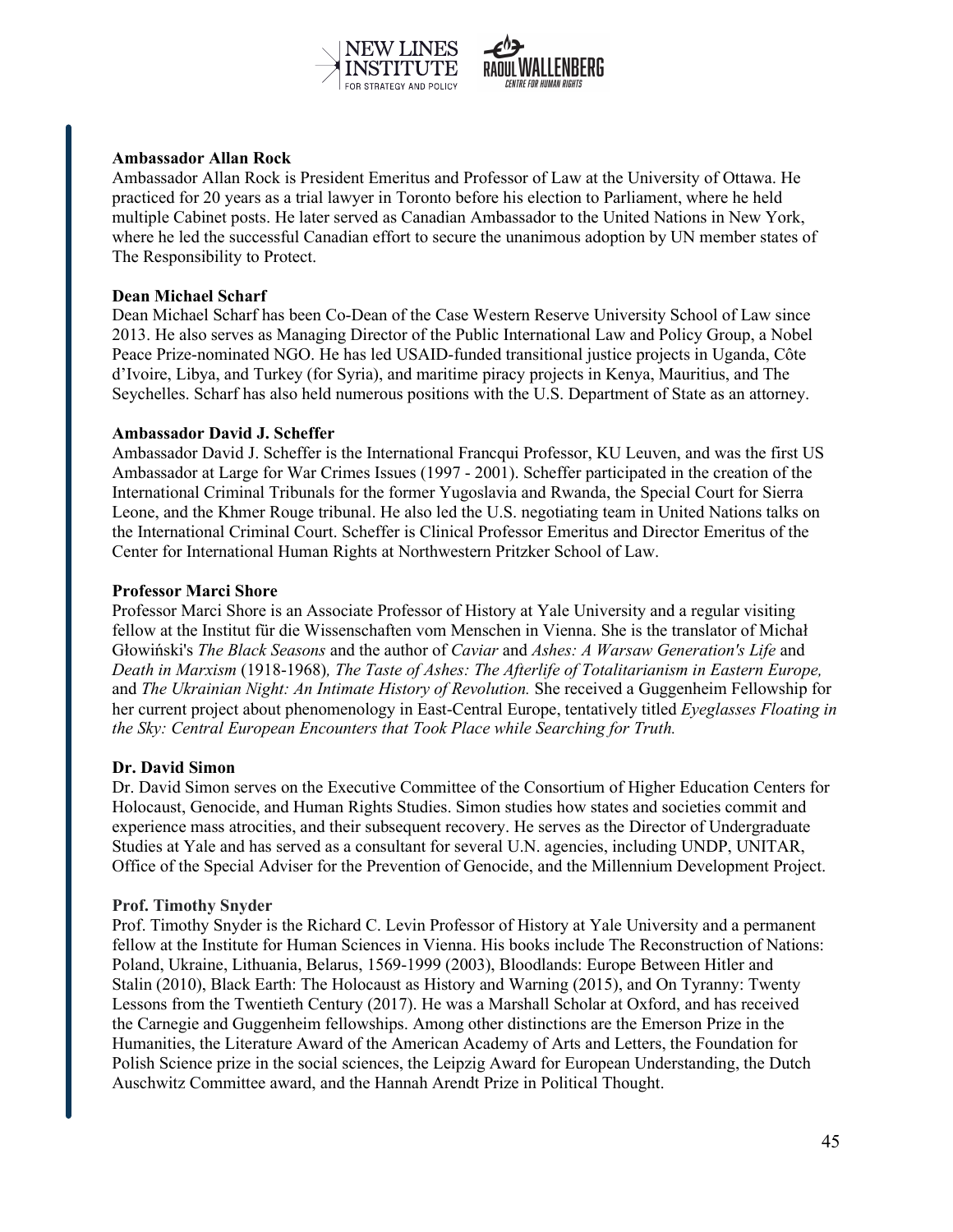

# **Dr. Gregory H. Stanton**

Dr. Gregory H. Stanton is the Founding President of Genocide Watch, founder of the Cambodian Genocide Project, and founder of the Alliance Against Genocide. He was President (2007 - 2009) of the International Association of Genocide Scholars (IAGS). While in the US State Department, he drafted the UN Security Council Resolutions that created the International Criminal Tribunal for Rwanda.

### **Chief Charles Taku**

Chief Taku is a certified leading international law expert with forty years of professional and trial experience. He is the immediate past President of the International Criminal Court Bar Association (ICCBA) and a Trustee and Member for Life of the Executive Governing Council of the African Bar Association (AfBA). Over the last two decades, he represented clients at the International Criminal Tribunal for Rwanda, the Special Court for Sierra Leone, the International Criminal Court, the United Nations Human Rights Committee in Geneva and the African Court on Human and Peoples' Rights in Arusha Tanzania.

#### **Dr. György Tatár**

Dr. György Tatár is the Chair of the Board of Trustees of the Foundation for the International Prevention of Genocide and Mass Atrocities established in Budapest, Hungarym, since 2011. Prior to joining the Foundation, from 2004 to 2010 he worked for the EU High Representative for Common Foreign and Security Policy in the capacity of Head of Task Force for Horizontal Security Issues and Conflict Prevention within the Policy Planning and Early Warning Unit. From 1977 to 2004, he served in the Ministry for Foreign Affairs of Hungary in various positions in Budapest and in the Embassies of Hungary in Baghdad, Prague and Vienna.

#### **Robert Tyler**

Robert Tyler is a Senior Policy Advisor at New Direction – Foundation for European Reform, a Brusselsbased think tank founded by Margaret Thatcher in 2009 as the official foundation of the European Conservative Movement. Prior to working for New Direction, he worked as policy adviser in the European Parliament, focused on foreign policy and counterterrorism.